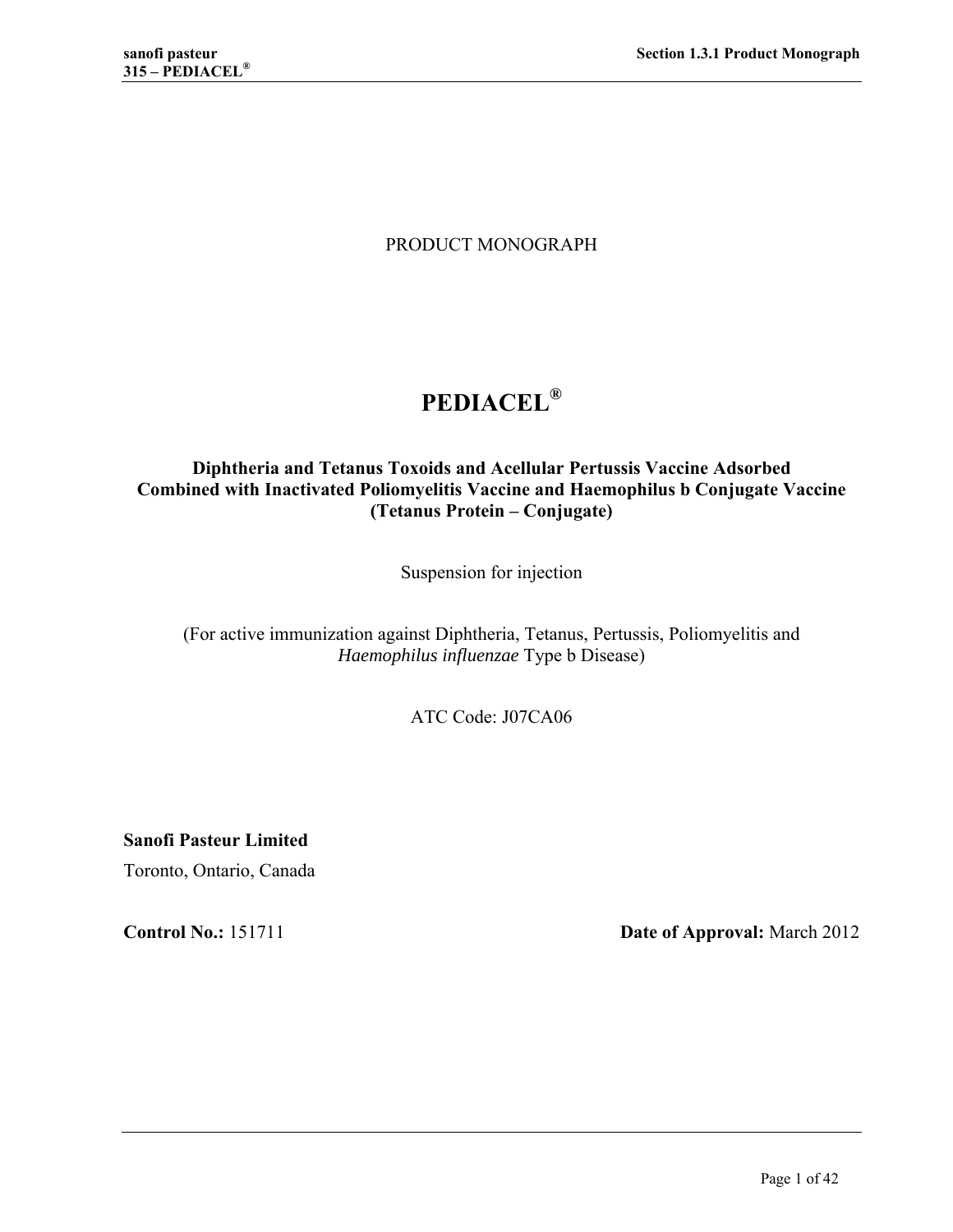# **Table of Contents**

| <b>DRUG INTERACTIONS</b> | $\overline{12}$ |
|--------------------------|-----------------|
|                          |                 |
|                          |                 |
|                          |                 |
|                          |                 |
|                          |                 |
|                          |                 |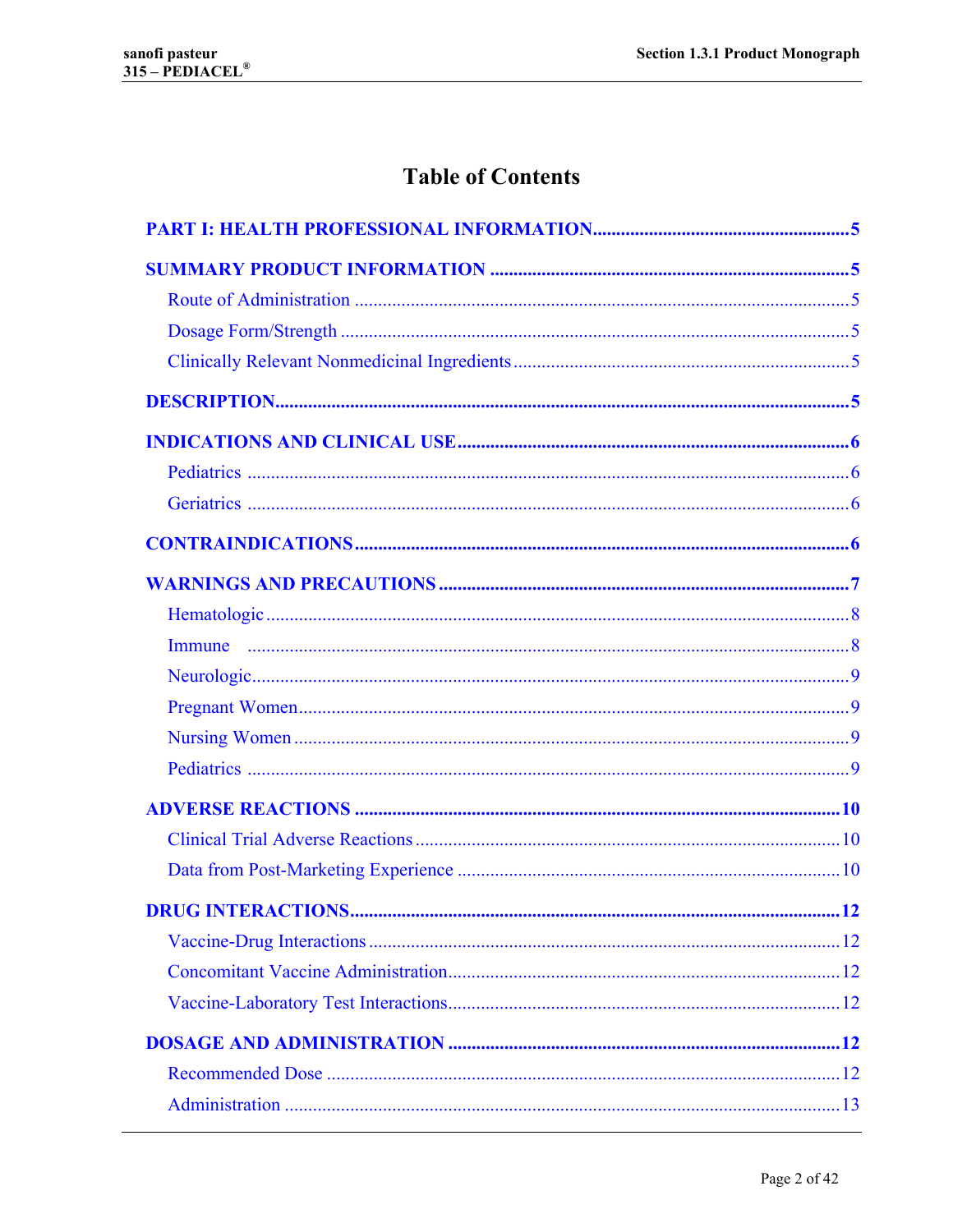| Safety        |  |
|---------------|--|
|               |  |
|               |  |
| <b>Safety</b> |  |
|               |  |
|               |  |
| <b>Safety</b> |  |
|               |  |
|               |  |
|               |  |
|               |  |
|               |  |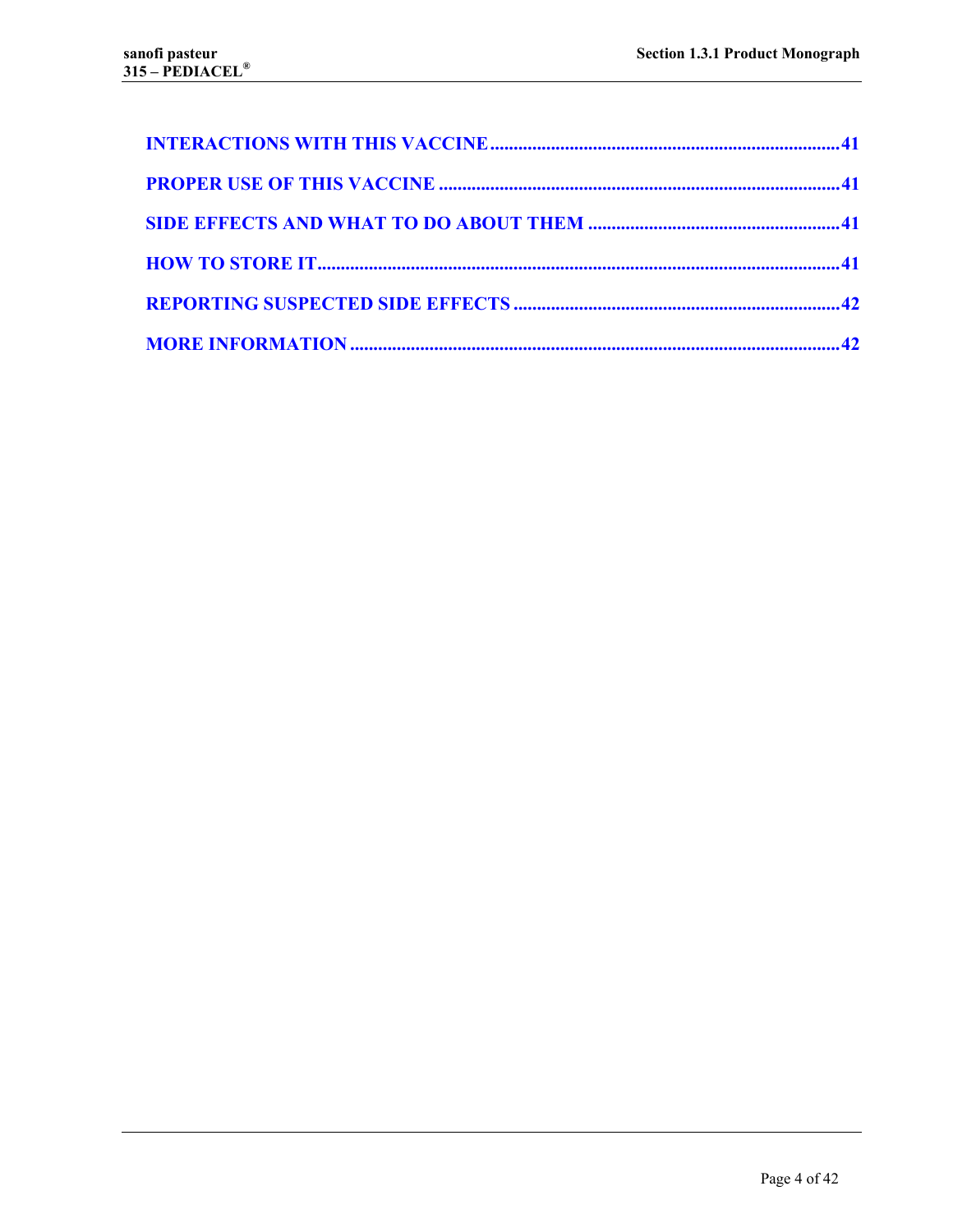# **PEDIACEL®**

## **Diphtheria and Tetanus Toxoids and Acellular Pertussis Vaccine Adsorbed Combined with Inactivated Poliomyelitis Vaccine and Haemophilus b Conjugate Vaccine (Tetanus Protein – Conjugate)**

# **PART I: HEALTH PROFESSIONAL INFORMATION**

## **SUMMARY PRODUCT INFORMATION**

#### **Route of Administration**

Intramuscular injection.

#### **Dosage Form/Strength**

Suspension for injection.

Each 0.5 mL dose is formulated to contain:

#### **Active Ingredients**

Diphtheria toxoid, tetanus toxoid, acellular pertussis [pertussis toxoid (PT), filamentous haemagglutinin (FHA), pertactin (PRN), fimbriae types 2 and 3 (FIM)], inactivated poliomyelitis vaccine [type 1 (Mahoney), type 2 (MEF1), type 3 (Saukett)] and purified polyribosylribitol phosphate capsular polysaccharide (PRP) of *Haemophilus influenzae* type b covalently bound to tetanus protein.

## **Clinically Relevant Nonmedicinal Ingredients**

Excipients: aluminum phosphate (adjuvant), 2-phenoxyethanol, polysorbate 80.

Manufacturing process residuals: bovine serum albumin, neomycin, polymyxin B and trace amounts of streptomycin, formaldehyde and glutaraldehyde.

For a complete listing see DOSAGE FORMS, COMPOSITION AND PACKAGING.

## **DESCRIPTION**

PEDIACEL® [Diphtheria and Tetanus Toxoids and Acellular Pertussis Vaccine Adsorbed Combined with Inactivated Poliomyelitis Vaccine and Haemophilus b Conjugate Vaccine (Tetanus Protein – Conjugate)] is a sterile, uniform, cloudy, white to off-white suspension of diphtheria and tetanus toxoids and acellular pertussis vaccine adsorbed separately on aluminum phosphate combined with inactivated poliomyelitis vaccine (vero cell origin) types 1, 2 and 3 (IPV), and *H. influenzae* type b capsular polysaccharide (polyribosylribitol phosphate, PRP) covalently bound to tetanus protein, and suspended in water for injection. The acellular pertussis vaccine is composed of 5 purified pertussis antigens (PT, FHA, PRN and FIM).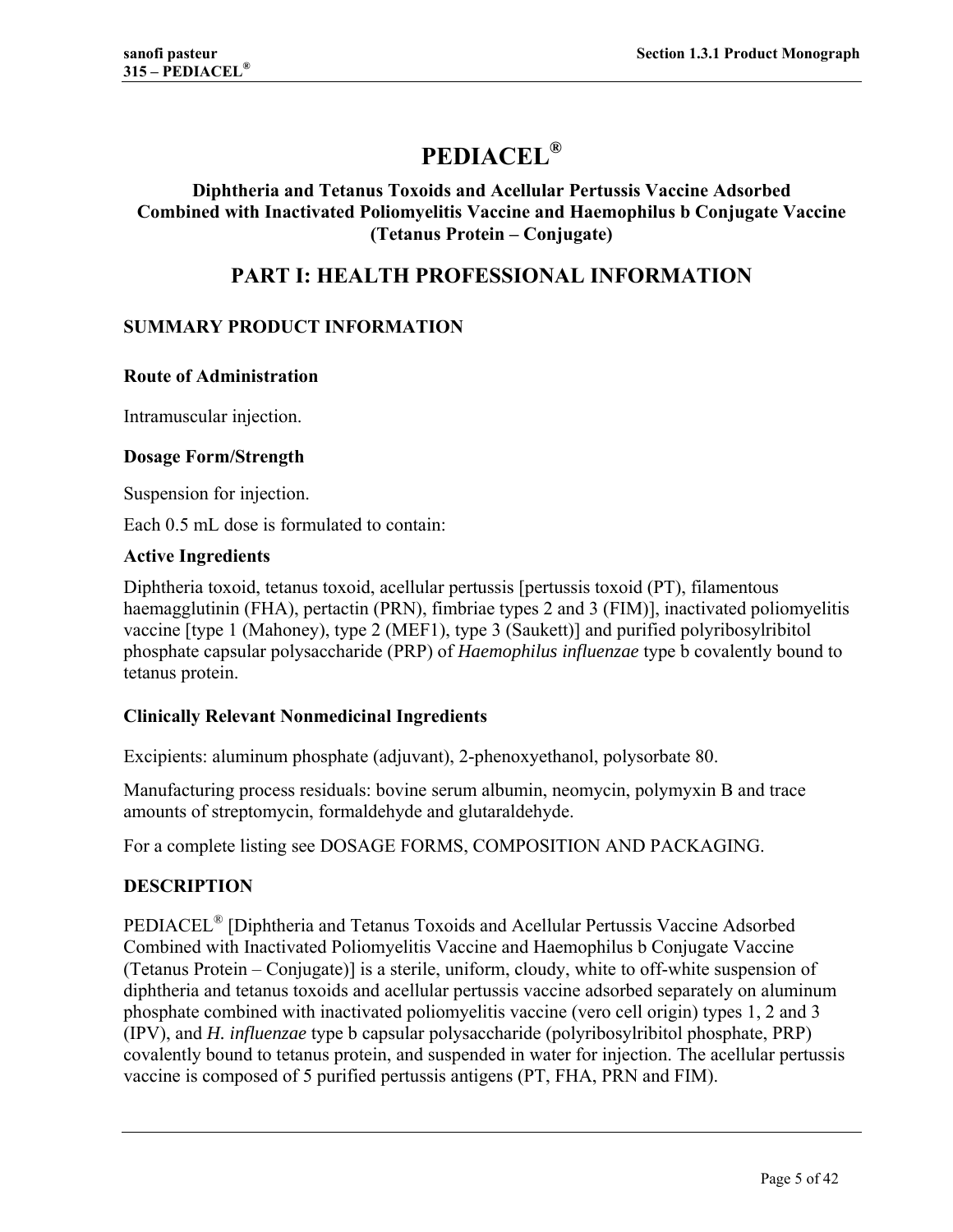## **INDICATIONS AND CLINICAL USE**

PEDIACEL<sup>®</sup> is indicated for primary immunization of infants from the age of 2 months and in children up to 6 years of age (prior to their  $7<sup>th</sup>$  birthday) against diphtheria, tetanus, pertussis (whooping cough), poliomyelitis and invasive *H. influenzae* type b disease. (See DOSAGE AND ADMINISTRATION.)

Currently, Haemophilus b conjugate vaccines are not recommended for infants younger than 2 months of age.

According to the National Advisory Committee on Immunization (NACI), children who have had pertussis, tetanus, diphtheria or *H. influenzae* type b (Hib) invasive disease should still be immunized since these clinical infections do not always confer immunity. (1) For persons who have been exposed to invasive Hib and who are incompletely immunized, refer to the guidelines in the Canadian Immunization Guide.

NACI recommends that Human Immunodeficiency Virus (HIV)-infected persons, both asymptomatic and symptomatic, should be immunized against diphtheria, tetanus, pertussis, poliomyelitis and *H. influenzae* type b, according to standard schedules. (1)

PEDIACEL® is not to be used for the treatment of diseases caused by *Corynebacterium diphtheriae, Clostridium tetani, Bordetella pertussis*, poliovirus or *Haemophilus influenzae* type b infections.

## **Pediatrics**

PEDIACEL<sup>®</sup> is not indicated for persons less than 2 months or to persons 7 years of age or older.

## **Geriatrics**

PEDIACEL® is not indicated for use in adult and elderly populations.

## **CONTRAINDICATIONS**

## **Hypersensitivity**

NACI recommends that known systemic hypersensitivity reaction to any component of PEDIACEL<sup>®</sup> or a life-threatening reaction after previous administration of the vaccine or a vaccine containing one or more of the same components are contraindications to vaccination. (1) (2) (3) (See SUMMARY PRODUCT INFORMATION.) Because of uncertainty as to which component of the vaccine may be responsible, none of the components should be administered. Alternatively, such persons may be referred to an allergist for evaluation if further immunizations are considered.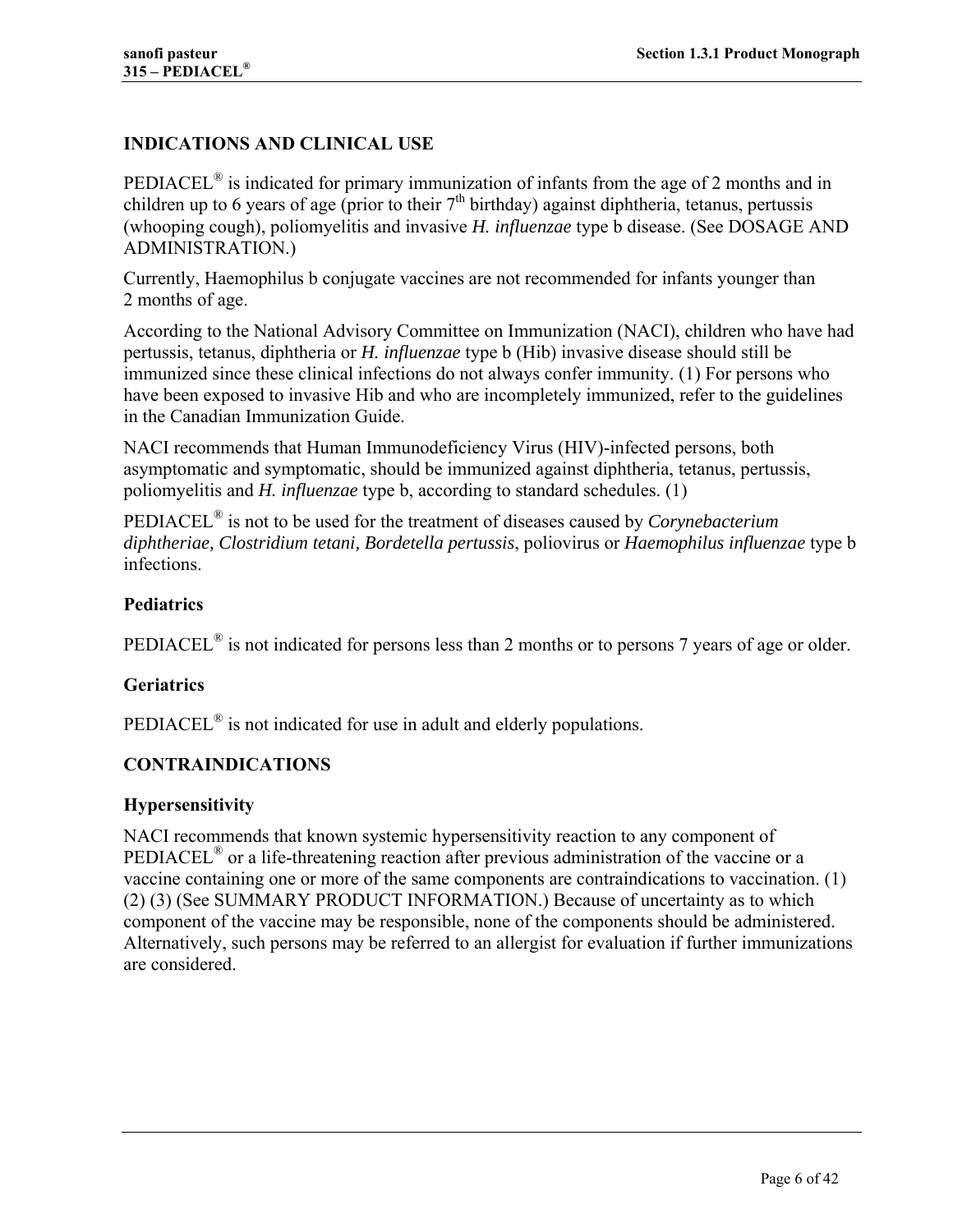## **Acute Neurological Disorders**

According to the Advisory Committee on Immunization Practices (ACIP), the following events are contraindications to administration of any pertussis-containing vaccine, (2) including PEDIACEL®:

Encephalopathy (e.g., coma, decreased level of consciousness, prolonged seizures) within 7 days of a previous dose of a pertussis-containing vaccine that is not attributable to another identifiable cause.

Progressive neurologic disorder, including infantile spasms, uncontrolled epilepsy, progressive encephalopathy. Pertussis vaccine should not be administered to persons with such conditions until a treatment regimen has been established and the condition has stabilized.

## **WARNINGS AND PRECAUTIONS**

## **General**

Before administration of PEDIACEL®, health-care providers should inform the parent or guardian of the recipient to be immunized of the benefits and risks of immunization, inquire about the recent health status of the recipient, review the recipient's history concerning possible hypersensitivity to the vaccine or similar vaccine, previous immunization history, the presence of any contraindications to immunization and comply with any local requirements with respect to information to be provided to the parent or guardian before immunization and the importance of completing the immunization series.

It is extremely important that the parent or guardian be questioned concerning any symptoms and/or signs of an adverse reaction after a previous dose of vaccine. (See CONTRAINDICATIONS and ADVERSE REACTIONS.)

NACI states that the rates and severity of adverse events in recipients of tetanus toxoid are influenced by the number of prior doses and level of pre-existing antitoxins. (1) (3)

As with any vaccine, PEDIACEL<sup>®</sup> may not protect 100% of vaccinated individuals.

Vaccines that contain Hib antigen do not provide protection against infections with other types of *H. influenzae*, or against meningitis of other origin.

Under no circumstances can the tetanus protein contained in conjugate vaccines containing tetanus toxoid as protein carrier be used to replace the usual tetanus vaccination.

Sudden infant death syndrome (SIDS) has occurred in infants following administration of DTaP vaccines. By chance alone, some cases of SIDS can be expected to follow receipt of PEDIACEL<sup>®</sup>.  $(4)$ 

**Administration Route-Related Precautions:** Do not administer PEDIACEL® by intravascular injection; ensure that the needle does not penetrate a blood vessel.

Intradermal or subcutaneous routes of administration are not to be utilized.

PEDIACEL<sup>®</sup> should not be administered into the buttocks.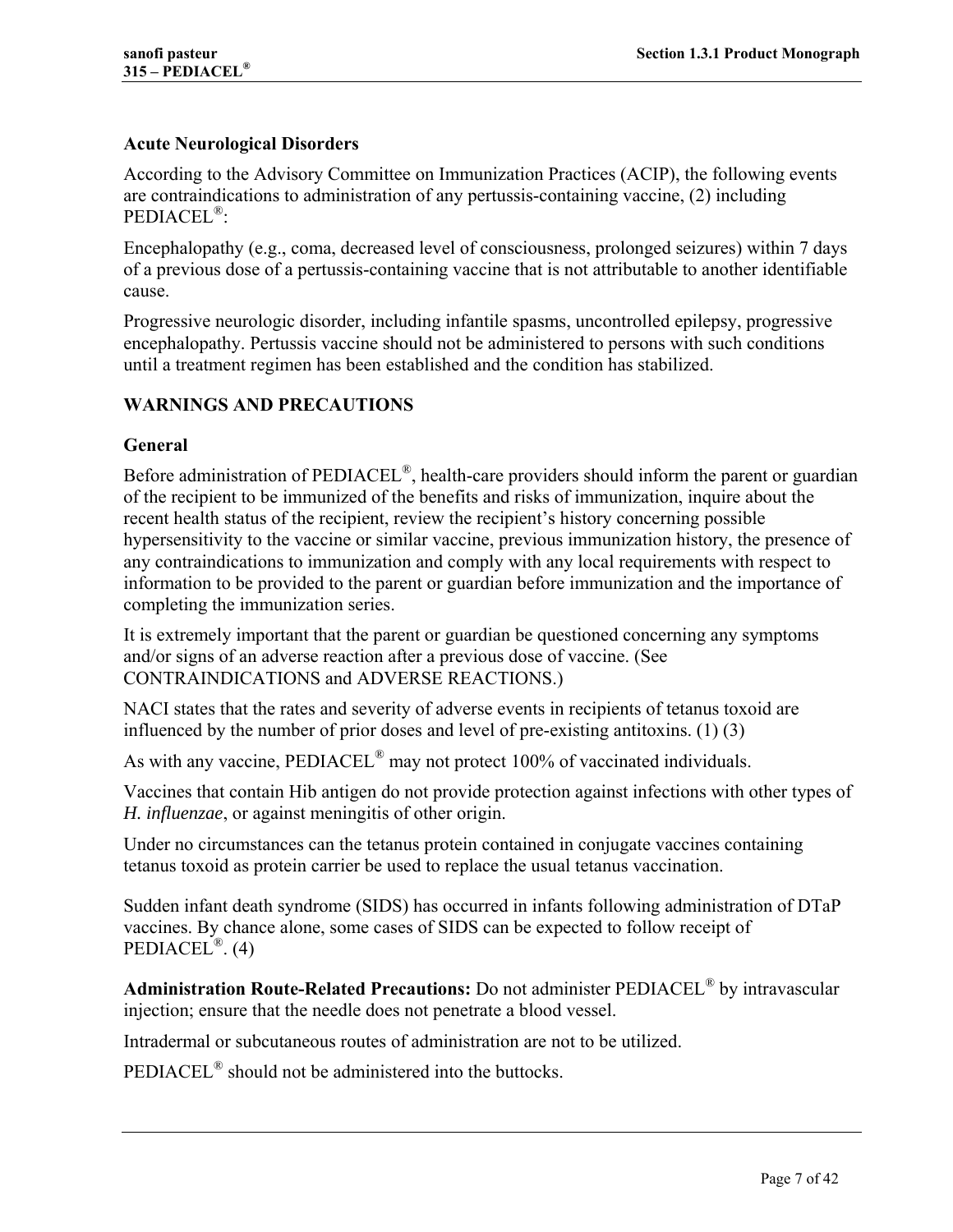Granuloma or sterile abscess at the injection site has been reported with a product containing the same antigens.

**Febrile or Acute Disease:** ACIP recommends that vaccination should be postponed in cases of acute or febrile disease. (2) (3) However, a disease with low-grade fever should not usually be a reason to postpone vaccination.

If any of the following events occur within the specified period after administration of a wholecell pertussis vaccine or a vaccine containing an acellular pertussis component, the decision to administer PEDIACEL<sup>®</sup> should be based on careful consideration of potential benefits and possible risks. (2)

- Temperature of  $>40.5^{\circ}C(105^{\circ}F)$  within 48 hours, not attributable to another identifiable cause;
- Collapse or shock-like state (hypotonic-hyporesponsive episode) within 48 hours;
- Persistent crying lasting  $\geq$ 3 hours within 48 hours;
- Convulsions with or without fever within 3 days.

## **Hematologic**

Because any intramuscular injection can cause an injection site hematoma in persons with any bleeding disorders, such as hemophilia or thrombocytopenia, or in persons on anticoagulant therapy, intramuscular injections with PEDIACEL® should not be administered to such persons unless the potential benefits outweigh the risk of administration. If the decision is made to administer any product by intramuscular injection to such persons, it should be given with caution, with steps taken to avoid the risk of hematoma formation following injection.

## **Immune**

The possibility of allergic reactions in persons sensitive to components of the vaccine should be evaluated. Hypersensitivity reactions may occur following the use of PEDIACEL® even in persons with no prior history of hypersensitivity to the product components. Cases of allergic or anaphylactic reaction have been reported after receiving some preparations containing diphtheria and tetanus toxoids and/or pertussis antigens. (5)

As recommended by NACI and as with all other products, epinephrine hydrochloride solution (1:1,000) and other appropriate agents should be available for immediate use in case an anaphylactic or acute hypersensitivity reaction occurs. (1) Health-care providers should be familiar with current recommendations for the initial management of anaphylaxis in non-hospital settings, including proper airway management. (1) For instructions on recognition and treatment of anaphylactic reactions see the current edition of the Canadian Immunization Guide or visit the Health Canada website.

According to NACI, immunocompromised persons (whether from disease or treatment) may not obtain the expected immune response. If possible, consideration should be given to delaying vaccination until after the completion of any immunosuppressive treatment. (1) Nevertheless,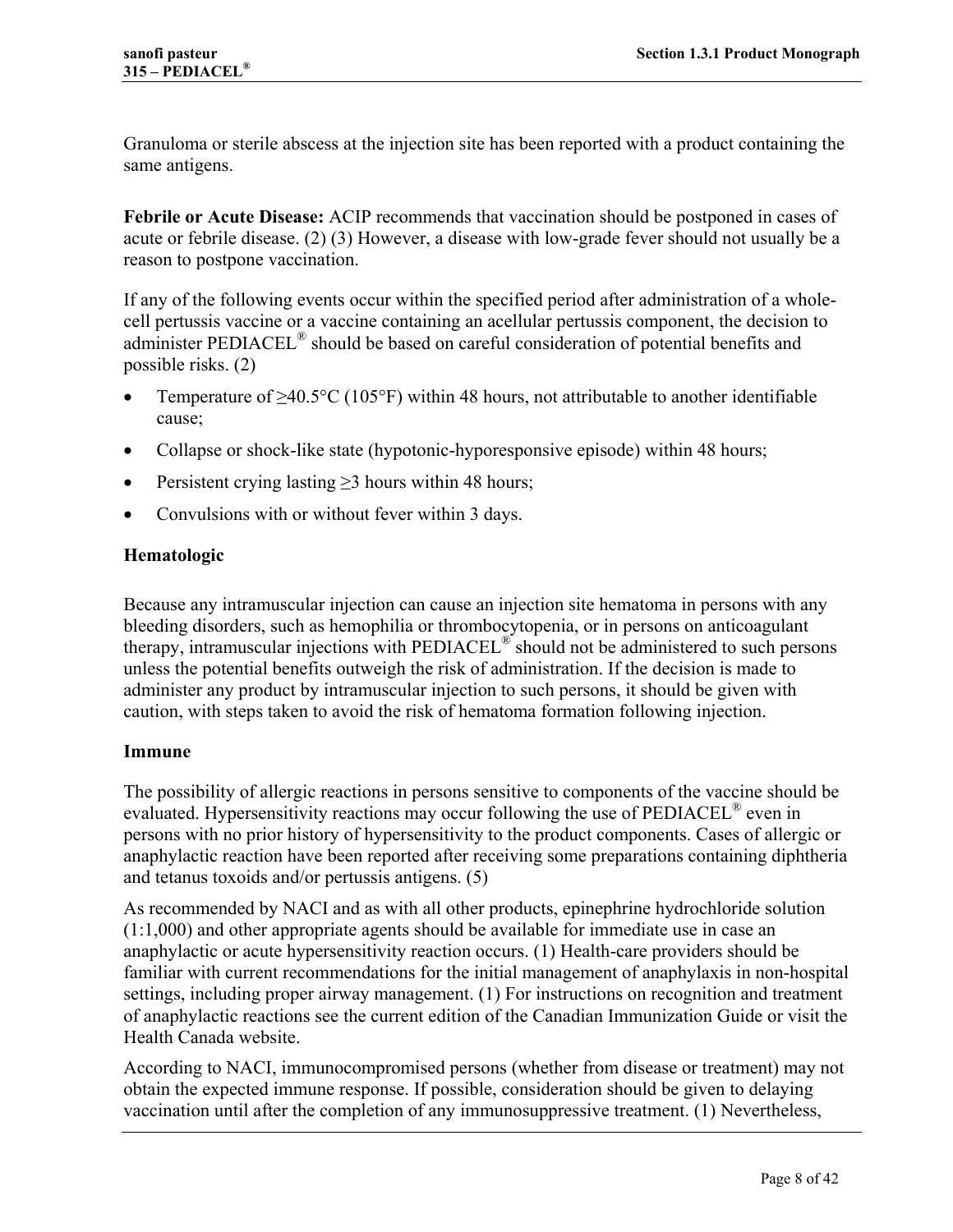vaccination of persons with chronic immunodeficiency such as HIV infection is recommended even if the antibody response might be limited. (1) (2)

## **Neurologic**

A review by the IOM found evidence for a causal relation between tetanus toxoid and both brachial neuritis and Guillain-Barré syndrome (GBS). (6) ACIP recommends that if GBS occurred within 6 weeks of receipt of prior vaccine containing tetanus toxoid, the decision to give PEDIACEL® or any vaccine containing tetanus toxoid should be based on careful consideration of potential benefits and possible risks. (2)

A few cases of demyelinating diseases of the central nervous system, peripheral mononeuropathies, and cranial mononeuropathies have been reported following vaccines containing tetanus and/or diphtheria toxoids, although the IOM concluded that the evidence is inadequate to accept or reject a causal relation between these conditions and vaccination. (6)

ACIP recommends for infants or children at higher risk for seizures than the general population, an appropriate antipyretic may be administered (in the dosage recommended in its prescribing information) at the time of vaccination with a vaccine containing an acellular pertussis component (including PEDIACEL<sup>®</sup>) and for the following 24 hours, to reduce the possibility of postvaccination fever. (2)

Hypotonic-hyporesponsive episodes (HHEs) rarely follow vaccination with whole-cell pertussis containing DTP vaccines and occur even less commonly after acellular pertussis-containing DTP vaccines and DT vaccines. The NACI states that a history of HHEs is not a contraindication to the use of acellular pertussis vaccines but recommends caution in these cases. (1)

## **Pregnant Women**

The vaccine should not be administered to pregnant women.

## **Nursing Women**

The vaccine should not be administered to nursing women.

## **Pediatrics**

The potential risk of apnea and the need for respiratory monitoring for  $48 - 72$  hours should be considered when administering the primary immunization series to very premature infants (born  $\leq$  28 weeks of gestation) and particularly for those with a previous history of respiratory immaturity. As the benefit of vaccination is high in this group of infants, vaccination should not be withheld or delayed.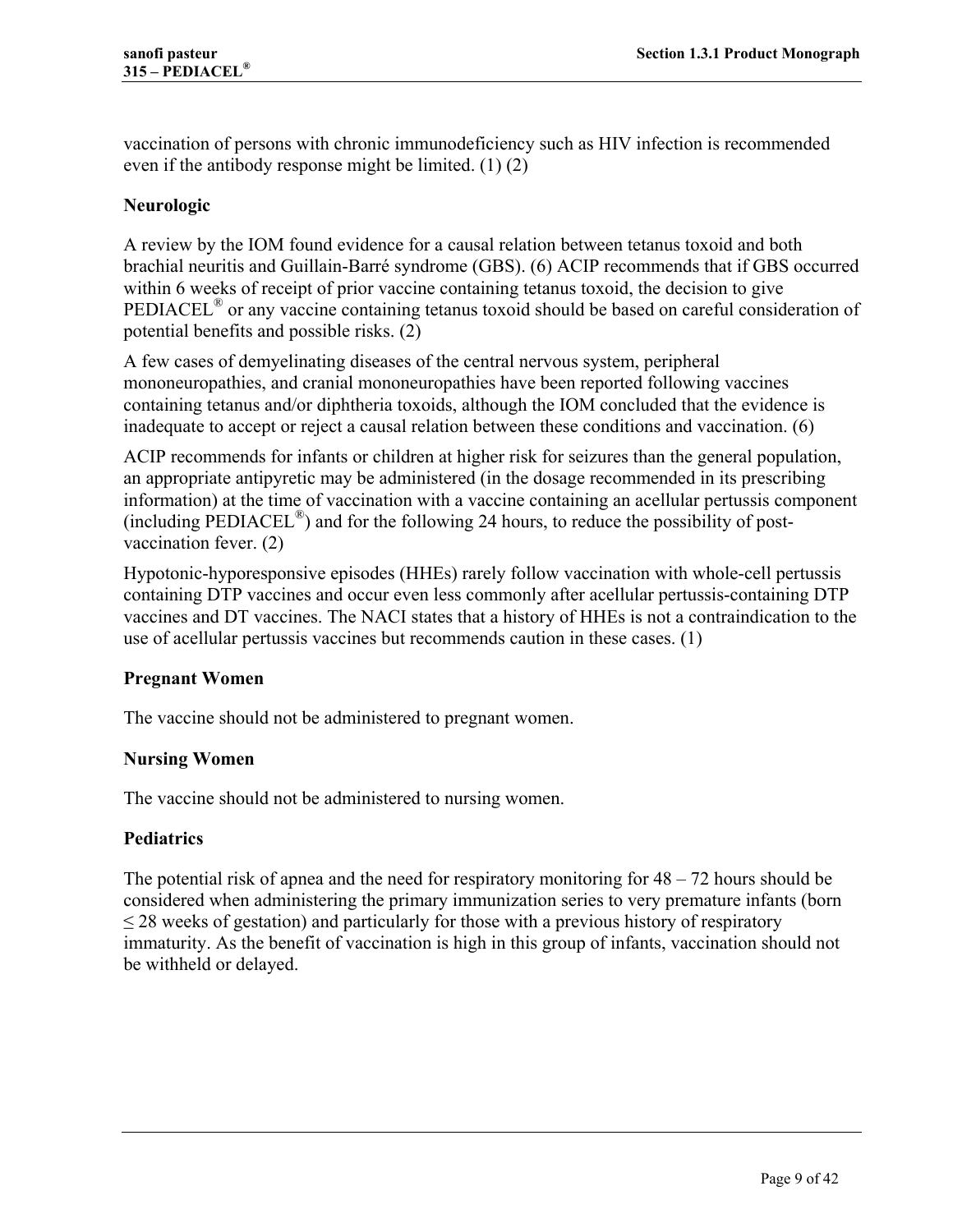## **ADVERSE REACTIONS**

## **Clinical Trial Adverse Reactions**

Because clinical trials are conducted under widely varying conditions, adverse reaction rates observed in the clinical trials of a vaccine cannot be directly compared to rates in the clinical trials of another vaccine and may not reflect rates observed in practice. The adverse reaction information from clinical trials does, however, provide a basis for identifying the adverse events that appear to be related to vaccine use and for approximating rates of those events.

In a randomized, controlled clinical trial conducted in Canada, 339 infants were immunized with PEDIACEL<sup>®</sup> at 2, 4 and 6 months of age. In addition, 301 of these children were immunized as toddlers at 18 months. (7) Injection site reactions were generally mild. Up to one third of children receiving PEDIACEL<sup>®</sup> experienced some degree of redness, swelling or tenderness around the injection site. Solicited injection site reaction rates are shown in Table 1.

| <b>Solicited Reactions</b>      | 2 months<br>$(N = 336)$ | 4 months<br>$(N = 331)$ | 6 months<br>$(N = 330)$ | 18 months<br>$(N = 300)$ |
|---------------------------------|-------------------------|-------------------------|-------------------------|--------------------------|
| <b>Injection Site Reactions</b> |                         |                         |                         |                          |
| Redness                         | 6.8                     | 12.7                    | 9.7                     | 19.7                     |
| Swelling                        | 12.5                    | 10.3                    | 9.7                     | 13.7                     |
| <b>Tenderness</b>               | 22.6                    | 22.1                    | 14.8                    | 33.0                     |
| <b>Systemic Reactions</b>       |                         |                         |                         |                          |
| Fever $\geq$ 38.0°C             | 13.4                    | 19.6                    | 15.9                    | 19.5                     |
| Crying                          | 27.7                    | 34.7                    | 23.0                    | 17.0                     |
| Eating Less                     | 29.2                    | 19.3                    | 15.2                    | 13.3                     |
| Diarrhea                        | 9.2                     | 4.8                     | 7.0                     | 7.0                      |
| Vomiting                        | 6.8                     | 5.7                     | 3.3                     | 4.0                      |
| <b>Fussiness</b>                | 42.3                    | 46.8                    | 38.2                    | 27.7                     |
| <b>Less Active</b>              | 44.9                    | 29.9                    | 13.9                    | 12.0                     |

**Table 1: Frequency (%) of Solicited Reactions Observed Within 24 Hours Following a Single Dose with PEDIACEL® Administered at 2, 4, 6 and 18 Months of Age** 

# **Data from Post-Marketing Experience**

The following additional adverse events have been spontaneously reported during the postmarketing use of PEDIACEL® worldwide. Because these events are reported voluntarily from a population of uncertain size, it is not always possible to reliably estimate their frequency or establish a causal relationship to vaccine exposure. Decisions to include these events in labelling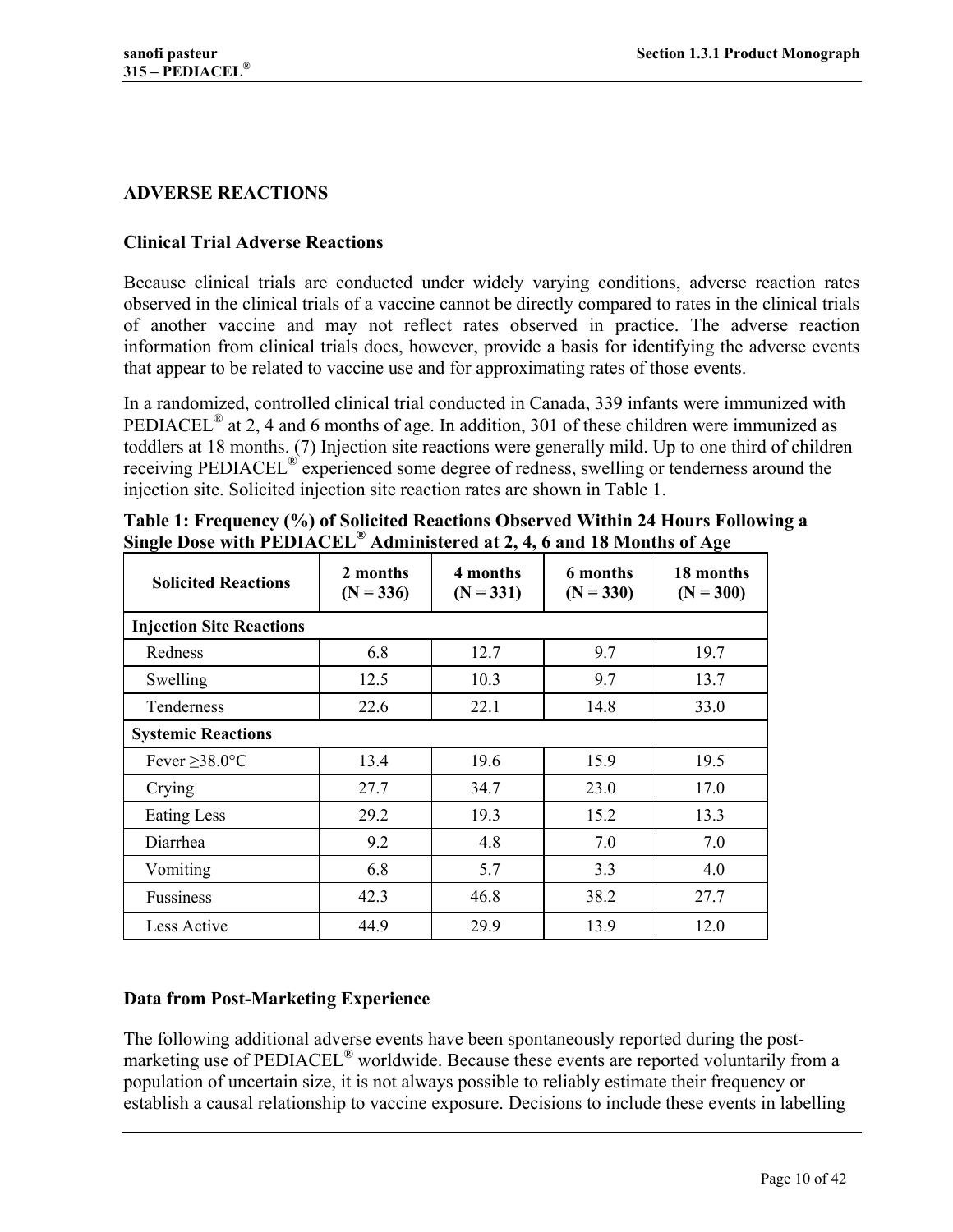were based on one or more of the following factors: 1) severity of the event, 2) frequency of reporting, or 3) strength of causal connection to  $\text{PEDIACEL}^{\circledR}$ .

#### **Immune System Disorders**

Hypersensitivity, anaphylactic reaction (such as urticaria, angioedema).

#### **Psychiatric Disorders**

Irritability, screaming.

#### **Nervous System Disorders**

Convulsion (with or without fever), prolonged or unusual high-pitched crying, hypotonic hyporesponsive episode (infant appears pale, hypotonic [limp] and unresponsive to parents). To date, this condition has not been associated with any permanent sequelae. Somnolence.

#### **Vascular Disorders**

Pallor.

## **Respiratory, Thoracic and Mediastinal Disorders**

Apnea.

#### **Skin and Subcutaneous Tissue Disorders**

Erythema, rash.

## **Musculoskeletal, Connective Tissue and Bone Disorders**

Pain in vaccinated limb.

#### **General Disorders and Administration Site Conditions**

High fever (>40.5°C), injection site mass, asthenia, and listlessness.

Large injection site reactions (>50 mm) including extensive limb swelling which may extend from the injection site beyond one or both joints, have been reported in children following PEDIACEL® administration. These reactions usually start within 24 - 72 hours after vaccination, may be associated with erythema, warmth, tenderness or pain at the injection site and resolve spontaneously within 3 to 5 days. The risk appears to be dependent on the number of prior doses of acellular pertussis containing vaccine, with a greater risk following the  $4<sup>th</sup>$  and  $5<sup>th</sup>$  doses.

Edematous reactions affecting one or both lower limbs have occurred following vaccination with *H. influenza* type b containing vaccines. When this reaction occurs, it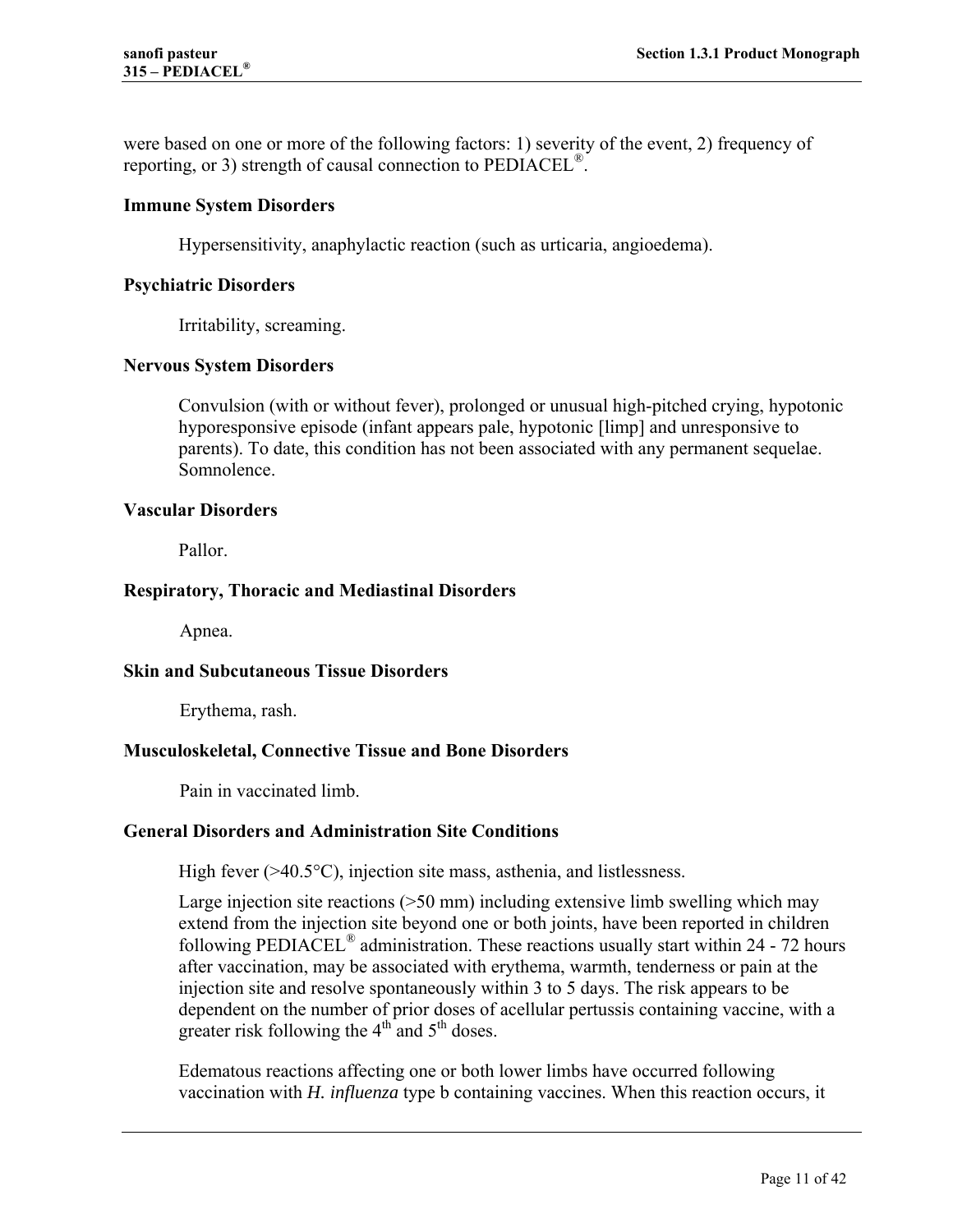does so mainly after primary injections and is observed within the first few hours following vaccination. Associated symptoms may include cyanosis, redness, transient purpura and severe crying. All events resolved spontaneously without sequelae within 24 hours.

Physicians, nurses and pharmacists should report any adverse occurrences temporally related to the administration of the product in accordance with local requirements and to the Global Pharmacovigilance Department, Sanofi Pasteur Limited, 1755 Steeles Avenue West, Toronto, ON, M2R 3T4 Canada. 1-888-621-1146 (phone) or 416-667-2435 (fax).

## **DRUG INTERACTIONS**

## **Vaccine-Drug Interactions**

Immunosuppressive treatments may interfere with the development of the expected immune response. (See WARNINGS AND PRECAUTIONS.)

#### **Concomitant Vaccine Administration**

NACI states that administering the most widely used live and inactivated vaccines during the same patient visit has produced seroconversion rates and rates of adverse reactions similar to those observed when the vaccines are administered separately. (1) NACI recommends that vaccines administered simultaneously should be given using separate syringes at separate sites. (1) (2) Simultaneous administration is suggested, particularly when there is concern that a person may not return for subsequent vaccination.

PEDIACEL<sup>®</sup> should not be mixed in the same syringe with other parenterals.

#### **Vaccine-Laboratory Test Interactions**

Antigenuria has been detected in some instances following administration of a vaccine containing Hib antigen. Therefore, urine antigen detection may not have definite diagnostic value in suspected *H. influenzae* type b disease within two weeks of immunization. (8)

## **DOSAGE AND ADMINISTRATION**

#### **Recommended Dose**

For routine immunization, PEDIACEL<sup>®</sup> is recommended as a 4-dose series, with a single dose of 0.5 mL of  $PEDIACEL^{\circledR}$  at 2, 4, 6 and 18 months of age.

If for any reason this schedule is delayed, it is recommended that 3 doses be administered with an interval of 2 months between each dose followed by a fourth dose approximately 6 to 12 months after the third dose.

Whenever feasible, PEDIACEL<sup>®</sup> should be used for all 4 doses in the vaccination series as there are no clinical data to support the use of PEDIACEL® with any other licensed acellular pertussis combination vaccine in a mixed sequence. For situations where a different brand of DTaP or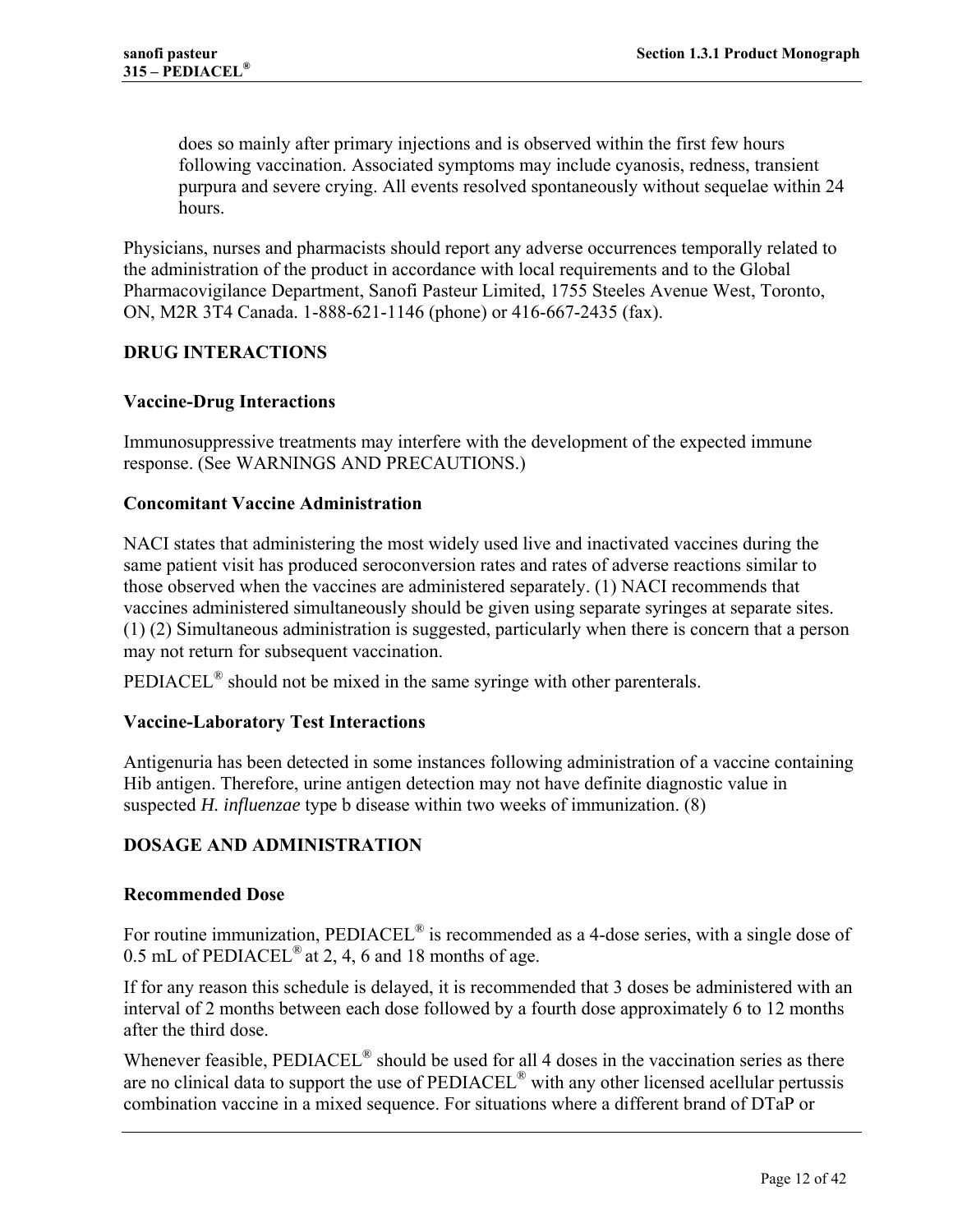DTaP-IPV or DTaP-IPV/Hib vaccine was originally used, or where the brand is unknown, please refer to the latest edition of the Canadian Immunization Guide.

NACI recommends that premature infants whose clinical condition is satisfactory should be immunized with full doses of vaccine at the same chronological age and according to the same schedule as full-term infants, regardless of birth weight. (1)

Fractional doses (doses <0.5 mL) should not be given. The effect of fractional doses on the safety and efficacy has not been determined.

In compliance with NACI's recommended immunization schedule, the childhood immunization series should be completed with a single 0.5 mL dose of Sanofi Pasteur Limited's QUADRACEL® [Diphtheria and Tetanus Toxoids and Acellular Pertussis Vaccine Adsorbed Combined with Inactivated Poliomyelitis Vaccine] between 4 and 6 years of age (i.e., at the time of school entry). Alternatively, ADACEL® [Tetanus Toxoid, Reduced Diphtheria Toxoid and Acellular Pertussis Vaccine Adsorbed] and IPV may be administered at separate sites for this booster at 4 to 6 years of age. This booster dose is unnecessary if the fourth dose of PEDIACEL<sup>®</sup> was administered after the child's fourth birthday. (1)

A subsequent booster should be administered 10 years later, during adolescence with ADACEL<sup>®</sup> or Td Adsorbed. Thereafter, routine booster immunizations should be with Td at intervals of 10 years.

PEDIACEL® should not be administered to persons less than 2 months or to persons 7 years of age or older. (See INDICATIONS AND CLINICAL USE.)

## **Administration**

Inspect for extraneous particulate matter and/or discolouration before use. If these conditions exist, the product should not be administered.

**Shake the vial well** until a uniform, cloudy, suspension results. Cleanse the vial stopper with a suitable germicide prior to withdrawing the dose. Do not remove either the stopper or the metal seal holding it in place.

Aseptic technique must be used. Use a separate, sterile syringe and needle, or a sterile disposable unit, for each individual patient to prevent disease transmission. Needles should not be recapped but should be disposed of according to biohazard waste guidelines.

Before injection, the skin over the site to be injected should be cleansed with a suitable germicide. Administer the total volume of 0.5 mL **intramuscularly** (I.M.). In infants younger than 1 year, the anterolateral aspect of the thigh provides the largest muscle and is the preferred site of injection. In older children, the deltoid muscle is usually large enough for injection.

Give the patient a permanent personal immunization record. In addition, it is essential that the physician or nurse record the immunization history in the permanent medical record of each patient. This permanent office record should contain the name of the vaccine, date given, dose, manufacturer and lot number.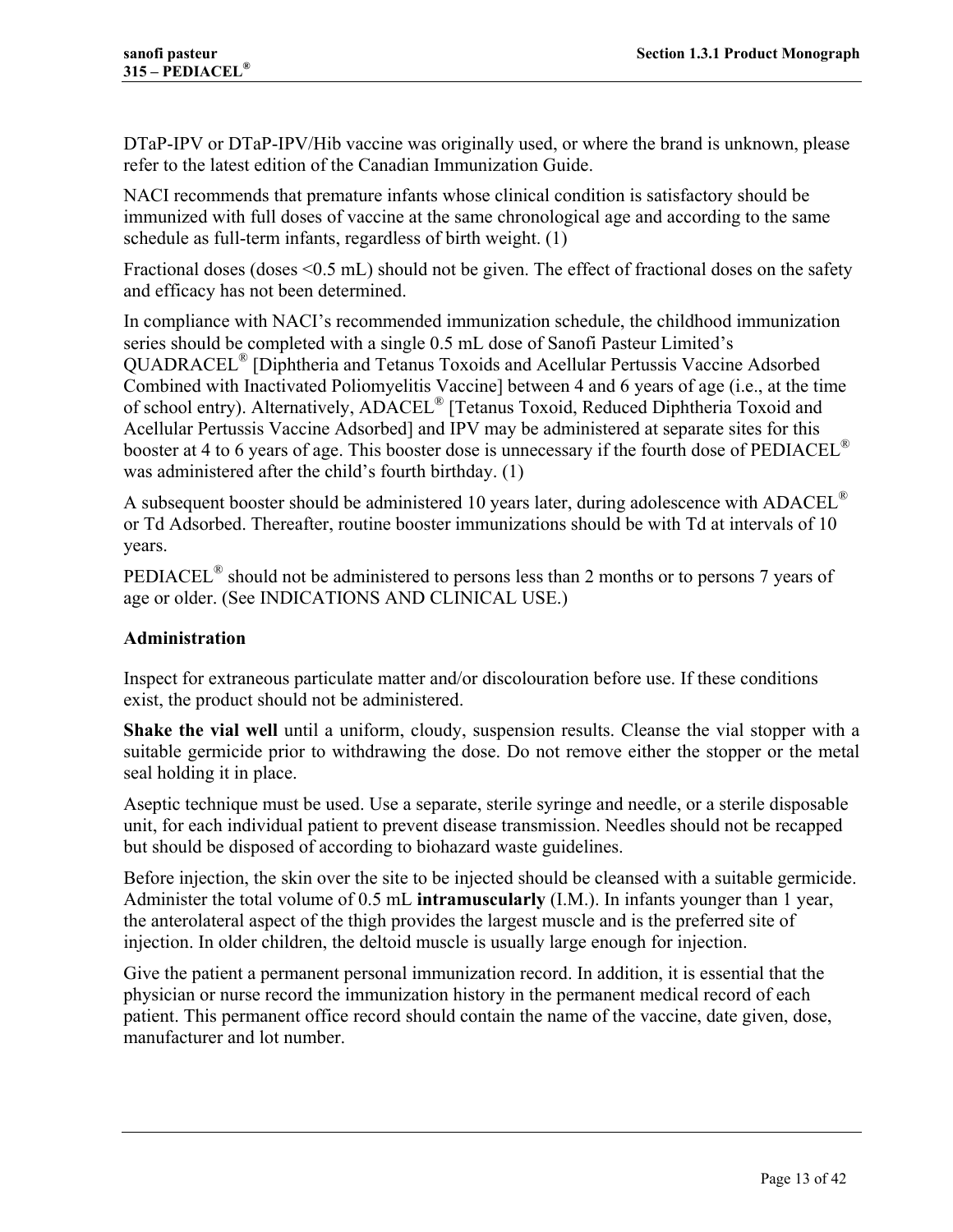## **Overdosage**

For management of a suspected drug overdose, contact your regional Poison Control Centre.

## **ACTION AND CLINICAL PHARMACOLOGY**

**Diphtheria and Tetanus:** Strains of *C. diphtheriae* that produce diphtheria toxin can cause severe or fatal illness characterized by membranous inflammation of the upper respiratory tract and toxin-induced damage to the myocardium and nervous system. Protection against disease attributable to *C. diphtheriae* is due to the development of neutralizing antibodies to diphtheria toxin. ACIP states that a serum diphtheria antitoxin level of 0.01 IU/mL is considered the lowest level giving some degree of protection. Antitoxin levels of at least 0.1 IU/mL are generally regarded as protective. (2) (3) Levels of 1.0 IU/mL have been associated with long-term protection. (3)

Tetanus is an acute and often fatal disease caused by an extremely potent neurotoxin produced by *C. tetani*. The toxin causes neuromuscular dysfunction, with rigidity and spasms of skeletal muscles. Protection against disease attributable to *C. tetani* is due to the development of neutralizing antibodies to tetanus toxin. ACIP states that a serum tetanus antitoxin level of at least 0.01 IU/mL, measured by neutralization assay, is considered the minimum protective level. (2) (3) A tetanus antitoxin level of at least 0.1 IU/mL as measured by the ELISA used in clinical studies of PEDIACEL® is considered protective for tetanus. Levels of 1.0 IU/mL have been associated with long-term protection.

In a clinical trial in Canada, after 4 doses of PEDIACEL<sup>®</sup>, 100% (N = 300) of immunized children achieved serum diphtheria and tetanus antitoxin levels of at least 0.01 IU/mL and 100% of these children achieved serum antitoxin levels of at least 0.1 IU/mL for diphtheria and tetanus.

After completion of the childhood immunization series, circulating antibodies to diphtheria and tetanus toxoids gradually decline but are thought to persist at protective levels for up to 10 years. NACI recommends diphtheria and tetanus toxoids boosters every 10 years. (1)

**Pertussis:** Pertussis (whooping cough) is a respiratory disease caused by *B. pertussis*. This Gramnegative coccobacillus produces a variety of biologically active components, though their role in either the pathogenesis of, or immunity to, pertussis has not been clearly defined. The mechanism of protection from *B. pertussis* disease is not well understood. However, in a clinical trial in Sweden (Sweden I Efficacy Trial), pertussis components in PEDIACEL® (i.e., PT, FHA, PRN and FIM) have been shown to prevent pertussis in infants with a protective efficacy of 85.2% using the World Health Organization (WHO) case definition  $(\geq 21)$  consecutive days of paroxysmal cough with culture or serologic confirmation or epidemiological link to a confirmed case). In the same study, the protective efficacy against mild disease was 77.9%.

Minimum serum antibody levels to specific pertussis vaccine components that confer protection against the development of clinical pertussis have not been identified. Nevertheless, a number of studies have demonstrated a correlation between the presence of serum antibody responses to pertussis vaccine components and protection against clinical disease. (9) (10) (11) (12) (13) (14) In a controlled clinical trial in Sweden (Sweden II Trial), the efficacy of a DTaP vaccine with the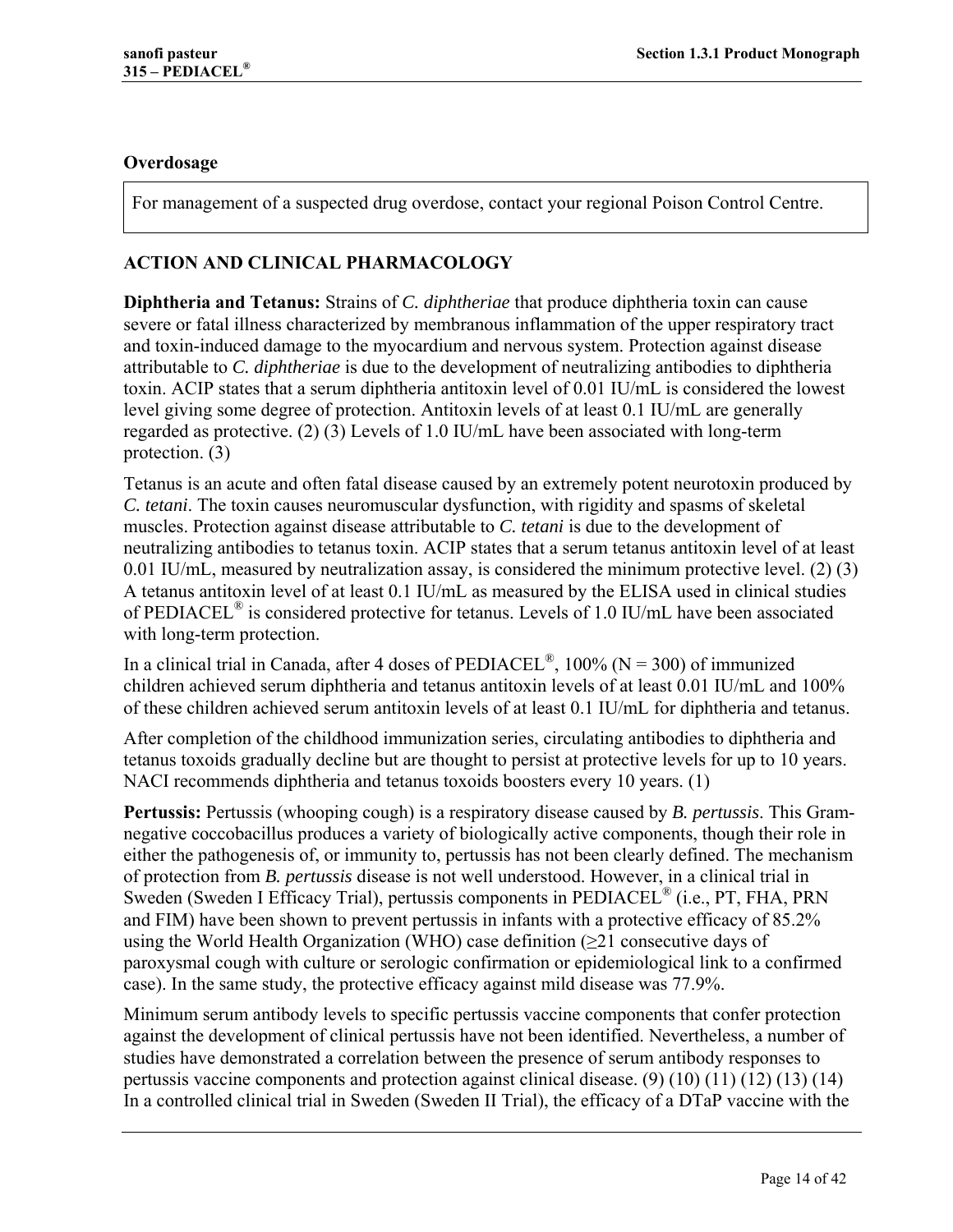same formulation in pertussis antigens as  $\rm{PEDIACEL}^{\circledR}$  was demonstrated to provide a two-fold to three-fold higher protection against pertussis with any cough compared to the three pertussis antigens vaccine. The observed difference supports the role of fimbriae types 2 and 3 in the protection against colonization of *B. pertussis* and mild disease.

PEDIACEL® is a fully liquid version of PENTACEL® [Haemophilus b Conjugate Vaccine (Tetanus Protein – Conjugate) Reconstituted with Diphtheria and Tetanus Toxoids and Acellular Pertussis Vaccine Adsorbed Combined with Inactivated Poliomyelitis Vaccine] with both vaccines containing similar antigens. PENTACEL® has been used in the prevention and control of pertussis in Canada since it was introduced in 1997 – 1998. Over 13 million doses of PENTACEL<sup>®</sup> have been administered to Canadian children (at 2, 4, 6 and 18 months of age) since 1997.

In a recent publication, Bettinger *et al* reviewed pertussis cases during 1991-2004 using surveillance data from the Canadian Immunization Monitoring Program, Active (IMPACT), an active surveillance network based in 12 pediatric tertiary-care hospitals across Canada. (15) Overall, the data show declining rates of pertussis during the years in which PENTACEL® has been used (1999-2004) compared to the period when whole-cell pertussis vaccine was used (1991-1996). Among children 1-4 years of age, incidence of pertussis declined 85%. Data from the Northwest Territories, (16) Newfoundland and Labrador (17) and British Columbia (18) support national and IMPACT data demonstrating a progressive decline of pertussis cases among infants and children through 9 years of age.

**Poliomyelitis:** Inactivated poliomyelitis vaccine induces the production of detectable levels of neutralizing antibodies against each type of poliovirus. The detection of type-specific neutralizing antibodies has been correlated with protection. (19) A clinical study of  $PEDIACEL<sup>®</sup>$  in 300 Canadian infants showed that, after 4 doses, more than 99.7% of vaccinated children achieved protective antibody levels (titres  $\geq 1:8$ ) to poliovirus types 1, 2 and 3 following the primary series. (7)

*Haemophilus influenzae* **Type b:** The response to a Haemophilus b conjugate vaccine is typical of a T-dependent immune response with induction of immunological priming and memory. (3) Bactericidal activity against Hib is demonstrated in serum after immunization and correlates with the anti-PRP antibody response induced by Hib conjugate vaccine. In children aged  $\geq$ 24 months, antibody titres to *H. influenzae* capsular polysaccharide (anti-PRP) of ≥0.15 µg/mL following vaccination with unconjugated PRP vaccine correlated with protection against invasive *H. influenzae* type b disease immediately after immunization, whereas titres  $\geq$ 1.0 µg/mL correlated with protection for at least 1 year. (20) Although the relevance of the  $0.15 \mu g/mL$  and 1.0 µg/mL thresholds to clinical protection after immunization with conjugate vaccines is not known, these levels have been used to gauge antibody response to vaccination. In a clinical study of PEDIACEL<sup>®</sup> in 300 infants in Canada after 4 doses, 100% of vaccinated children achieved protective antibody titres  $\geq 0.15$  µg/mL, and 99.0% achieved protective antibody levels  $≥1.0 \mu g/mL.$  (7)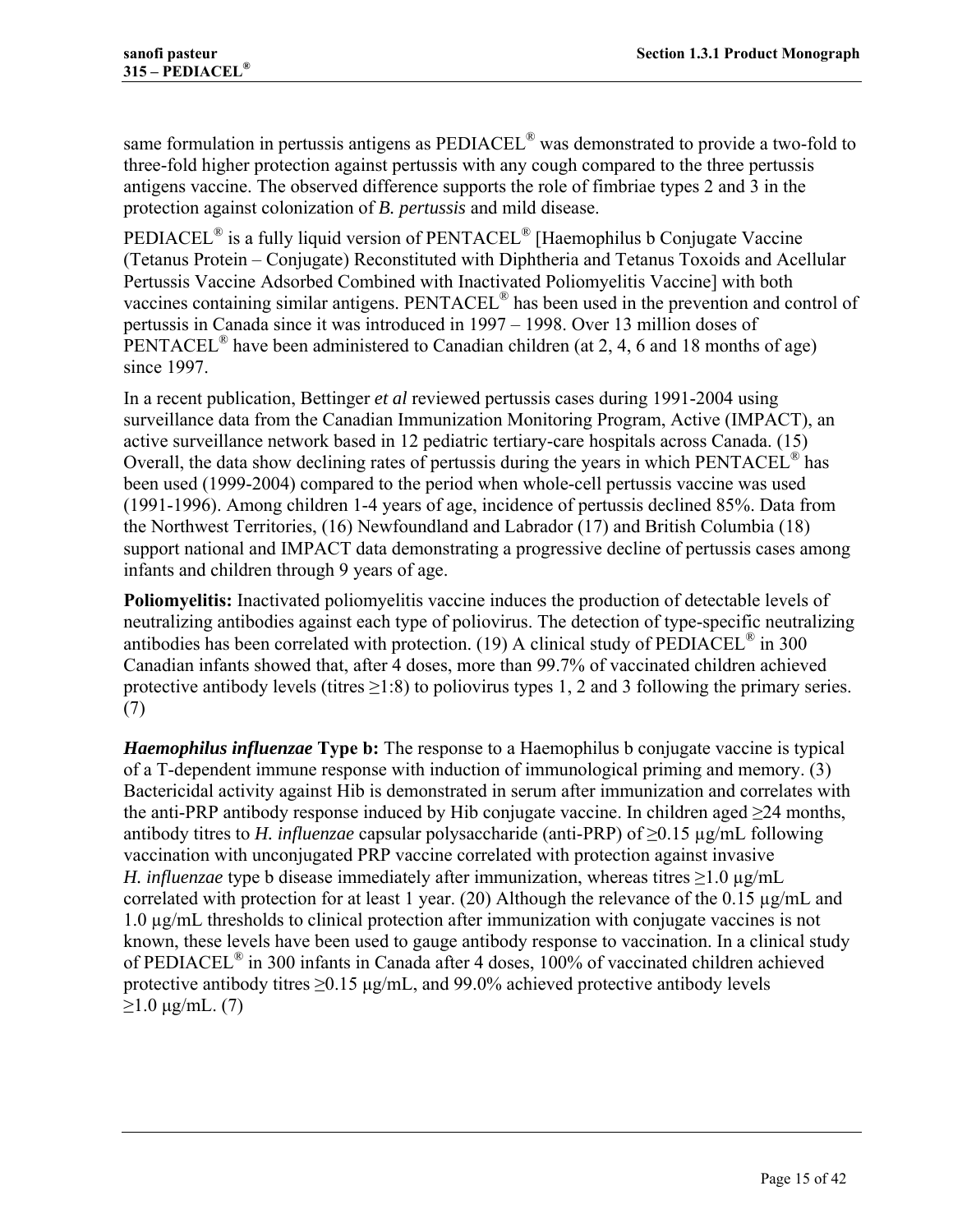## **Duration of Effect**

To ensure optimal protection during childhood, 4 consecutive doses should be given at 2, 4, 6 and 18 months of age. A booster with a vaccine containing diphtheria, tetanus, acellular pertussis with or without IPV is required at 4 to 6 years.

## **STORAGE AND STABILITY**

Store at 2° to 8°C (35° to 46°F). **Do not freeze.** Discard product if exposed to freezing ( $\leq 0$ °C). PEDIACEL<sup>®</sup> has been shown to remain stable at temperatures above  $8^{\circ}$ C and up to  $25^{\circ}$ C, for a maximum of 3 days (72 hours). These data are not recommendations for shipping or storage, but may guide decision for use in case of temporary temperature excursions.

Do not use after expiration date.

## **DOSAGE FORMS, COMPOSITION AND PACKAGING**

#### **Dosage Forms**

PEDIACEL<sup>®</sup> is supplied as a sterile, uniform, cloudy, white to off-white suspension in a vial.

#### **Composition**

Each single dose (0.5 mL) contains:

#### **Active Ingredients**

| Diphtheria Toxoid                                                      | 15 <sub>Lf</sub>    |
|------------------------------------------------------------------------|---------------------|
| Tetanus Toxoid                                                         | 5 <sub>Lf</sub>     |
| <b>Acellular Pertussis</b>                                             |                     |
| Pertussis Toxoid (PT)                                                  | $20 \mu$ g          |
| Filamentous Haemagglutinin (FHA)                                       | $20 \mu g$          |
| Pertactin (PRN)                                                        | $3 \mu g$           |
| Fimbriae Types 2 and 3 (FIM)                                           | $5 \mu g$           |
| Inactivated Poliomyelitis Vaccine                                      |                     |
| Type 1 (Mahoney)                                                       | 40 D-antigen units* |
| Type 2 (MEF1)                                                          | 8 D-antigen units*  |
| Type 3 (Saukett)                                                       | 32 D-antigen units* |
| Purified Polyribosylribitol Phosphate Capsular                         |                     |
| Polysaccharide (PRP) of Haemophilus influenzae                         |                     |
| Type b covalently bound to $18-30 \mu g$ of Tetanus Protein 10 $\mu g$ |                     |
|                                                                        |                     |

\* or the equivalent antigen quantity, determined by suitable immunochemical method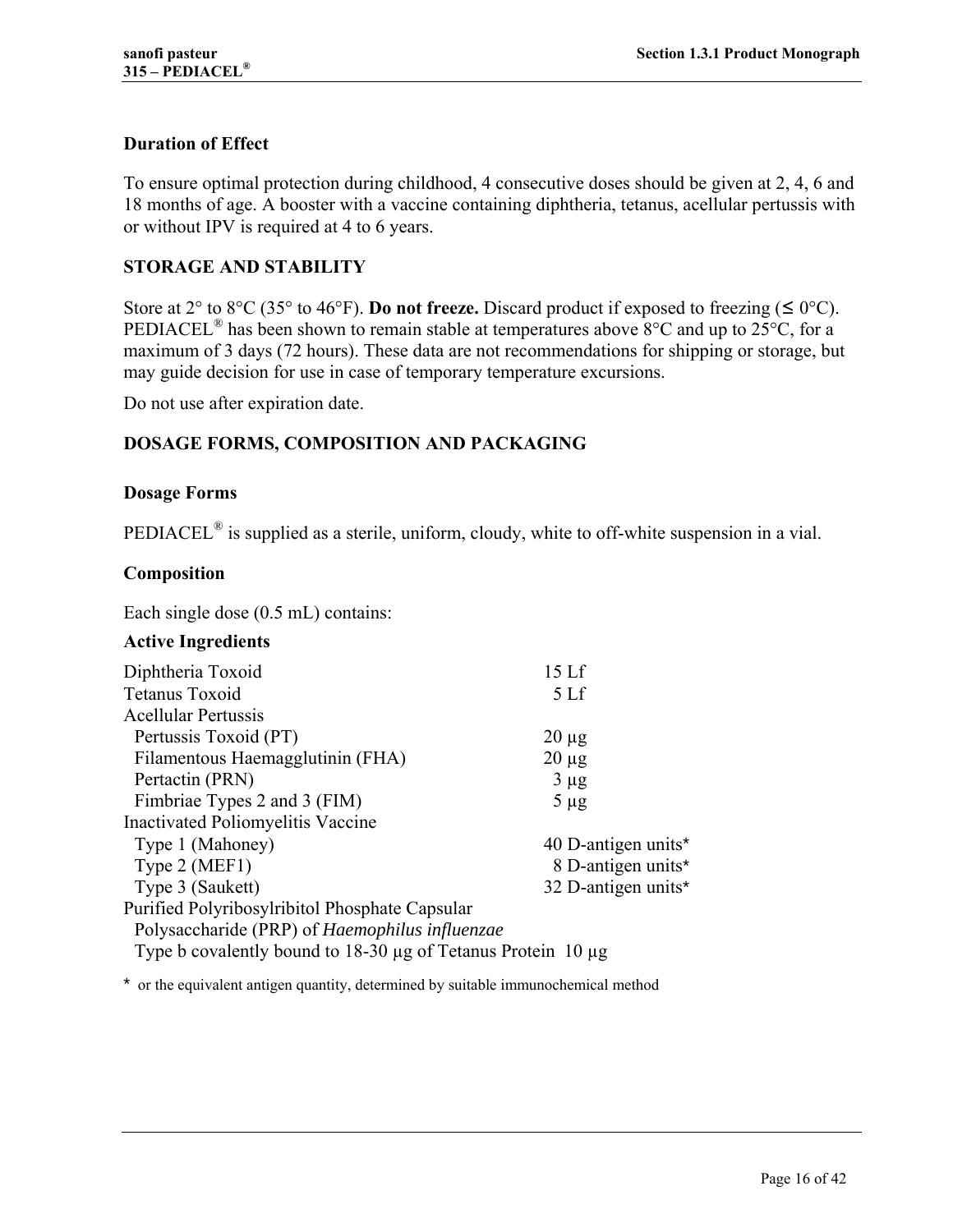## **Other Ingredients**

| Excipients                    |                                   |
|-------------------------------|-----------------------------------|
| Aluminum Phosphate (adjuvant) | $1.5 \text{ mg}$                  |
| 2-phenoxyethanol              | $0.6\%$ V/V                       |
| Polysorbate 80                | $\leq 0.1\%$ w/v (by calculation) |

*Manufacturing Process Residuals* 

Bovine serum albumin, neomycin, polymyxin B, streptomycin, formaldehyde and glutaraldehyde are present in trace amounts.

## **Packaging**

PEDIACEL® is supplied in single dose vials.

The vials are made of Type 1 glass. The container closure system of PEDIACEL® does not contain latex (natural rubber).

PEDIACEL<sup>®</sup> is available in a package of:

1 single dose (0.5 mL) vial

5 single dose (0.5 mL) vials

Vaccine Information Service: 1-888-621-1146 or 416-667-2779. Business Hours: 8 a.m. to 5 p.m. Eastern Time Monday to Friday.

Full product monograph available on request or visit us at www.sanofipasteur.ca

Product information as of February 2012.

Manufactured by: **Sanofi Pasteur Limited**  Toronto, Ontario, Canada

R11-0212 Canada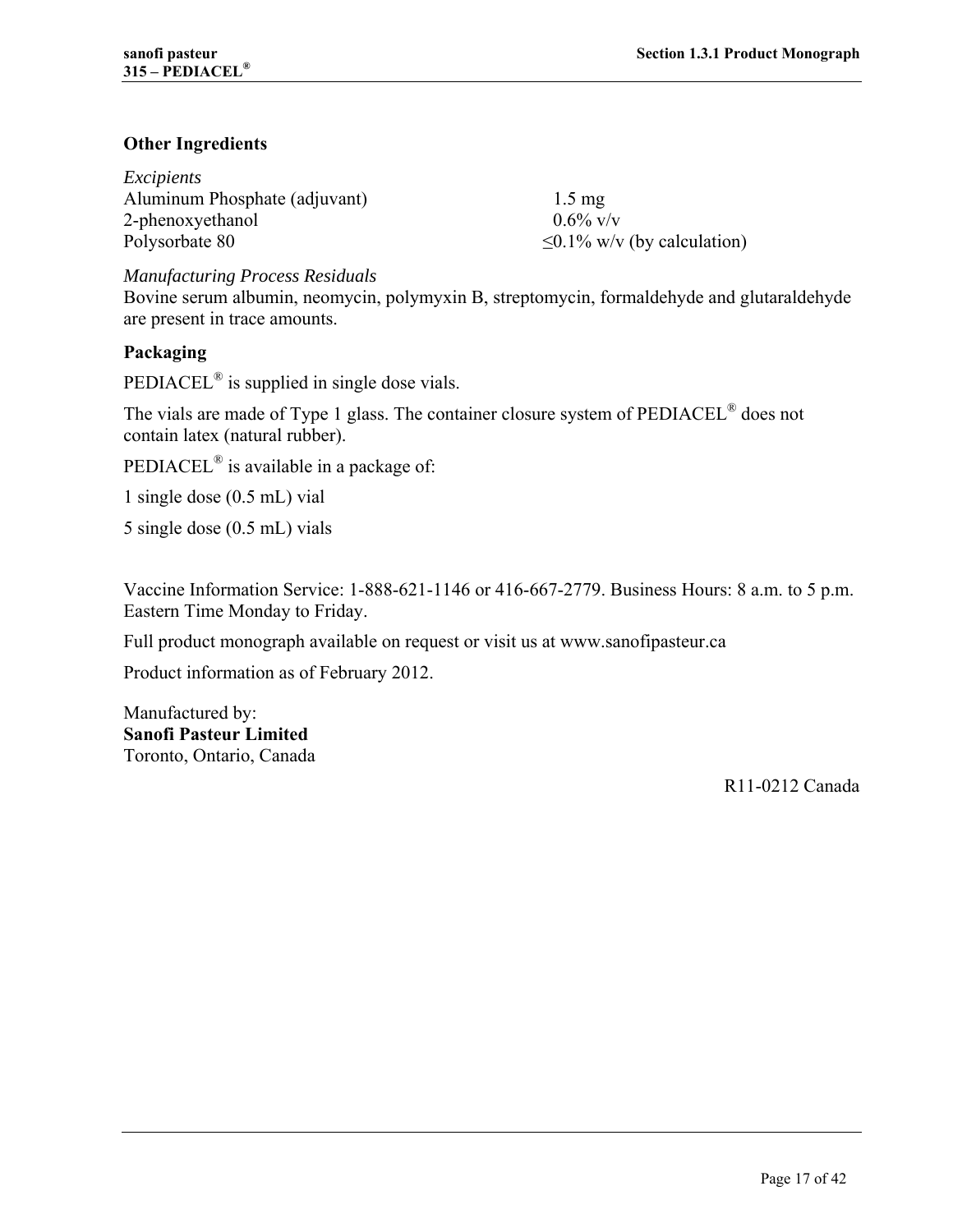# **PART II: SCIENTIFIC INFORMATION**

## **PHARMACEUTICAL INFORMATION**

#### **Drug Substance**

Proper Name: Diphtheria and Tetanus Toxoids and Acellular Pertussis Vaccine Adsorbed Combined with Inactivated Poliomyelitis Vaccine and Haemophilus b Conjugate Vaccine (Tetanus Protein – Conjugate)

## **Product Characteristics**

PEDIACEL<sup>®</sup> is a sterile, uniform, cloudy, white to off-white suspension of diphtheria and tetanus toxoids adsorbed on aluminum phosphate and acellular pertussis vaccine combined with inactivated poliomyelitis vaccine (vero cell origin) types 1, 2 and 3 and *H. influenzae* type b capsular polysaccharide (polyribosylribitol phosphate, PRP) covalently bound to tetanus protein, and suspended in water for injection. The acellular pertussis vaccine is composed of 5 purified pertussis antigens (PT, FHA, PRN and FIM).

*C. diphtheriae* is grown in modified Mueller's growth medium. (21) After purification by ammonium sulphate fractionation, the diphtheria toxin is detoxified with formaldehyde and diafiltered. *C. tetani* is grown in modified Mueller-Miller casamino acid medium without beef heart infusion. (22) Tetanus toxin is detoxified with formaldehyde and purified by ammonium sulphate fractionation and diafiltration. Diphtheria and tetanus toxoids are individually adsorbed onto aluminum phosphate.

The 5 acellular pertussis vaccine components are produced from *B. pertussis* cultures grown in Stainer-Scholte medium (23) modified by the addition of casamino acids and dimethyl-betacyclodextrin. PT, FHA and PRN are isolated separately from the supernatant culture medium. The FIM components are extracted and co-purified from the bacterial cells. The pertussis antigens are purified by sequential filtration, salt-precipitation, ultrafiltration and chromatography. PT is detoxified with glutaraldehyde and FHA is treated with formaldehyde. The residual aldehydes are removed by diafiltration. The individual antigens are adsorbed separately onto aluminum phosphate.

The adsorbed diphtheria, tetanus and acellular pertussis components are combined into an intermediate concentrate.

Inactivated poliomyelitis vaccine (IPV) is a highly purified, inactivated poliovirus vaccine including three types of poliovirus: Type 1 (Mahoney), Type 2 (MEF-1) and Type 3 (Saukett). Each of the three strains of poliovirus is individually grown in vero cells cultivated on microcarriers. The single virus harvest is concentrated and purified, then inactivated with formaldehyde to produce the type 1, 2 or 3 monovalent. Monovalents of each type are then combined in appropriate quantities to produce a trivalent concentrate.

The Haemophilus b conjugate (Hib) component of PEDIACEL® consists of the Haemophilus b capsular polysaccharide (polyribosylribitol phosphate, PRP), a high molecular weight polymer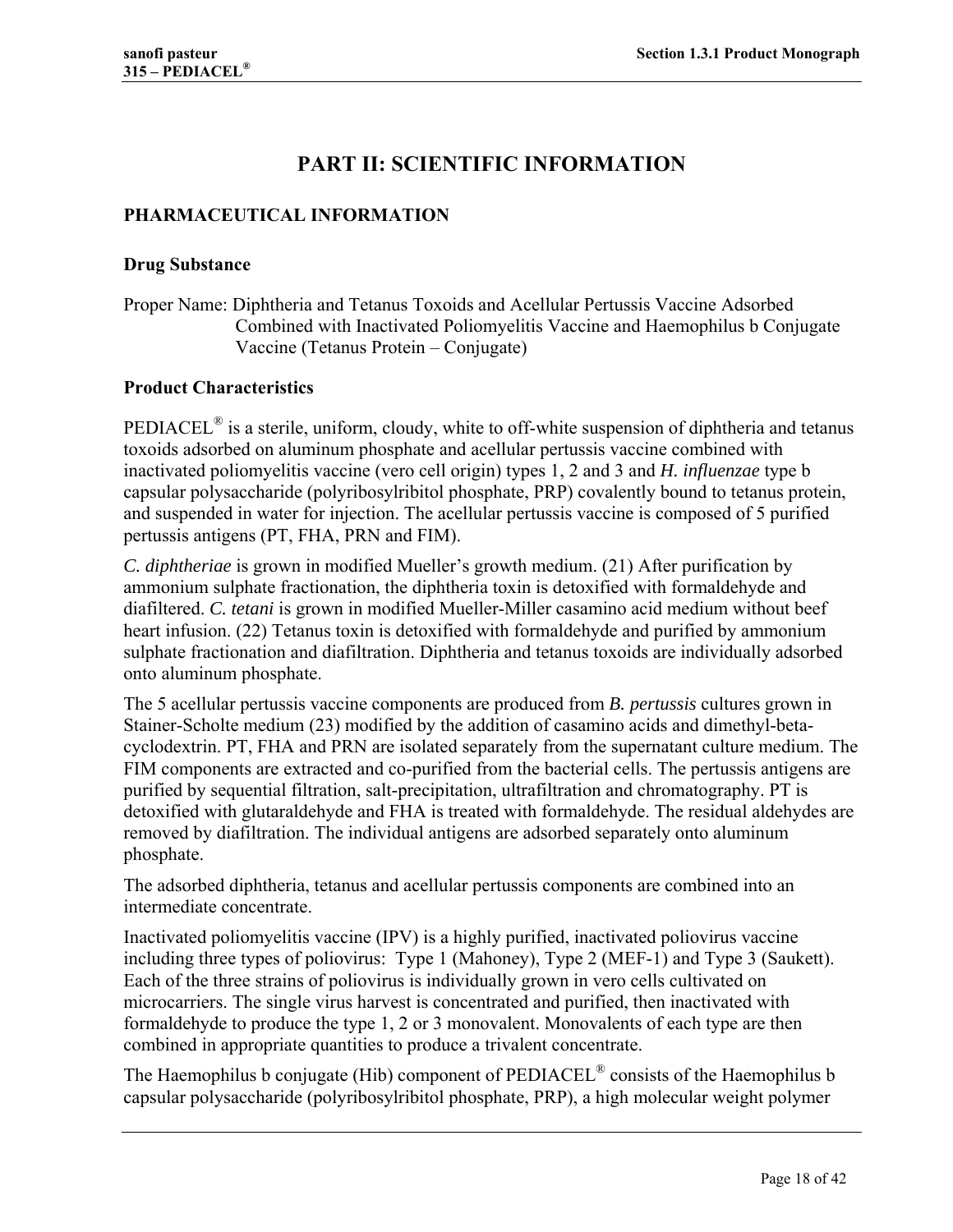prepared from the *H. influenzae* type b strain 1482 grown in a semi-synthetic medium, covalently bound to tetanus protein. (24) The tetanus protein is prepared by ammonium sulphate purification, and formalin inactivation of the toxin from cultures of *C. tetani* (Harvard strain) grown in a modified Mueller and Miller medium. (25) The protein is filter sterilized prior to the conjugation process.

The adsorbed diphtheria, tetanus and acellular pertussis components intermediate concentrate is combined with concentrates of PRP-T conjugate and IPV (vero types 1, 2 and 3). Water for injection containing polysorbate 80 and 2-phenoxyethanol are added to make the final formulation.

Both diphtheria and tetanus toxoids induce at least 2 neutralizing units per mL in the guinea pig potency test. The potency of the acellular pertussis vaccine components is evaluated by the antibody response of immunized guinea pigs to PT, FHA, PRN and FIM as measured by enzymelinked immunosorbent assay (ELISA). The antigenicity of the IPV is evaluated by the antibody response in rats measured by virus neutralization. Potency of PRP-T is specified on each lot by limits on the content of PRP polysaccharide in each dose and the proportion of free polysaccharide.

## **CLINICAL TRIALS**

Four pivotal clinical trials (Sweden Trial I, Sweden Trial II, PB9502 and PB9602) conducted in Sweden and in Canada provide the clinical basis for the licensure of  $\rm{PEDIACEL}^{\circledast}$  in Canada. (See Table 2.)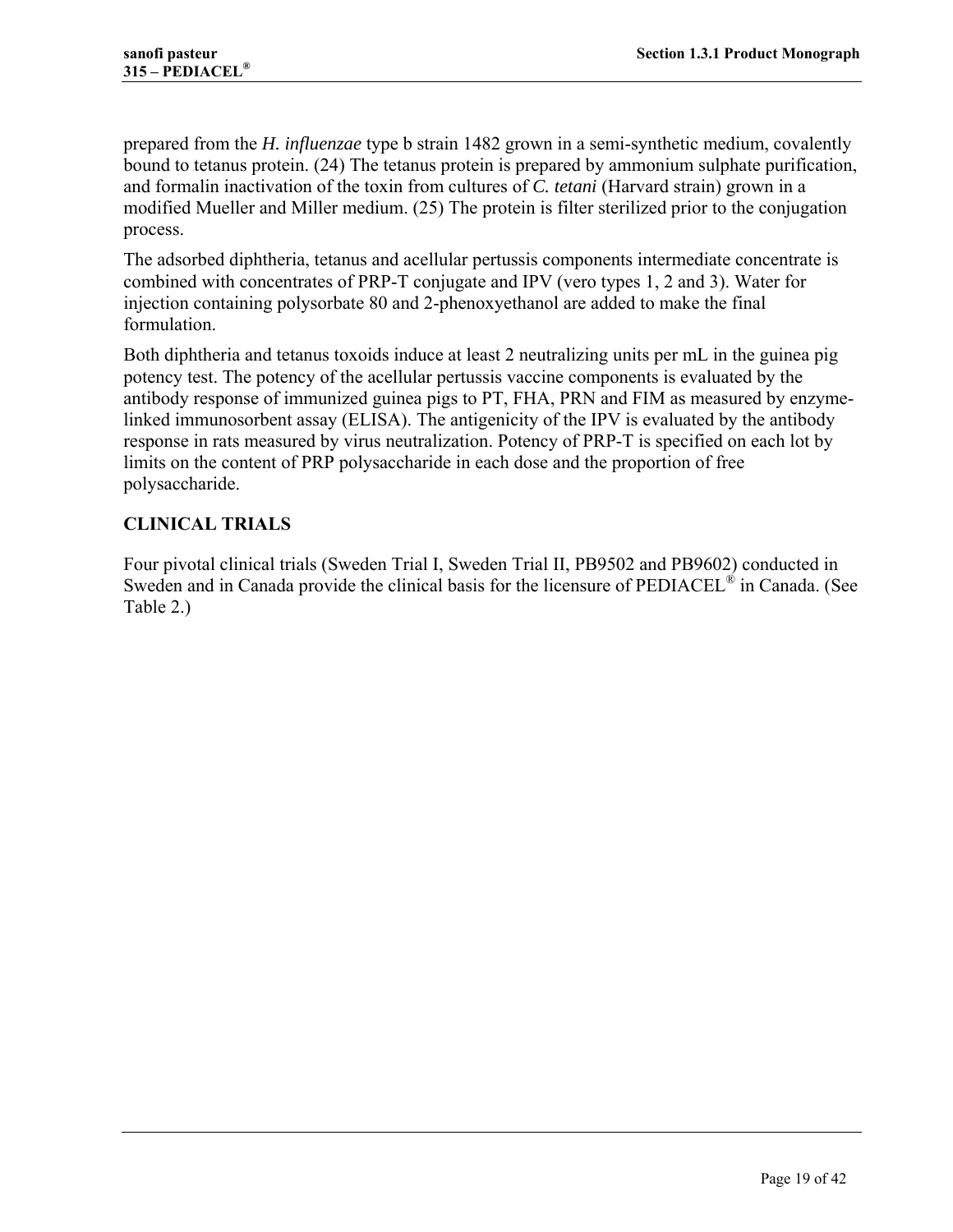| <b>Study</b>                | <b>Study Design</b>                                                                                                                                                                                                                                               | Dosage and<br>Route of<br><b>Administration</b> | <b>Vaccination Schedule/</b><br><b>Study Population*</b>                                  | Gender                                           |
|-----------------------------|-------------------------------------------------------------------------------------------------------------------------------------------------------------------------------------------------------------------------------------------------------------------|-------------------------------------------------|-------------------------------------------------------------------------------------------|--------------------------------------------------|
| <b>Sweden I</b><br>(7)      | Randomized, placebo-<br>controlled, double-blind,<br>efficacy and safety trial with<br>one whole cell DTP, two<br>DTaP vaccines (2 and 5-<br>component).                                                                                                          | 0.5 mL I.M.                                     | $2, 4, 6$ months of age<br>$N = 2,587$                                                    | Males<br>$N = 1,330$<br>Females<br>$N = 1,257$   |
| <b>Sweden II</b><br>(7)(26) | Randomized, controlled,<br>double-blind, multicentre<br>efficacy trial with one whole<br>cell DTP and three DTaP<br>vaccines $(2, 3 \text{ and } 5 -$<br>component).                                                                                              | 0.5 mL I.M.                                     | $2, 4, 6$ months of age<br>$N = 2,551$<br>and<br>$3, 5, 12$ months of age<br>$N = 18,196$ | Males<br>$N = 10,590$<br>Females<br>$N = 10,157$ |
| PB9502 (7)                  | Randomized, controlled,<br>single-blinded multicentre<br>safety and immunogenicity<br>comparative trial with<br>PEDIACEL <sup>®</sup> .<br>PENTACEL <sup>®</sup> †, PENTA <sup>TM</sup> ‡<br>and QUADRACEL <sup>®</sup> §,<br>$Act-HIB^{\circledR \star \star}$ . | 0.5 mL I.M.                                     | 2, 4, 6 and<br>18 months of age<br>$N = 339$                                              | Males<br>$N = 183$<br>Females<br>$N = 156$       |
| PB9602 (7)                  | Randomized, controlled,<br>single-blinded, multicentre<br>safety and immunogenicity<br>comparative trial with<br>PEDIACEL <sup>®</sup> and PENTA <sup>TM</sup> .                                                                                                  | 0.5 mL I.M.                                     | 2, 4, 6 and<br>18 months of age<br>$N = 112$                                              | Males<br>$N = 65$<br>Females<br>$N = 47$         |
| <b>U01-A5I-</b><br>302(7)   | Randomized, controlled,<br>open, multicentre safety and<br>immunogenicity trial of<br>PEDIACEL <sup>®</sup> Compared to<br>(Act-HIB /DTP and OPV),<br>Each Co-Administered with<br>NeisVac-C™ or Menjugate™                                                       | 0.5 mL I.M.                                     | $2, 3,$ and 4 months of<br>age<br>$N = 241$                                               | Males<br>$N = 128$<br>Females<br>$N = 113$       |

# **Table 2: Summary of Demographics and Study Design of the Trials with PEDIACEL®**

\* Number enrolled.

- † PENTACEL® [Haemophilus b Conjugate Vaccine (Tetanus Protein Conjugate) Reconstituted with Diphtheria and Tetanus Toxoids and Acellular Pertussis Vaccine Adsorbed Combined with Inactivated Poliomyelitis Vaccine].
- ‡ PENTA™ is a whole-cell DPT-Polio (MRC-5) with lyophilized PRP-T vaccine.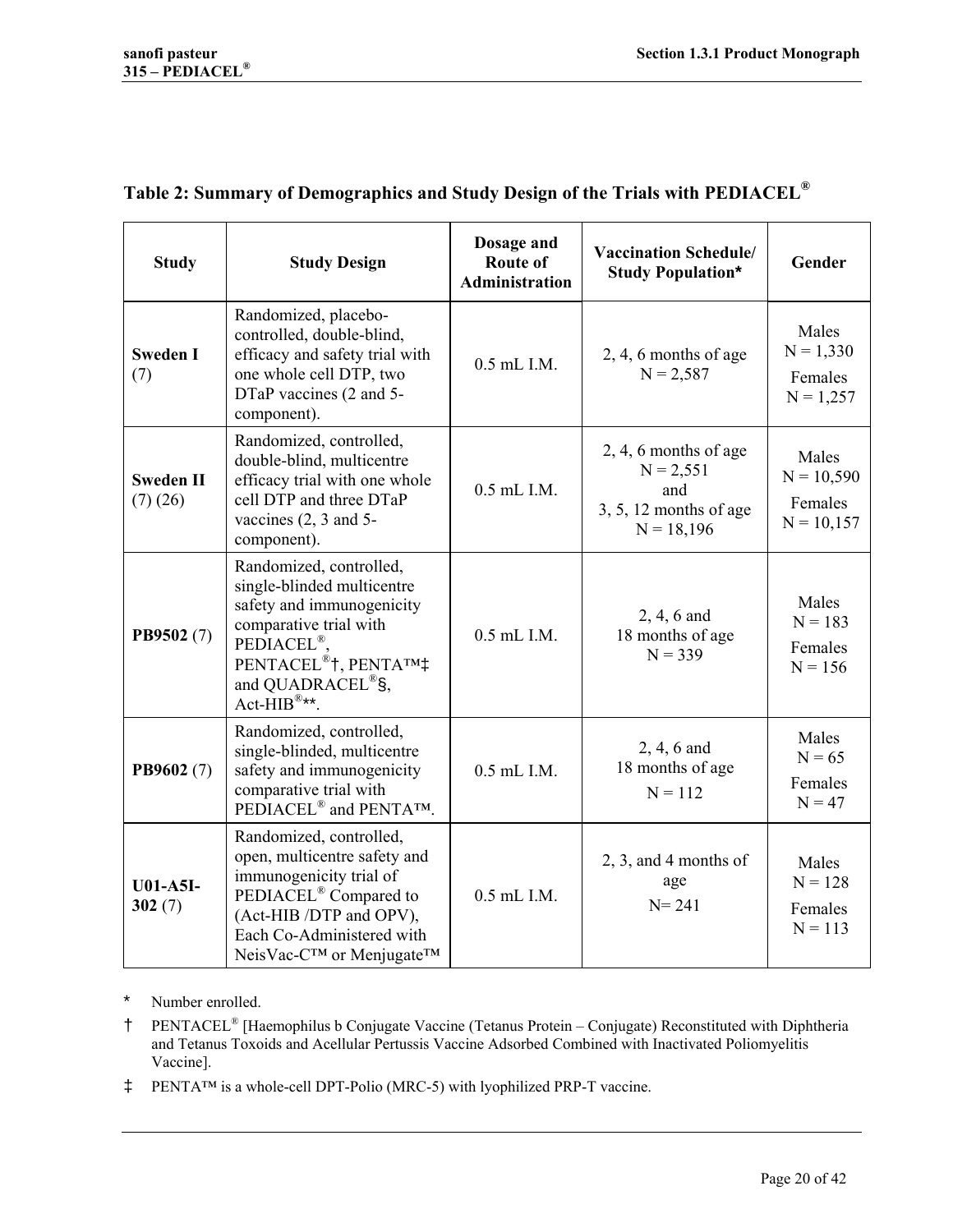$\overline{a}$ 

- § QUADRACEL<sup>®</sup> [Diphtheria and Tetanus Toxoids and Acellular Pertussis Vaccine Adsorbed Combined with Inactivated Poliomyelitis Vaccine]
- Act-HIB<sup>®</sup> [Haemophilus b Conjugate Vaccine (Tetanus Protein Conjugate)].

## **Sweden I Efficacy Trial**

A randomized, double-blinded, placebo-controlled efficacy and safety study was conducted in Sweden from 1992 - 1995 (Sweden I Efficacy Trial) under the sponsorship of the National Institute of Allergy and Infectious Diseases (NIAID). (26) A total of 9,829 infants received 1 of 4 vaccines: TRIPACEL® [Diphtheria and Tetanus Toxoids and Acellular Pertussis Vaccine Adsorbed], the five-component DTaP vaccine that contains the same antigens present in PEDIACEL<sup>®</sup> (N = 2,587); a two-component DTaP vaccine (N = 2,566); a whole-cell pertussis DTP vaccine from the U.S.  $(N = 2,102)$ ; or DT vaccine (Swedish National Bacteriological Laboratory) as placebo ( $N = 2,574$ ). Infants were immunized at 2, 4 and 6 months of age. The mean length of follow-up was 2 years after the third dose of vaccine. The protective efficacy of TRIPACEL® against pertussis after 3 doses of vaccine using the World Health Organization (WHO) case definition  $(\geq 21)$  consecutive days of paroxysmal cough with culture or serologic confirmation or epidemiologic link to a confirmed case) was 85.2% (95% confidence interval [CI] 80.6 to 88.8). (26) The protective efficacy of TRIPACEL<sup>®</sup> against mild pertussis ( $\geq$ 1 day of cough with laboratory confirmation) was 77.9% (95% CI 72.6 to 82.2). Protection against pertussis by TRIPACEL<sup>®</sup> was sustained for the 2-year follow-up period. (26) (See Table 3.)

| <b>Clinical Severity of Pertussis</b> | Vaccine Efficacy (%) of TRIPACEL <sup>®</sup> (N = 2,551)<br>Compared to DT Control $(N = 2,539)$ |
|---------------------------------------|---------------------------------------------------------------------------------------------------|
| cough $\geq 1$ day                    | 77.9                                                                                              |
| cough $>7$ days                       | 78.4                                                                                              |
| cough $\geq$ 21 days                  | 81.4                                                                                              |
| cough $\geq$ 30 days                  | 87.3                                                                                              |
| paroxysmal cough $\geq$ 14 days       | 82.3                                                                                              |
| paroxysmal cough $\geq$ 21 days       | 85.1                                                                                              |

| Table 3: Vaccine Efficacy Against Pertussis Infection of Varying Clinical Severity (7) (26) |  |
|---------------------------------------------------------------------------------------------|--|
|---------------------------------------------------------------------------------------------|--|

Another arm of the trial (7) (26) looked at the persistence of the protection provided by this TRIPACEL® formulation compared to a placebo. High levels of protection were sustained for TRIPACEL<sup>®</sup> over the entire 2-year follow-up period.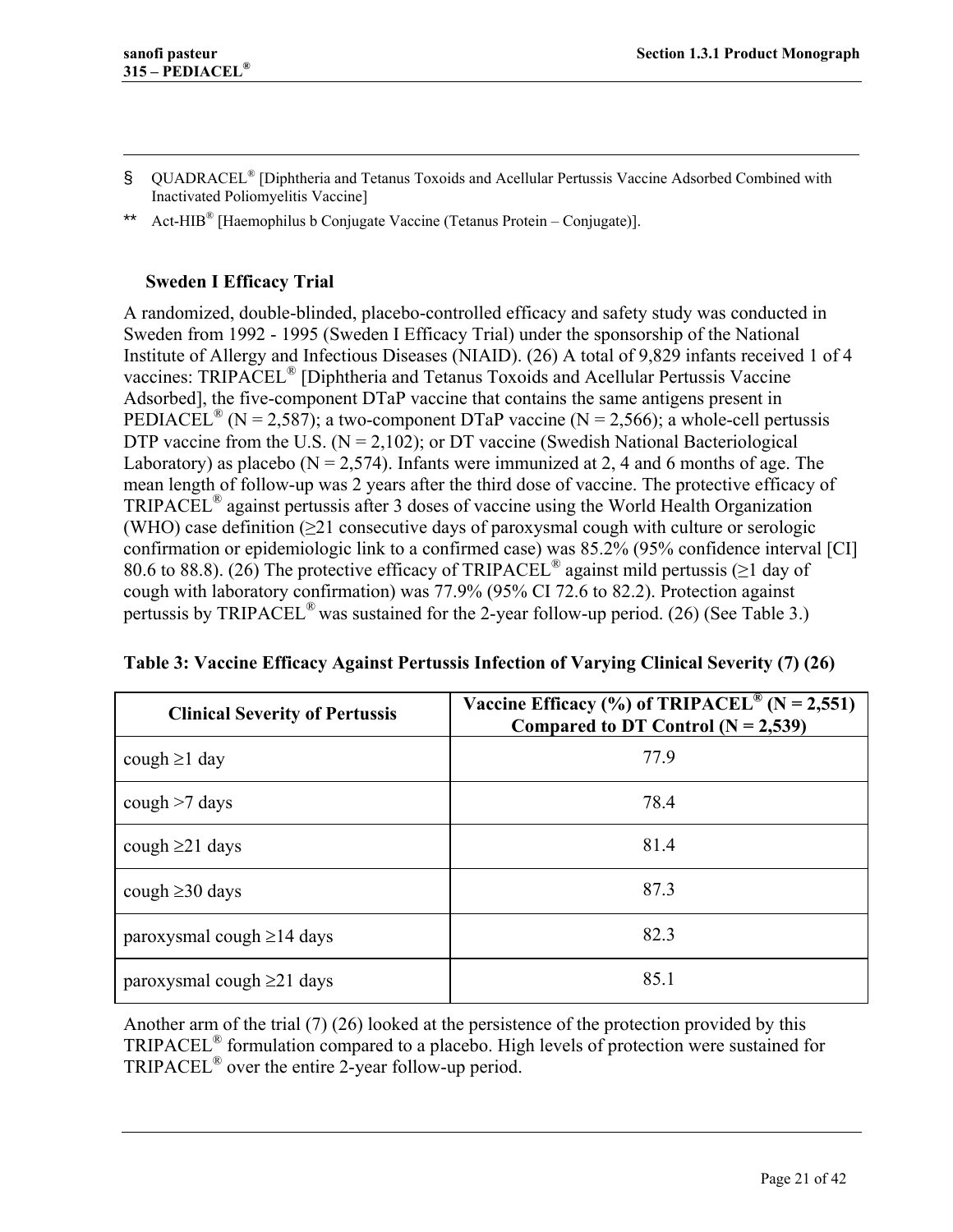| Vaccine Efficacy (%) Compared to DT (Placebo $N = 2,068$ )                                |      |  |
|-------------------------------------------------------------------------------------------|------|--|
| <b>Interval Since Third Dose</b><br><b>TRIPACEL</b> <sup>®</sup> (N = 2,069)<br>(in days) |      |  |
| $0 - 89$                                                                                  | 95   |  |
| 90-179                                                                                    | 83.6 |  |
| 180-269                                                                                   | 86.7 |  |
| 270-359                                                                                   | 84.4 |  |
| 360-449                                                                                   | 92.1 |  |
| 450-539                                                                                   | 78.3 |  |
| 540-629                                                                                   | 86.4 |  |
| 630-719                                                                                   | 81.3 |  |

## **Table 4: Duration of Vaccine Efficacy for TRIPACEL® Compared to Placebo (7) (26)**

The incidence of injection site and systemic reactions after administration of TRIPACEL® was comparable to the DT control group. (7) (26)

A sub-study of this trial looked specifically at immunized children exposed to pertussis from other members of their households. (9) This formulation of  $TRIPACEL^{\omega}$  was more efficacious than any of the other acellular and whole-cell vaccines studied. There was a correlation between clinical protection and the presence of anti-PRN, anti-FIM and anti-PT antibodies respectively in the serum of immunized children.

## **Sweden II Efficacy Trial**

A second NIAID-sponsored, prospective, randomized, double-blinded efficacy trial was conducted in Sweden (Sweden II Efficacy Trial) from 1993 to 1996. Infants ( $N = 82,892$ ) were randomized to receive one of four vaccines: a two-component acellular DTaP vaccine (N = 20,697); a three-component acellular DTaP vaccine (N = 20,728); the same formulation of the five-component acellular DTaP vaccine that is contained in  $\text{PEDIACEL}^{\circledR}$  (N = 20,747); or a European whole-cell DTP vaccine ( $N = 20,720$ ). (27) Vaccination occurred at 3, 5 and 12 months of age (88% of participants) or at 2, 4 and 6 months of age (12% of participants). The relative risk of typical pertussis (culture-confirmed *B. pertussis* infection with at least 21 days of paroxysmal cough) was 0.85 and 1.38 among children given the five-component and three-component vaccines, respectively, as compared with those given the whole-cell vaccine. The relative risk of typical pertussis was 0.62 among children given the five-component vaccine as compared with the three-component vaccine. The absolute efficacy of the three-component vaccine, when tested in an earlier double-blinded randomized placebo-controlled trial in Italy was 84% (95% CI, 76-89).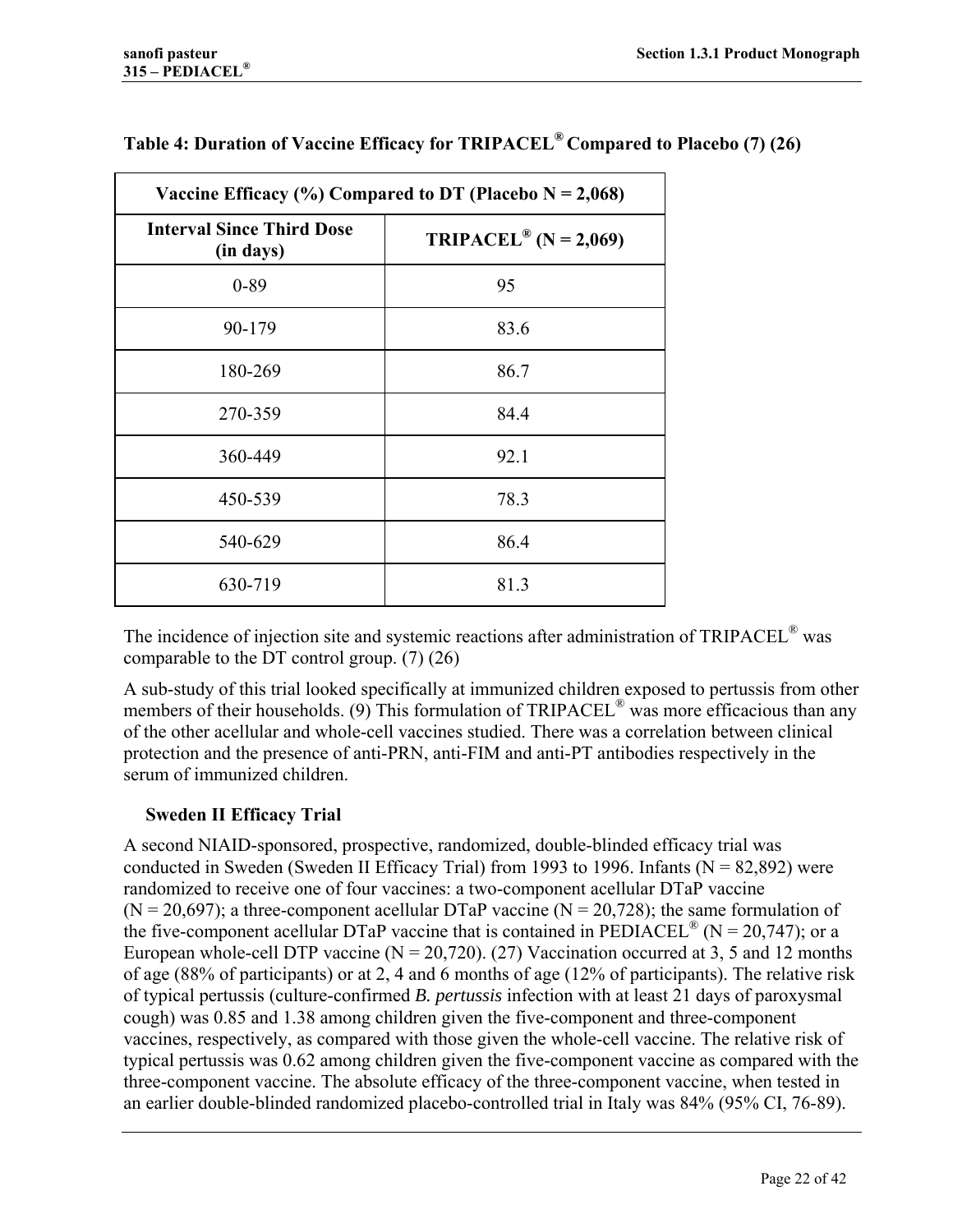(28) Although the absolute efficacy of the five-component vaccine could not be determined in the Sweden II Efficacy Trial because of the lack of a DT control group, based on the relative risk data, it appears that the five-component vaccine demonstrated improved efficacy compared with the 84% absolute efficacy associated with the three-component vaccine. The observed difference supports the role of fimbriae types 2 and 3 (FIM) in the protection against colonization by *B. pertussis* and mild disease. (27)

## **Table 5: Geometric Mean Titres (GMTs) to Pertussis Antigens Following the Third Dose (Vaccine Administered at 2, 4 and 6 Months)**

| <b>Pertussis Antigens</b> | TRIPACEL <sup>®</sup> (N = 80)<br><b>GMT (EU/mL)</b> |  |
|---------------------------|------------------------------------------------------|--|
| PТ                        | 51.6                                                 |  |
| <b>FHA</b>                | 57.0                                                 |  |
| <b>PRN</b>                | 134.4                                                |  |
| FIM                       | 351.9                                                |  |

Rates of serious adverse events were less than or comparable to the rates in the other acellular pertussis and European whole-cell DTP groups in this study. (7) (27)

## **Clinical Trial PB9502**

In a randomized controlled clinical trial conducted in Canada between 1995 and 1997, 787 infants received PEDIACEL<sup>®</sup> (N = 339), PENTACEL<sup>®</sup> (N = 335), PENTA<sup>TM</sup> (N = 112), or QUADRACEL<sup>®</sup> and Act-HIB<sup>®</sup>, given concomitantly at separate sites  $(N = 113)$  at 2, 4, and 6 months of age. Of the 787 children enrolled, 708 received a fourth dose of the same vaccine at 18- 20 months of age.

## **Immunogenicity**

In study PB9502 the immunogenicity of PEDIACEL® was found to be similar to that for PENTACEL<sup>®</sup>. One month after the third and fourth doses, no clinically significant differences were observed between the antibody responses to each of the vaccine antigens in children receiving PEDIACEL® and those receiving PENTACEL®. (See Table 3 through Table 7.) After the third and fourth doses, at least 97.9% of the PEDIACEL® vaccinees achieved seroprotective levels against Hib disease (anti-PRP antibody  $\geq$ 0.15 µg/mL), diphtheria (diphtheria antitoxin  $\geq$ 0.01 IU/mL), tetanus (tetanus antitoxin  $\geq$ 0.01 EU/mL) and poliomyelitis types 1, 2, and 3 (poliovirus neutralizing antibody titre  $\geq$ 1:8). (See Table 6 and Table 7.) Seroconversion rates  $(\% \geq 4$ -fold rise) were high for each of the pertussis antibodies after the primary series. (See Table 8.) A robust booster response was observed after the fourth dose. (7) (See Table 7 and Table 9.)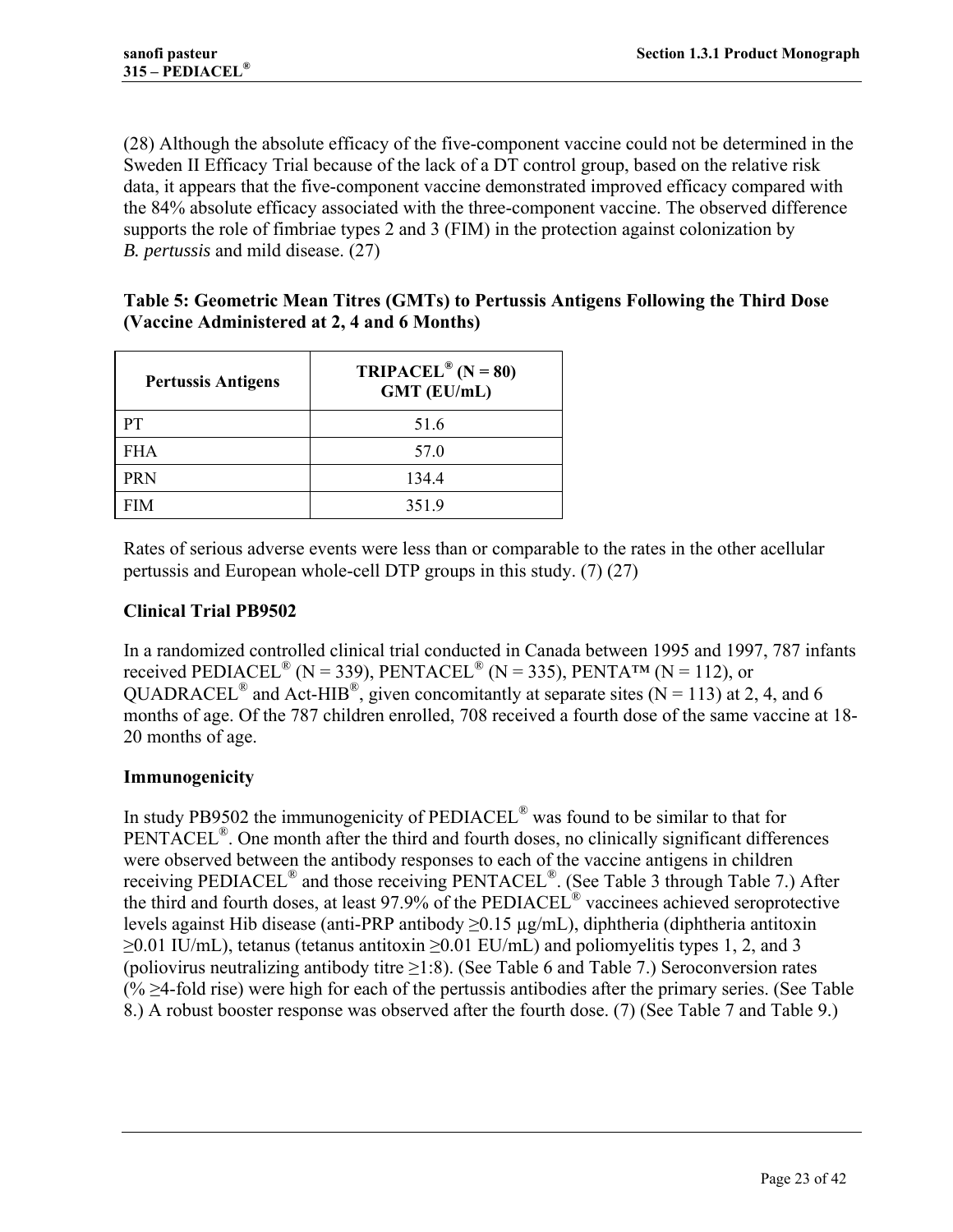## **Table 6: Antibody Responses to PRP-T, Diphtheria and Tetanus Toxoids and Poliovirus Types 1, 2 and 3 Measured One Month After the Third Dose of the Primary Series with PEDIACEL® or PENTACEL® in Clinical Trial PB9502** (7)

|                   |                       | Post 3rd Dose (7 months of age) |                                 |
|-------------------|-----------------------|---------------------------------|---------------------------------|
| <b>Antibody</b>   | <b>Result</b>         | <b>PEDIACEL®</b><br>$(N = 324)$ | <b>PENTACEL®</b><br>$(N = 321)$ |
|                   | <b>GMC</b>            | 4.86                            | 4.40                            |
|                   | $(95\% \text{ CI})$   | (4.21, 5.62)                    | (3.78, 5.13)                    |
| <b>Anti-PRP</b>   | $\%$ ≥0.15 µg/mL      | 97.9                            | 98.5                            |
|                   | $\%$ $\geq$ 1.0 µg/mL | 88.9                            | 84.7                            |
|                   | <b>GMC</b>            | 0.29                            | 0.28                            |
|                   | $(95\% \text{ CI})$   | (0.25, 0.33)                    | (0.24, 0.33)                    |
| <b>Diphtheria</b> | % ≥0.01 IU/mL         | 100.0                           | 98.4                            |
|                   | % ≥0.10 IU/mL         | 78.7                            | 76.7                            |
|                   | <b>GMC</b>            | 1.09                            | 0.88                            |
|                   | $(95\% \text{ CI})$   | (1.00, 1.20)                    | (0.80, 0.96)                    |
| <b>Tetanus</b>    | % ≥0.01 EU/mL         | 100.0                           | 100.0                           |
|                   | % ≥0.10 $EU/mL$       | 99.7                            | 99.1                            |
|                   | <b>GMT</b>            | 616                             | 723                             |
| Polio Type 1      | $(95\% \text{ CI})$   | (526, 723)                      | (593, 882)                      |
|                   | % ≥1:8                | 100.0                           | 99.4                            |
|                   | <b>GMT</b>            | 2,382                           | 2,178                           |
| Polio Type 2      | $(95\% \text{ CI})$   | (2,026, 2,800)                  | (1,841, 2,578)                  |
|                   | % ≥1:8                | 99.7                            | 100.0                           |
|                   | <b>GMT</b>            | 1,266                           | 1,942                           |
| Polio Type 3      | $(95\% \text{ CI})$   | (1,079, 1,485)                  | (1,642, 2,297)                  |
|                   | % ≥1:8                | 99.7                            | 99.4                            |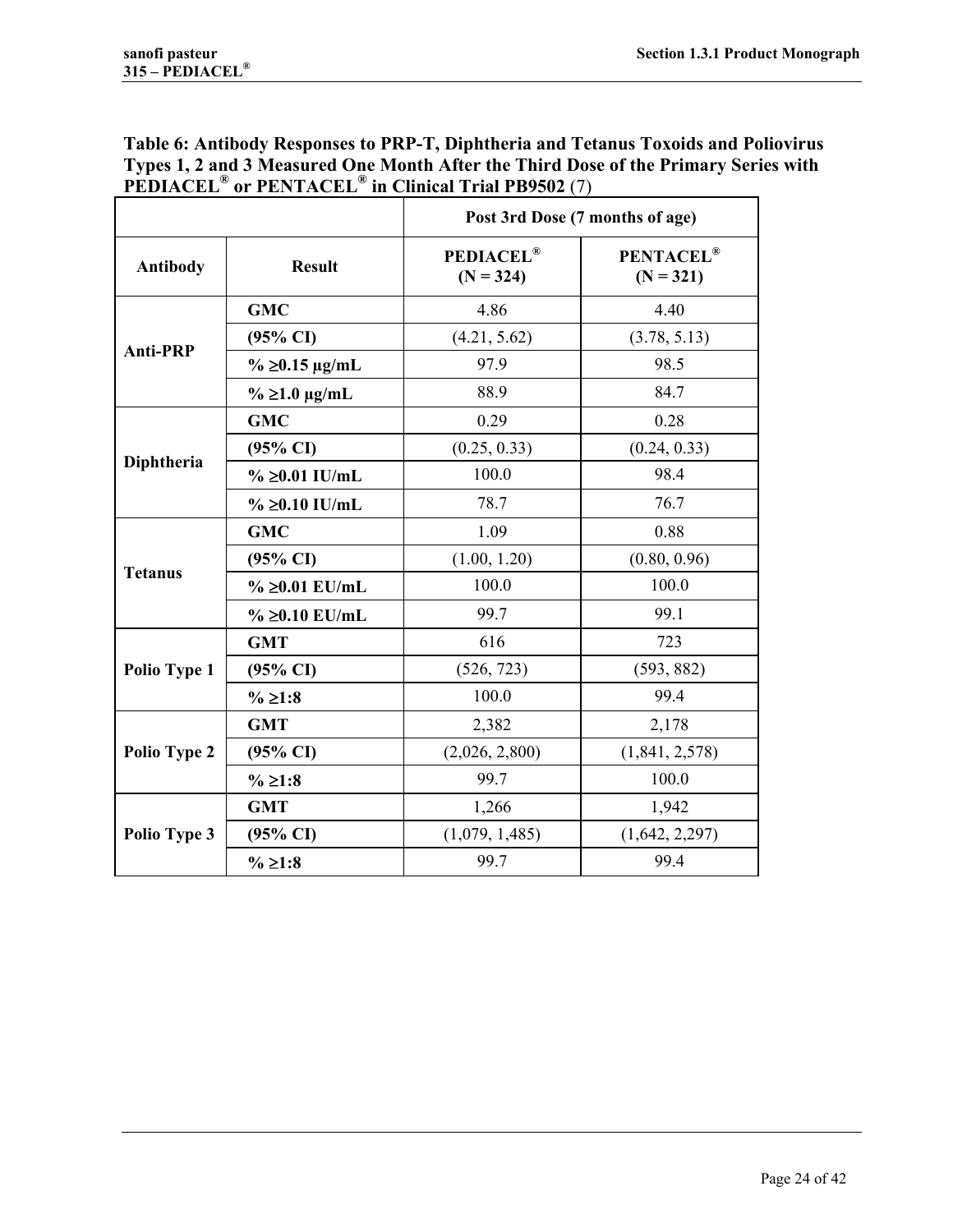## **Table 7: Antibody Responses to PRP-T, Diphtheria and Tetanus Toxoids and Poliovirus Types 1, 2 and 3 Measured Immediately Before and One Month After a Fourth Dose at 18 to 19 Months of Age with PEDIACEL® or PENTACEL® in Clinical Trial PB9502 (7)**

|                 | <b>Result</b>         |                                 | <b>Pre 4th Dose</b>      | <b>Post 4th Dose</b>            |                                 |  |
|-----------------|-----------------------|---------------------------------|--------------------------|---------------------------------|---------------------------------|--|
| Antibody        |                       | <b>PEDIACEL®</b><br>$(N = 300)$ | PENTACEL®<br>$(N = 294)$ | <b>PEDIACEL®</b><br>$(N = 300)$ | <b>PENTACEL®</b><br>$(N = 294)$ |  |
|                 | <b>GMC</b>            | 0.55                            | 0.42                     | 32.3                            | 30.1                            |  |
| <b>Anti-PRP</b> | $(95\% \text{ CI})$   | (0.48, 0.64)                    | (0.35, 0.49)             | (28.4, 36.8)                    | (26.4, 34.2)                    |  |
|                 | $\%$ ≥0.15 µg/mL      | 85.2                            | 75.4                     | 100.0                           | 100.0                           |  |
|                 | $\%$ $\geq$ 1.0 µg/mL | 24.8                            | 25.3                     | 99.0                            | 99.0                            |  |
|                 | <b>GMC</b>            | 0.05                            | 0.05                     | 4.13                            | 4.42                            |  |
|                 | $(95\% \text{ CI})$   | (0.04, 0.06)                    | (0.04, 0.06)             | (3.58, 4.76)                    | (3.82, 5.11)                    |  |
| Diphtheria      | % ≥0.01 IU/mL         | 92.0                            | 89.5                     | 100.0                           | 100.0                           |  |
|                 | % ≥0.10 IU/mL         | 27.2                            | 25.5                     | 100.0                           | 99.7                            |  |
|                 | <b>GMC</b>            | 0.53                            | 0.40                     | 10.1                            | 7.52                            |  |
|                 | $(95\% \text{ CI})$   | (0.48, 0.59)                    | (0.35, 0.45)             | (9.33, 11.0)                    | (6.89, 8.21)                    |  |
| <b>Tetanus</b>  | % ≥0.01 EU/mL         | 99.3                            | 99.3                     | 100.0                           | 100.0                           |  |
|                 | % ≥0.10 $EU/mL$       | 96.7                            | 90.8                     | 100.0                           | 100.0                           |  |
|                 | <b>GMT</b>            | 115                             | 108                      | 7,804                           | 14,874                          |  |
| Polio Type 1    | $(95\% \text{ CI})$   | (96.7, 137)                     | (88.3, 133)              | (6,649, 9,160)                  | (12,303, 17,983)                |  |
|                 | $\%$ ≥1:8             | 92.7                            | 90.8                     | 99.7                            | 99.7                            |  |
|                 | <b>GMT</b>            | 310                             | 303                      | 17,560                          | 21,690                          |  |
| Polio Type 2    | $(95\% \text{ CI})$   | (256, 377)                      | (253, 364)               | (15,052, 20,486)                | (18, 711, 25, 145)              |  |
|                 | % ≥ 1:8               | 97.0                            | 98.3                     | 100.0                           | 100.0                           |  |
| Polio Type 3    | <b>GMT</b>            | 141                             | 243                      | 12,417                          | 22,931                          |  |
|                 | $(95\% \text{ CI})$   | (115, 172)                      | (197, 300)               | (10,305, 14,962)                | (19,207, 27,376)                |  |
|                 | $\%$ ≥1:8             | 91.7                            | 94.9                     | 100.0                           | 100.0                           |  |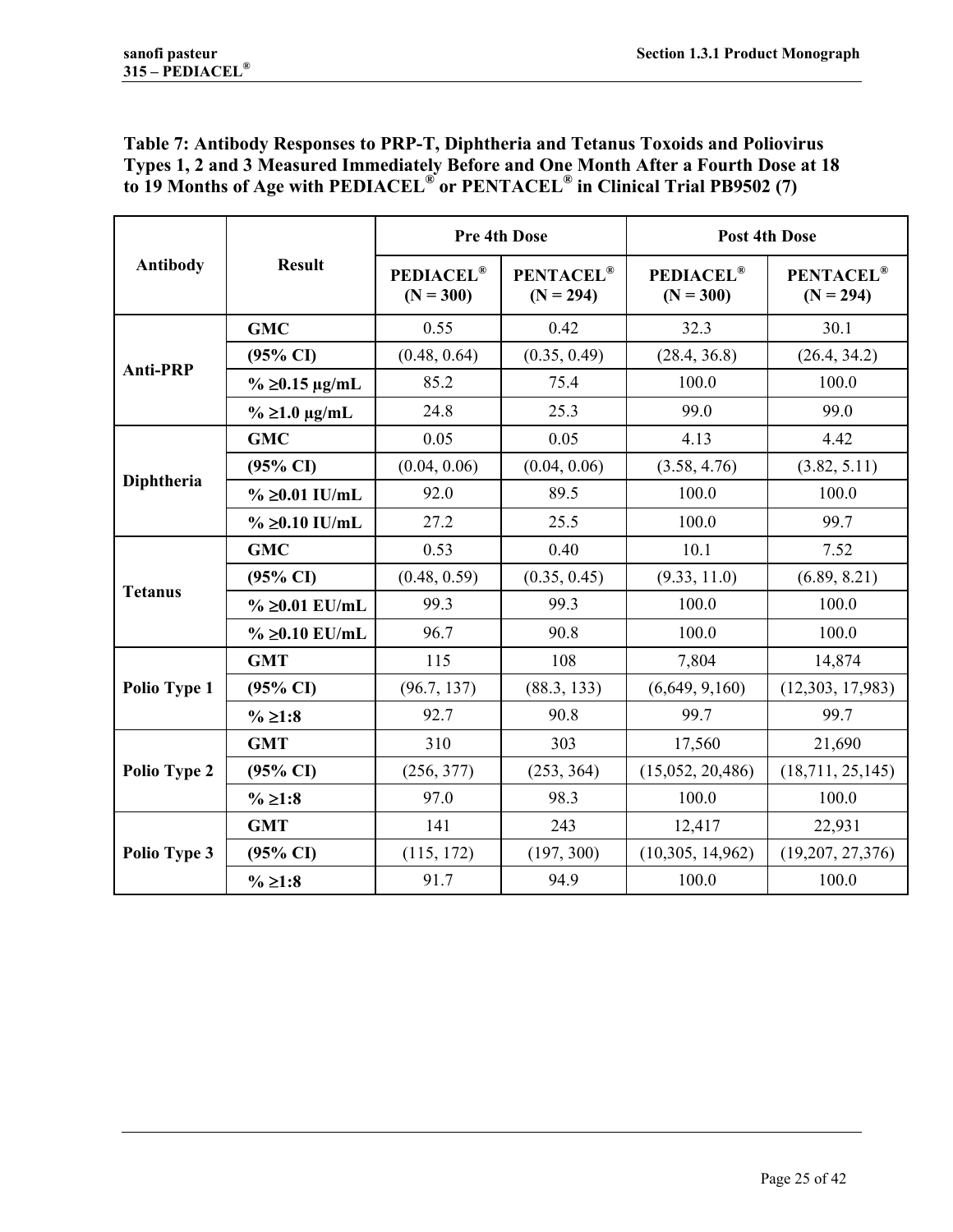## **Table 8: Pertussis Antibody Responses Measured One Month After the Third Dose of the Primary Series with PEDIACEL® or PENTACEL® in Clinical Trial PB9502 (7)**

|                 |                     | Post 3 <sup>rd</sup> Dose (7 months of age) |                               |  |
|-----------------|---------------------|---------------------------------------------|-------------------------------|--|
| <b>Antibody</b> | <b>Result</b>       | <b>PEDIACEL®</b><br>$N = 324$               | <b>PENTACEL®</b><br>$N = 321$ |  |
|                 | GMC (EU/mL)         | 86.7                                        | 89.0                          |  |
| PT              | $(95\% \text{ CI})$ | (80.8, 93.0)                                | (82.5, 96.0)                  |  |
|                 | % ≥4-fold rise*     | 92.5                                        | 92.2                          |  |
|                 | GMC (EU/mL)         | 155.0                                       | 152.6                         |  |
| <b>FHA</b>      | $(95\% \text{ CI})$ | (146.5, 164.1)                              | (143.7, 162.2)                |  |
|                 | % ≥4-fold rise*     | 86.0                                        | 87.1                          |  |
|                 | GMC (EU/mL)         | 55.4                                        | 55.9                          |  |
| <b>PRN</b>      | $(95\% \text{ CI})$ | (48.8, 62.8)                                | (49.3, 63.3)                  |  |
|                 | % ≥4-fold rise*     | 85.5                                        | 85.2                          |  |
|                 | GMC (EU/mL)         | 277.2                                       | 243.8                         |  |
| <b>FIM</b>      | $(95\% \text{ CI})$ | (242.7, 316.5)                              | (210.8, 282.1)                |  |
|                 | % ≥4-fold rise*     | 85.4                                        | 84.7                          |  |

\* Percentage of vaccinees attaining at least a 4-fold increase over their pre-immunization antibody level at 2 months of age.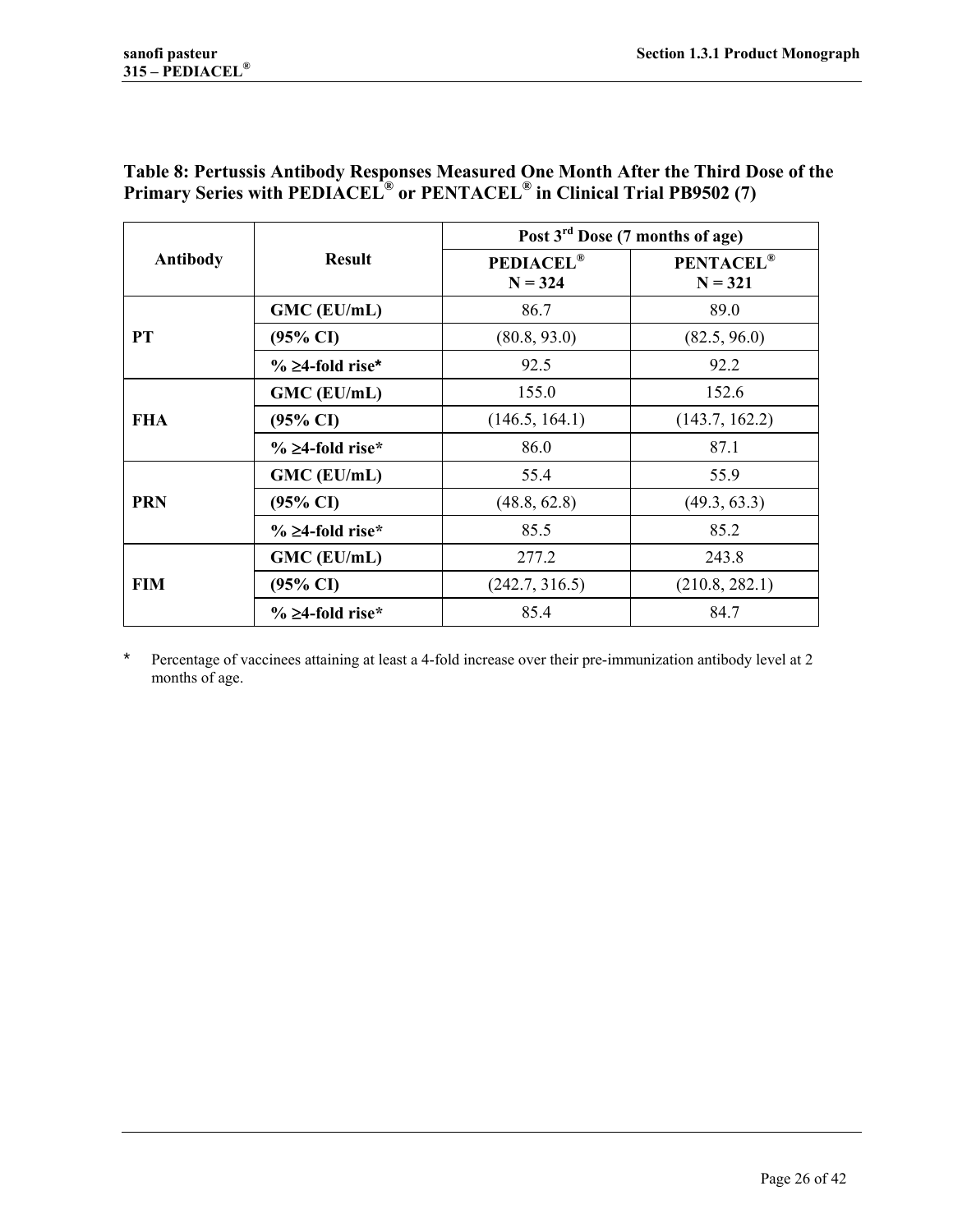|                 |                     | 4 <sup>th</sup> Dose (18 to 19 months of age) |                                 |                                 |                                 |  |
|-----------------|---------------------|-----------------------------------------------|---------------------------------|---------------------------------|---------------------------------|--|
| <b>Antibody</b> | <b>Result</b>       |                                               | <b>Pre-Immunization</b>         | <b>Post-Immunization</b>        |                                 |  |
|                 |                     | <b>PEDIACEL®</b><br>$(N = 324)$               | <b>PENTACEL®</b><br>$(N = 321)$ | <b>PEDIACEL®</b><br>$(N = 300)$ | <b>PENTACEL®</b><br>$(N = 294)$ |  |
|                 | GMC (EU/mL)         | 11.9                                          | 11.4                            | 222                             | 182                             |  |
| <b>PT</b>       | $(95\% \text{ CI})$ | (10.8, 13.0)                                  | (10.3, 12.7)                    | (204, 241)                      | (166, 199)                      |  |
|                 | % ≥4-fold rise*     |                                               |                                 | 98.6                            | 96.8                            |  |
|                 | GMC (EU/mL)         | 19.9                                          | 20.9                            | 266                             | 245                             |  |
| <b>FHA</b>      | $(95\% \text{ CI})$ | (18.1, 21.9)                                  | (18.7, 23.2)                    | (248, 285)                      | (228, 263)                      |  |
|                 | % ≥4-fold rise      |                                               |                                 | 93.8                            | 91.0                            |  |
|                 | GMC (EU/mL)         | 9.3                                           | 9.6                             | 208                             | 210                             |  |
| <b>PRN</b>      | $(95\% \text{ CI})$ | (8.2, 10.6)                                   | (8.4, 10.9)                     | (184, 235)                      | (185, 239)                      |  |
|                 | % ≥4-fold rise      |                                               |                                 | 98.3                            | 97.8                            |  |
| <b>FIM</b>      | GMC (EU/mL)         | 38.4                                          | 37.9                            | 842                             | 855                             |  |
|                 | $(95\% \text{ CI})$ | (33.4, 44.3)                                  | (32.7, 44.0)                    | (748, 948)                      | (753, 971)                      |  |
|                 | % ≥4-fold rise      |                                               |                                 | 94.1                            | 95.7                            |  |

## **Table 9: Pertussis Antibody Responses Measured Immediately Before and One Month After a Fourth Dose with PEDIACEL® or PENTACEL® in Clinical Trial PB9502 (7)**

Percentage of vaccinees attaining at least a 4-fold increase over their pre-immunization antibody level at 18 to 19 months of age.

# **Safety**

Solicited injection site reactions occurred in 6.8% (redness) to 33.0% (tenderness) of PEDIACEL® vaccinees. Severe injection site reactions were observed in only 0.6% (tenderness) to 5.0% (redness). (See Table 8.) The frequency of reactions at the injection site was generally higher after the fourth dose than in the previous three doses in infants, however, severe tenderness did not increase with the fourth dose. Systemic reactions occurred in 3.3% (vomiting) to 46.8% (fussiness). Except for fussiness after the fourth dose (2.0%), severe systemic reactions were uncommon. (See Table 8.) No child immunized with PEDIACEL® experienced a fever ≥40°C. The adverse event profile of PEDIACEL<sup>®</sup> was comparable to that observed with PENTACEL<sup>®</sup>. (See Table 11.)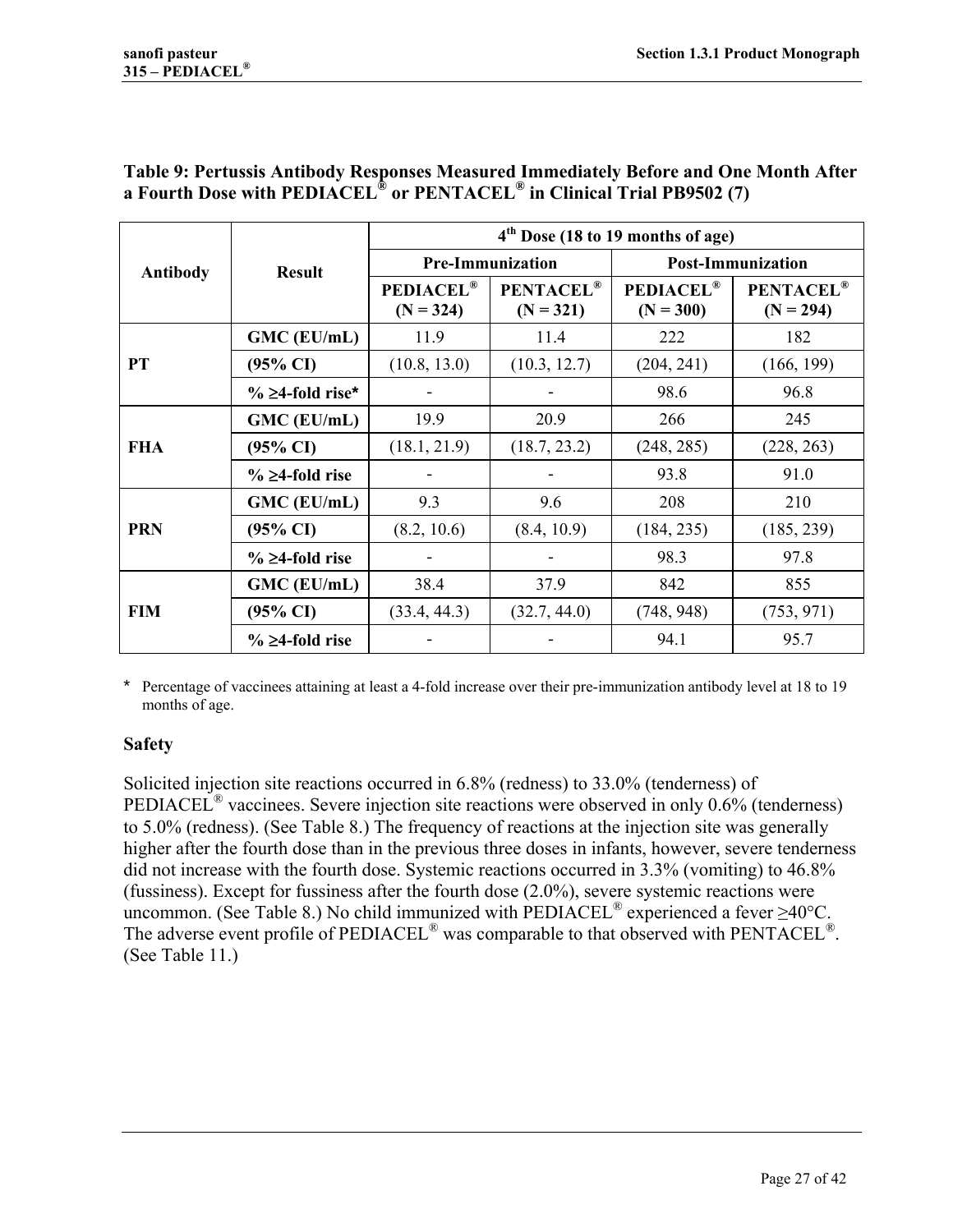| Table 10: Frequency (%) of Solicited Reactions Observed Within 24 Hours Following a             |
|-------------------------------------------------------------------------------------------------|
| Single Dose with PEDIACEL <sup>®</sup> Administered at 2, 4, 6 and 18 Months of Age in Clinical |
| <b>Trial PB9502 (7)</b>                                                                         |

| <b>Solicited Reaction</b>                  |                    | 2 months<br>$(N = 336)$ | 4 months<br>$(N = 331)$ | 6 months<br>$(N = 330)$ | 18 months<br>$(N = 300)$ |
|--------------------------------------------|--------------------|-------------------------|-------------------------|-------------------------|--------------------------|
|                                            | Any                | 27.7                    | 34.7                    | 23.0                    | 17.0                     |
| <b>Crying</b>                              | Severe*            | $\theta$                | $\mathbf{0}$            | 0.3                     | $\boldsymbol{0}$         |
| <b>Less Active</b>                         | Any                | 44.9                    | 29.9                    | 13.9                    | 12.0                     |
|                                            | Severe†            | 0.9                     | $\mathbf{0}$            | $\overline{0}$          | $\mathbf{0}$             |
|                                            | Any                | 29.2                    | 19.3                    | 15.2                    | 13.3                     |
| <b>Eating Less</b>                         | Severe‡            | $\overline{0}$          | $\boldsymbol{0}$        | $\overline{0}$          | 0.3                      |
| <b>Diarrhea</b>                            | Any                | 9.2                     | 4.8                     | 7.0                     | 7.0                      |
|                                            | <b>Severe§</b>     | 0.3                     | $\boldsymbol{0}$        | $\boldsymbol{0}$        | $\mathbf{0}$             |
| Fever                                      | Any                | 13.4                    | 19.6                    | 15.9                    | 19.5                     |
|                                            | $\geq 40^{\circ}C$ | $\overline{0}$          | $\mathbf{0}$            | $\mathbf{0}$            | $\boldsymbol{0}$         |
| <b>Fussiness</b>                           | Any                | 42.3                    | 46.8                    | 38.2                    | 27.7                     |
|                                            | Severe**           | 0.9                     | 0.6                     | 0.3                     | 1.7                      |
| <b>Injection Site</b>                      | Any                | 6.8                     | 12.7                    | 9.7                     | 19.7                     |
| <b>Redness</b>                             | $\geq$ 35 mm       | 1.2                     | 0.9                     | 1.2                     | 5.3                      |
| <b>Injection Site</b>                      | Any                | 12.5                    | 10.3                    | 9.7                     | 13.7                     |
| <b>Swelling</b>                            | $\geq$ 35 mm       | 5.1                     | 3.6                     | 3.3                     | 4.0                      |
| <b>Injection Site</b><br><b>Tenderness</b> | Any                | 22.6                    | 22.1                    | 14.8                    | 33.0                     |
|                                            | Severe††           | 0.6                     | 2.4                     | 1.8                     | 1.7                      |
|                                            | Any                | 6.8                     | 5.7                     | 3.3                     | 4.0                      |
| <b>Vomiting</b>                            | Severe‡‡           | $\mathbf{0}$            | $\boldsymbol{0}$        | $\boldsymbol{0}$        | $\mathbf{0}$             |

\* Cried continuously for  $\geq 3$  hrs.

- † Sleeping most of the time.
- ‡ Refused most or all feeds.
- § Multiple liquid stools without any solid consistency.
- \*\* Continuously fussy for  $\geq 3$  hrs.
- †† Baby cries when leg is moved.
- ‡‡ Frequent vomiting and inability to have any oral intake.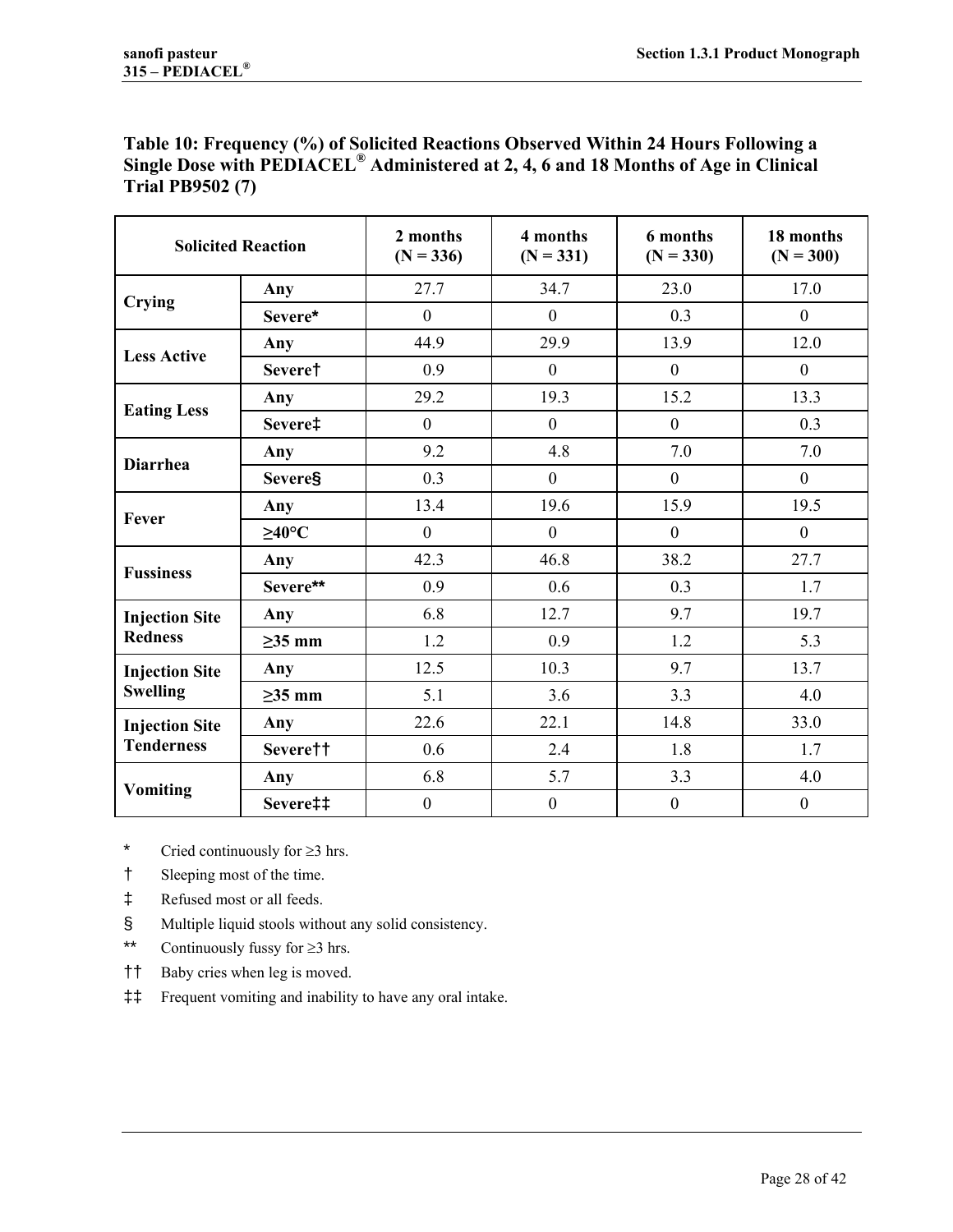## **Table 11: Frequency (%) of Solicited Reactions Observed Within 24 Hours Following the Administration of PEDIACEL**® **or PENTACEL**® **at 2, 4, 6 and 18 Months of Age in Clinical Trial PB9502 (7)**

|                           | Vaccine                       | Age (months)   |                  |           |           |  |
|---------------------------|-------------------------------|----------------|------------------|-----------|-----------|--|
| <b>Solicited Reaction</b> |                               | $\overline{2}$ | $\boldsymbol{4}$ | 6         | 18        |  |
|                           | PEDIACEL <sup>®</sup>         | $N = 336$      | $N = 331$        | $N = 330$ | $N = 300$ |  |
|                           | PENTACEL <sup>®</sup>         | $N = 333$      | $N = 327$        | $N = 320$ | $N = 295$ |  |
| Crying                    | <b>PEDIACEL®</b>              | 27.7           | 34.7             | 23.0      | 17.0      |  |
|                           | PENTACEL <sup>®</sup>         | 30.6           | 41.5             | 27.6      | 18.6      |  |
| <b>Less Active</b>        | PEDIACEL <sup>®</sup>         | 44.9           | 29.9             | 13.9      | 12.0      |  |
|                           | PENTACEL <sup>®</sup>         | 46.8           | 30.8             | 20.7      | 9.8       |  |
| <b>Eating Less</b>        | PEDIACEL <sup>®</sup>         | 29.2           | 19.3             | 15.2      | 13.3      |  |
|                           | PENTACEL®                     | 27.6           | 20.7             | 15.4      | 17.0      |  |
| <b>Diarrhea</b>           | PEDIACEL <sup>®</sup>         | 9.2            | 4.8              | 7.0       | 7.0       |  |
|                           | PENTACEL®                     | 10.2           | 7.6              | 6.6       | 5.4       |  |
| Fever                     | PEDIACEL <sup>®</sup>         | 13.4           | 19.6             | 15.9      | 19.5      |  |
|                           | $\text{PENTACLE}^{\circledR}$ | 18.6           | 19.5             | 15.0      | 21.5      |  |
| <b>Fussiness</b>          | PEDIACEL <sup>®</sup>         | 42.3           | 46.8             | 38.2      | 27.7      |  |
|                           | PENTACEL®                     | 43.5           | 53.4             | 37.0      | 30.2      |  |
| <b>Injection Site</b>     | PEDIACEL <sup>®</sup>         | 6.8            | 12.7             | 9.7       | 19.7      |  |
| <b>Redness</b>            | PENTACEL®                     | 8.7            | 11.9             | 11.6      | 19.3      |  |
| <b>Injection Site</b>     | PEDIACEL®                     | 12.5           | 10.3             | 9.7       | 13.7      |  |
| <b>Swelling</b>           | PENTACEL <sup>®</sup>         | 11.7           | 8.8              | 9.4       | 14.2      |  |
| <b>Injection Site</b>     | PEDIACEL <sup>®</sup>         | 22.6           | 22.1             | 14.8      | 33.0      |  |
| <b>Tenderness</b>         | PENTACEL <sup>®</sup>         | 26.4           | 27.1             | 19.7      | 28.1      |  |
| <b>Vomiting</b>           | PEDIACEL <sup>®</sup>         | 6.8            | 5.7              | 3.3       | 4.0       |  |
|                           | PENTACEL <sup>®</sup>         | 8.7            | 5.2              | 4.7       | 4.4       |  |

## **Clinical Trial PB9602**

Additional safety and immunogenicity data were obtained from a randomized controlled clinical trial conducted in Canada during 1996 - 1998. This study involved 566 infants who were enrolled to receive one lot of PEDIACEL<sup>®</sup> (N = 112), one lot of PENTA<sup>TM</sup> (N = 113) or one of three lots (N = 341) of a formulation of PEDIACEL<sup>®</sup> containing reduced amounts of PT (10 µg) and FHA (5 µg), at 2, 4, 6 and 18 months of age.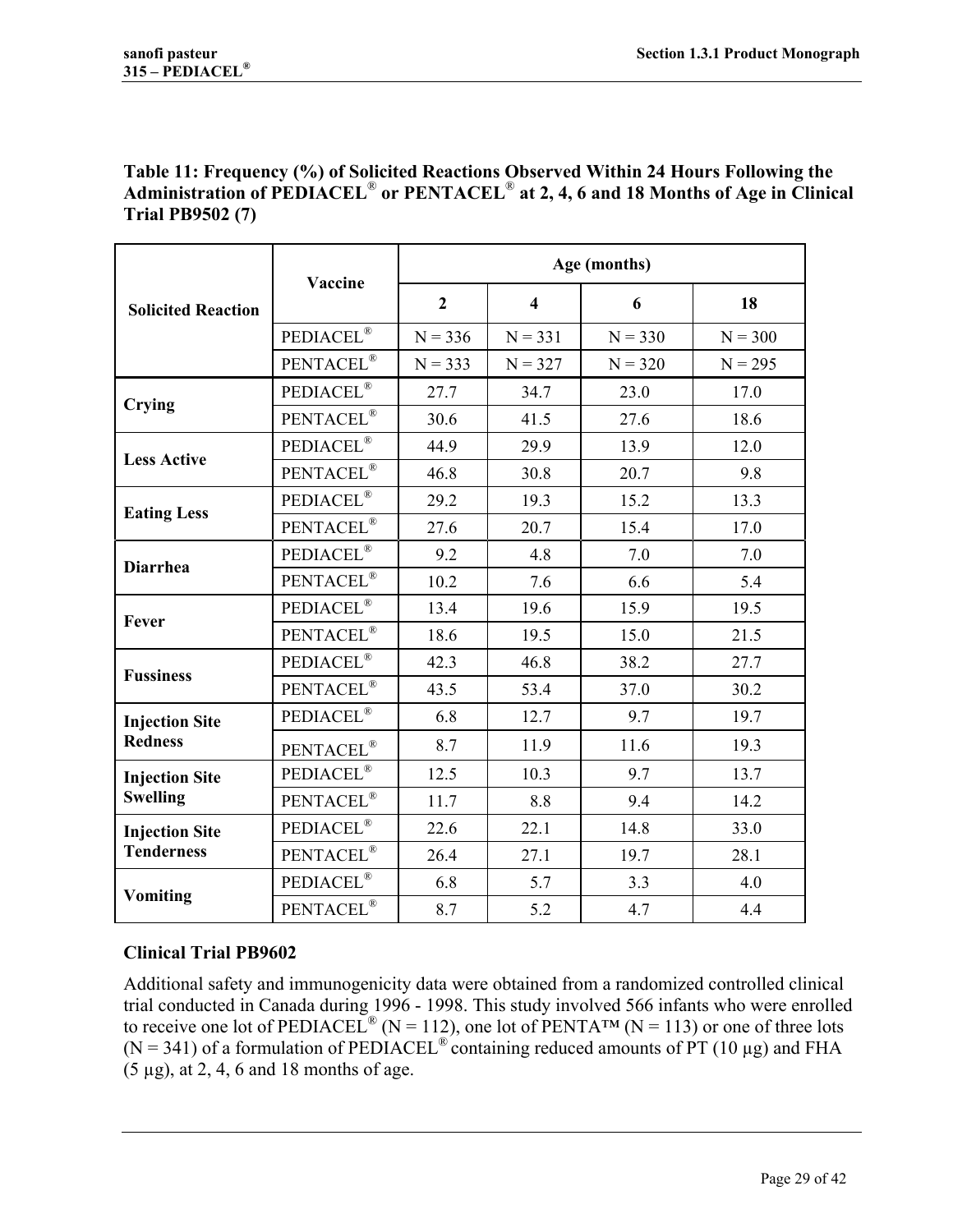## **Immunogenicity**

After the third and fourth doses, at least 97.2% of the PEDIACEL® vaccinees achieved seroprotective levels against Hib disease (anti-PRP antibody ≥0.15 µg/mL), diphtheria (diphtheria antitoxin ≥0.01 IU/mL), tetanus (tetanus antitoxin ≥0.01 EU/mL) and poliomyelitis types 1, 2 and 3 (poliovirus neutralizing antibody titre  $\geq$ 1:8). (See Table 12.)

**Table 12: Antibody Responses to PRP-T, Diphtheria and Tetanus Toxoids and Poliovirus Types 1, 2 and 3 Measured One Month After the Third Dose of the Primary Series and Immediately Before and One Month After a Fourth Dose with PEDIACEL**® **in Clinical Trial PB9602 (7)** 

| <b>Antibody</b>     | <b>Result</b>       | Post 3rd Dose<br>(7 months)<br>$N = 108$ | Pre 4 <sup>th</sup> Dose<br>$(18-19$ months)<br>$N = 98$ | Post 4 <sup>th</sup> Dose<br>$(19 - 20$ months)<br>$N = 98$ |
|---------------------|---------------------|------------------------------------------|----------------------------------------------------------|-------------------------------------------------------------|
|                     | <b>GMC</b>          | 6.18                                     | 0.64                                                     | 42.89                                                       |
| <b>Anti-PRP</b>     | $(95\% \text{ CI})$ | (4.69, 8.15)                             | (0.48, 0.84)                                             | (33.30, 55.25)                                              |
|                     | $\%$ ≥0.15 µg/mL    | 97.2                                     | 84.4                                                     | 100.0                                                       |
|                     | $\%$ ≥1.0 µg/mL     | 90.7                                     | 39.6                                                     | 99.0                                                        |
|                     | <b>GMC</b>          | 0.38                                     | 0.07                                                     | 4.50                                                        |
| Diphtheria          | $(95\% \text{ CI})$ | (0.31, 0.46)                             | (0.05, 0.09)                                             | (3.54, 5.73)                                                |
|                     | % ≥0.01 IU/mL       | 100.0                                    | 98.0                                                     | 100.0                                                       |
|                     | % ≥0.10 IU/mL       | 86.1                                     | 40.8                                                     | 100.0                                                       |
|                     | <b>GMC</b>          | 3.80                                     | 0.60                                                     | 11.71                                                       |
| <b>Tetanus</b>      | $(95\% \text{ CI})$ | (3.20, 4.52)                             | (0.49, 0.73)                                             | (9.76, 14.04)                                               |
|                     | % ≥0.01 EU/mL       | 100.0                                    | 100.0                                                    | 100.0                                                       |
|                     | % ≥0.10 $EU/mL$     | 100.0                                    | 95.8                                                     | 100.0                                                       |
|                     | <b>GMT</b>          | 1,290                                    | 170                                                      | 7,852                                                       |
| <b>Polio Type 1</b> | $(95\% \text{ CI})$ | (945, 1, 762)                            | (125, 231)                                               | (6,096, 10,112)                                             |
|                     | $%$ ≥1:4            | 100.0                                    | ÷,                                                       |                                                             |
|                     | % ≥1:8              | 100.0                                    | 95.9                                                     | 100.0                                                       |
|                     | <b>GMT</b>          | 4,089                                    | 516                                                      | 22,365                                                      |
| Polio Type 2        | $(95\% \text{ CI})$ | (3,008, 5,559)                           | (379, 702)                                               | (18, 227, 27, 443)                                          |
|                     | $\%$ ≥1:4           | 100.0                                    |                                                          |                                                             |
|                     | % ≥ 1:8             | 100.0                                    | 100.0                                                    | 100.0                                                       |
|                     | <b>GMT</b>          | 2,255                                    | 314                                                      | 22,208                                                      |
| Polio Type 3        | $(95\% \text{ CI})$ | (1,644, 3,093)                           | (227, 434)                                               | (16,067, 30,695)                                            |
|                     | % ≥1:4              | 100.0                                    |                                                          |                                                             |
|                     | % ≥ 1:8             | 100.0                                    | 100.0                                                    | 100.0                                                       |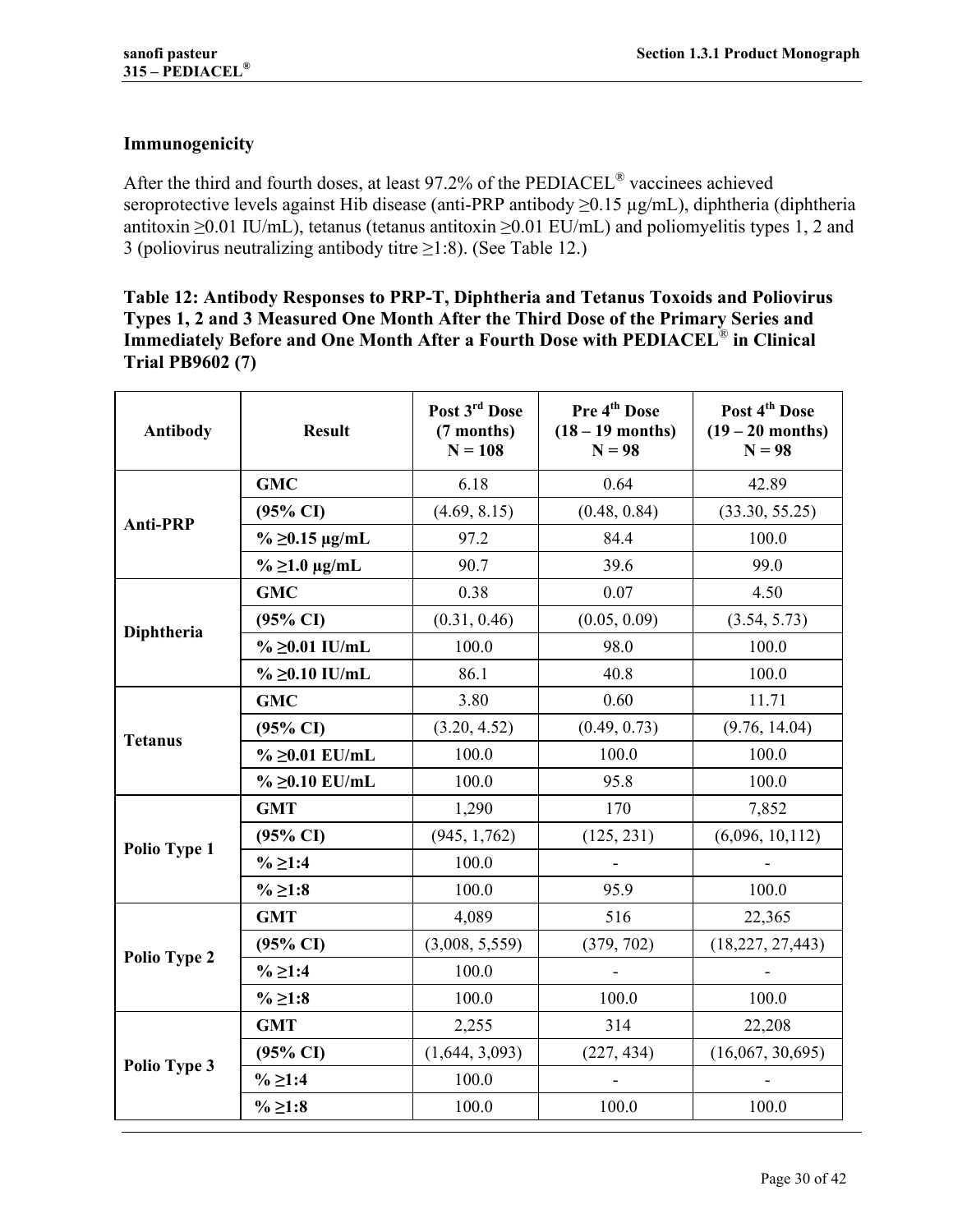Seroconversion rates (%  $\geq$ 4-fold rise) were high for each of the pertussis antibodies after the primary series. (See Table 13.) A robust booster response was observed after the fourth dose for all the vaccine antigens. (See Table 12 and Table 13.)

## **Table 13: Pertussis Antibody Responses Measured One Month After the Third Dose of the Primary Series and Immediately Before and One Month After a Fourth Dose with PEDIACEL**® **in Clinical Trial PB9602 (7)**

| <b>Result</b><br><b>Antibody</b> |                     | Post 3 <sup>rd</sup> Dose<br>(7 months)<br>$N = 108$ | Pre 4 <sup>th</sup> Dose<br>$(18-19$ months)<br>$N = 98$ | Post 4 <sup>th</sup> Dose<br>$(19-20$ months)<br>$N = 98$ |
|----------------------------------|---------------------|------------------------------------------------------|----------------------------------------------------------|-----------------------------------------------------------|
|                                  | GMC (EU/mL)         | 103.8                                                | 12.0                                                     | 259.5                                                     |
| PT                               | $(95\% \text{ CI})$ | (91.7, 117.5)                                        | (10.22, 14.08)                                           | (223.4, 301.6)                                            |
|                                  | % ≥4-fold rise*     | 91.3                                                 |                                                          | 99.0                                                      |
|                                  | GMC (EU/mL)         | 221.2                                                | 22.68                                                    | 258.1                                                     |
| <b>FHA</b>                       | $(95\% \text{ CI})$ | (198.9, 246.0)                                       | (18.84, 27.30)                                           | (227.6, 292.7)                                            |
|                                  | % ≥4-fold rise*     | 92.3                                                 | -                                                        | 90.8                                                      |
|                                  | GMC (EU/mL)         | 86.3                                                 | 8.09                                                     | 215.0                                                     |
| <b>PRN</b>                       | $(95\% \text{ CI})$ | (68.1, 109.3)                                        | (6.11, 10.72)                                            | (171.5, 269.4)                                            |
|                                  | % ≥4-fold rise*     | 83.0                                                 |                                                          | 96.9                                                      |
|                                  | GMC (EU/mL)         | 370.2                                                | 44.28                                                    | 1,287                                                     |
| <b>FIM</b>                       | $(95\% \text{ CI})$ | (297.9, 460.2)                                       | (35.03, 55.96)                                           | (1,073, 1,543)                                            |
|                                  | % ≥4-fold rise*     | 91.2                                                 |                                                          | 94.9                                                      |

\* Percentage of vaccinees attaining at least a 4-fold increase over their pre-immunization antibody level.

## **Safety**

Solicited injection site reactions occurred in 14.6% (redness) to 32.3% (tenderness) of PEDIACEL® vaccinees. Severe injection site reactions were observed in only 1.8% (tenderness) to 15.2% (redness). (See Table 14.) As seen in study PB9502 the frequency of injection site reactions were generally higher after the fourth dose than in the previous three doses in infants, however severe tenderness did not increase with the fourth dose. Systemic adverse reactions occurred in 3.0% (vomiting) to 51.8% (fussiness). Except for fussiness (2.7%) and crying (1.9%) severe systemic reactions were uncommon and there were no reports of fever ≥40°C. (See Table 14.)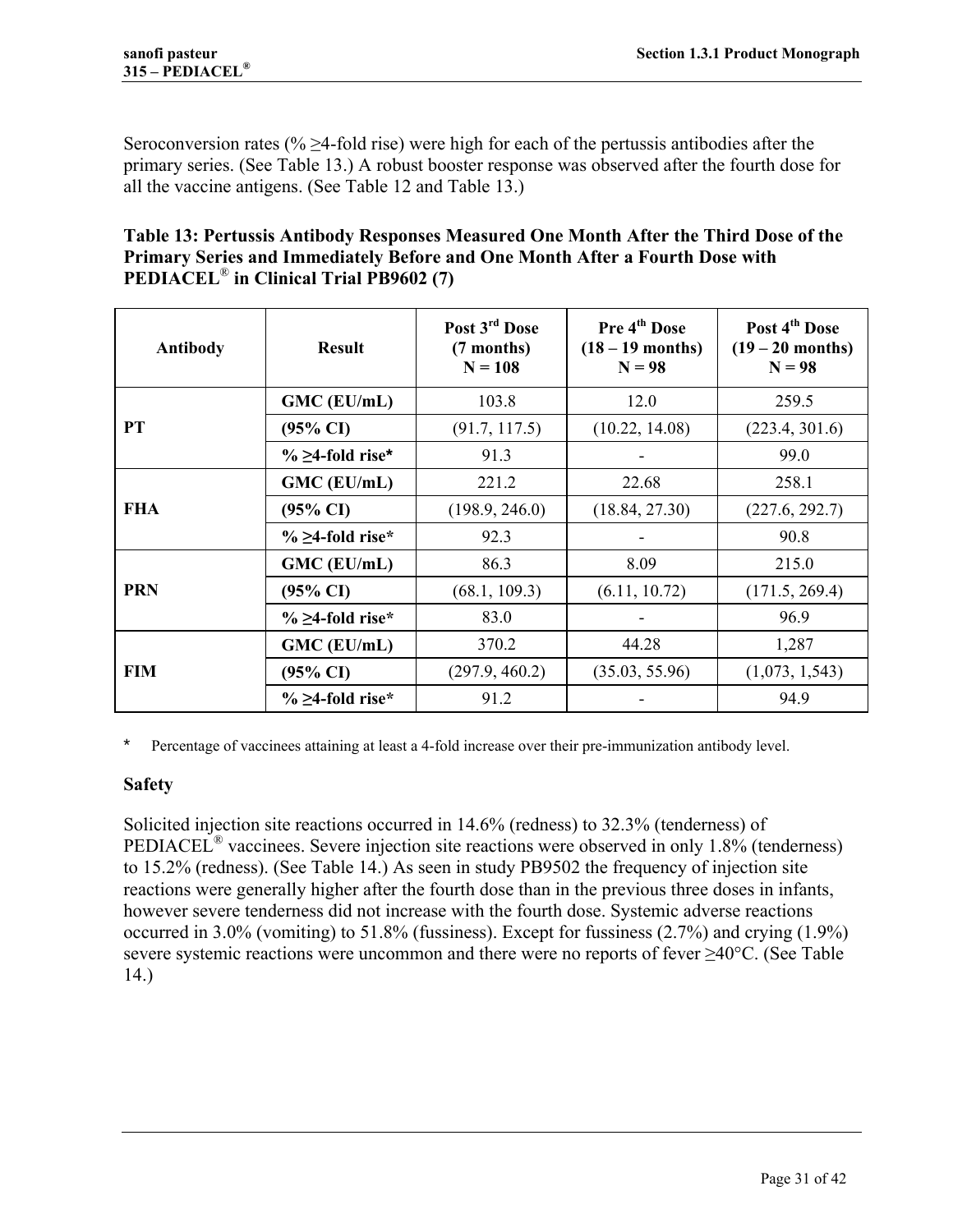| Table 14: Frequency (%) of Solicited Reactions Observed Within 24 Hours Following a             |  |  |
|-------------------------------------------------------------------------------------------------|--|--|
| Single Dose with PEDIACEL <sup>®</sup> Administered at 2, 4, 6 and 18 Months of Age in Clinical |  |  |
| <b>Trial PB9602 (7)</b>                                                                         |  |  |

| <b>Solicited Reaction</b>                  |                 | 2 months<br>$N = 110$ | 4 months<br>$N = 110$ | 6 months<br>$N = 108$ | 18 months<br>$N = 98$ |
|--------------------------------------------|-----------------|-----------------------|-----------------------|-----------------------|-----------------------|
| <b>Crying</b>                              | Any             | 23.6                  | 34.6                  | 25.0                  | 19.2                  |
|                                            | Severe*         | $\mathbf{0}$          | 1.8                   | 1.9                   | 1.0                   |
| <b>Less Active</b>                         | Any             | 30.9                  | 24.6                  | 16.7                  | 14.1                  |
|                                            | Severe†         | $\mathbf{0}$          | $\boldsymbol{0}$      | $\mathbf{0}$          | $\mathbf{0}$          |
| <b>Eating Less</b>                         | Any             | 20.9                  | 20.0                  | 18.5                  | 18.2                  |
|                                            | Severe‡         | $\mathbf{0}$          | $\boldsymbol{0}$      | $\overline{0}$        | $\mathbf{0}$          |
| <b>Diarrhea</b>                            | Any             | 10.0                  | 9.1                   | 4.6                   | 6.1                   |
|                                            | <b>Severe</b> § | $\mathbf{0}$          | $\boldsymbol{0}$      | $\mathbf{0}$          | $\overline{0}$        |
| Fever                                      | Any             | 12.7                  | 20.9                  | 15.7                  | 22.4                  |
|                                            | $\geq$ 40°C     | $\mathbf{0}$          | $\overline{0}$        | $\mathbf{0}$          | $\overline{0}$        |
| <b>Fussiness</b>                           | Any             | 45.5                  | 51.8                  | 41.7                  | 33.3                  |
|                                            | Severe**        | $\boldsymbol{0}$      | 2.7                   | 1.9                   | 1.0                   |
| <b>Injection Site</b>                      | Any             | 14.6                  | 25.5                  | 28.7                  | 34.3                  |
| <b>Redness</b>                             | $\geq$ 35 mm    | 4.5                   | 5.5                   | 4.6                   | 15.2                  |
| <b>Injection Site</b>                      | Any             | 20.9                  | 16.4                  | 22.2                  | 23.2                  |
| <b>Swelling</b>                            | $\geq$ 35 mm    | 10.0                  | 1.8                   | 5.6                   | 12.1                  |
| <b>Injection Site</b><br><b>Tenderness</b> | Any             | 20.9                  | 22.7                  | 16.7                  | 32.3                  |
|                                            | Severe††        | 2.7                   | 1.8                   | 1.9                   | 1.0                   |
| <b>Vomiting</b>                            | Any             | 3.6                   | 3.6                   | 5.6                   | 3.0                   |
|                                            | Severe‡‡        | $\boldsymbol{0}$      | $\boldsymbol{0}$      | $\boldsymbol{0}$      | $\boldsymbol{0}$      |

\* Cried continuously for ≥3 hours.

- † Sleeping most of the time.
- ‡ Refused most or all feeds.
- § Multiple liquid stools without any solid consistency.
- \*\* Continuously fussy for ≥3 hours.
- †† Baby cried when leg is moved.
- ‡‡ Frequent vomiting and inability to have any oral intake.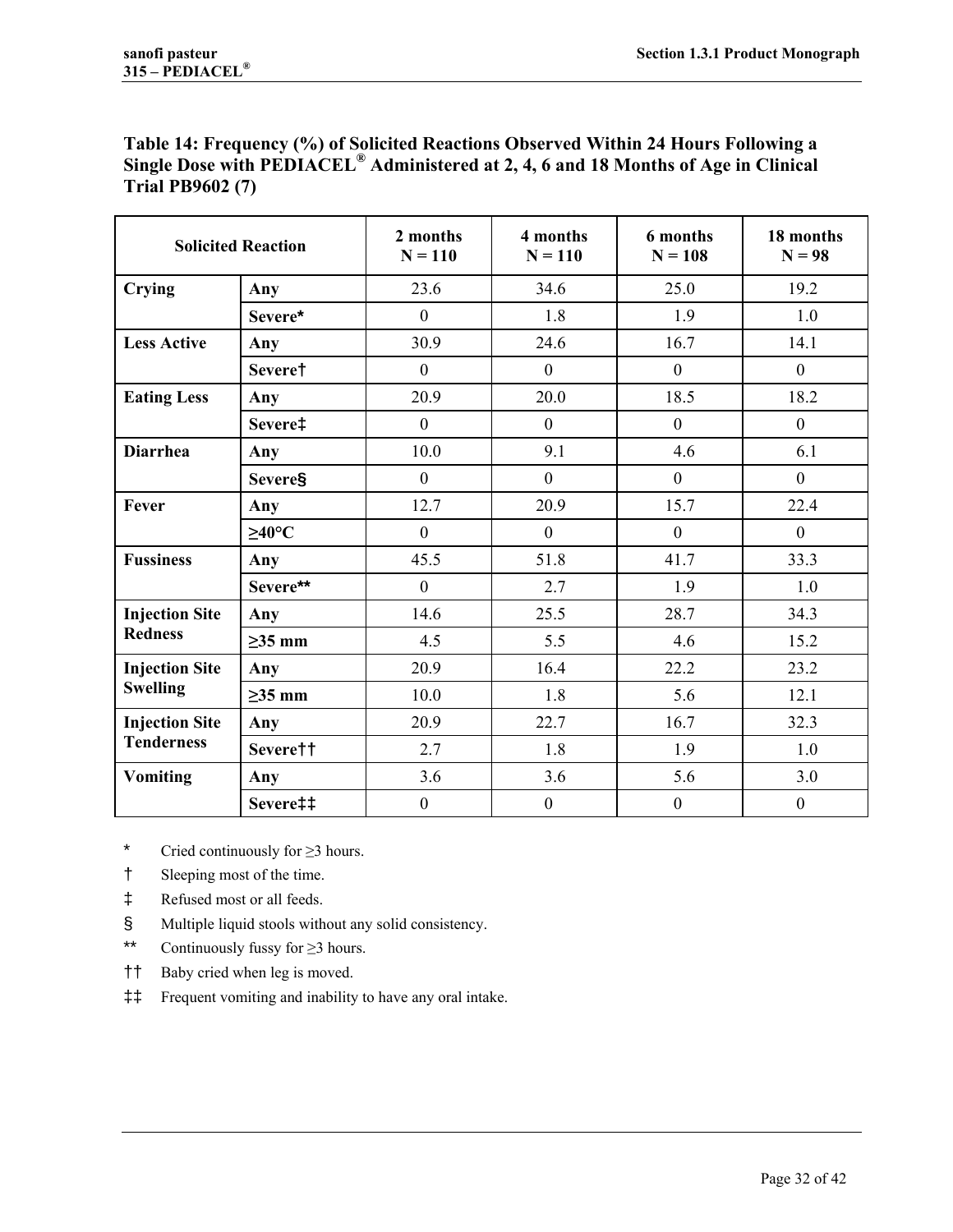# **Clinical Trial U01-A5I-302**

## **Immunogenicity**

In a randomized, controlled clinical trial conducted in the United Kingdom (U01-A5I-302), 3 doses of PEDIACEL® were administered to infants concomitantly with 3 doses of either a meningococcal group C CRM<sub>197</sub> conjugate vaccine (MCC-CRM; N=60) or a meningococcal group C tetanus toxoid conjugate vaccine (MCC-TT; N=61). The vaccines were administered according to the UK immunization schedule at 2, 3, and 4 months of age without a booster in the second year of life.

One month after the third dose, anti-PRP responses in infants who received MCC-CRM were lower in comparison to those who received MCC-TT: 88.0% (95%CI: 76.2, 94.4) vs 98.1% (95%CI: 90.1, 99.7) achieved an anti-PRP concentration of at least  $0.15 \mu g/mL$ , with GMCs of 1.26 µg/mL (95%CI: 0.75, 2.13) and 3.67 µg/mL (95%CI: 2.56, 5.26). PEDIACEL® did not affect the proportions of infants with meningococcal group C serum bactericidal antibody (SBA) titres of at least 1:8 (measured with rabbit complement) when co-administered with MCC-CRM or MCC-TT; at least 98% of the infants attained seroprotective levels against meningococcal group C. The Men C SBA GMTs in infants who received concomitant MCC-TT were lower in comparison to those observed with MCC CRM-197: 690 (95%CI: 418, 1140) vs 2165 (95%CI: 1517, 3089), respectively. The clinical significance of these differences is unknown. (7) (29) (30)

## **Safety**

Following each vaccination, solicited injection site reactions within the first seven days of vaccination occurred in 13.2% (tenderness) to 38.0% (redness) of PEDIACEL® vaccinees. Severe injection site reactions were observed in 4.1% (tenderness) to 12.4% (redness). The frequency of reactions at the injection site was similar after each dose, although tenderness was lower at the second and third dose. Solicited systemic reactions within 7 days after vaccination occurred in 9.1% (fever  $\geq$ 37.5°C) to 60.3% (irritability), and tended to decrease with each vaccination. Severe systemic reactions were observed in 0% (fever and diarrhea) to 14.9% (irritability). No child immunized with PEDIACEL<sup>®</sup> experienced a fever  $\geq$ 39.5°C. (7)

# **ADDITIONAL RELEVANT INFORMATION**

Simultaneous vaccination with combination vaccines during early childhood has been the cornerstone of Canada's immunization program for many years. PEDIACEL® combines five childhood vaccines and offers protection against diphtheria, tetanus, pertussis, poliomyelitis and invasive Hib disease. Immunization with these antigens has been associated with a striking decrease in the incidence of morbidity and mortality caused by these infections. PEDIACEL<sup>®</sup> is a fully liquid version of PENTACEL® with both vaccines containing similar antigens. PENTACEL<sup>®</sup> has been licensed in Canada since 1997 with over 13 million doses administered to children in Canada. (7)

**Diphtheria and Tetanus:** The information provide below is consistent with NACI recommendations. (1)

Diphtheria is a serious communicable disease caused by exotoxin-producing strains of the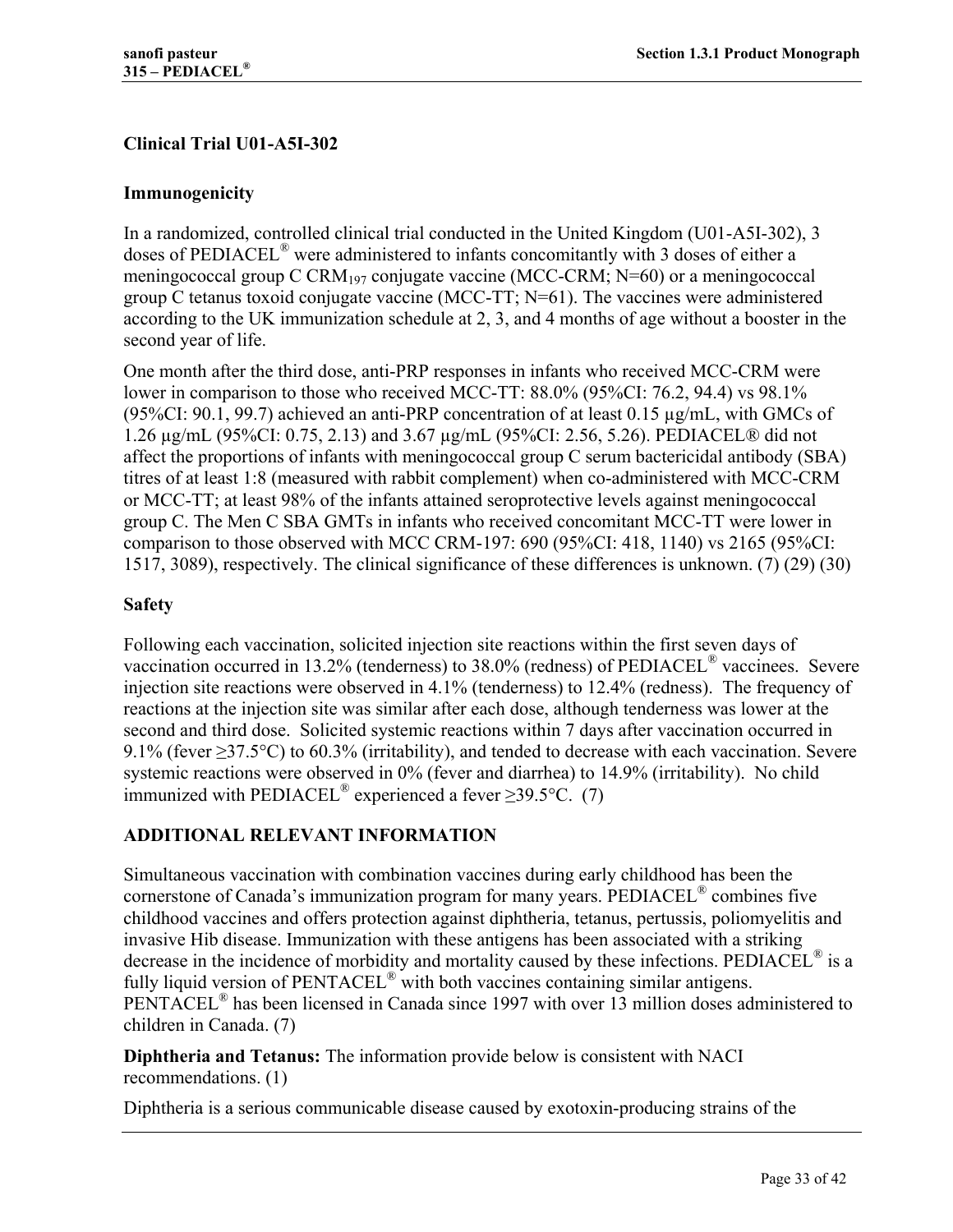bacterium *C. diphtheriae*. Symptoms result from local infection of the respiratory tract, which may lead to breathing difficulties, or infection of the skin or mucosal surfaces, or from dissemination of diphtheria toxin, which damages the heart and central nervous system. Routine immunization against diphtheria in infancy and childhood has been widely practised in Canada since 1930, resulting in a decline in morbidity and mortality. In Canada, there are 0 to 5 isolates reported each year. The case fatality rate remains at about 5 to 10%, with the highest death rates in the very young and elderly. The disease occurs most frequently in unimmunized or partially immunized persons. (1)

Tetanus is an acute and often fatal disease caused by an extremely potent neurotoxin produced by *C. tetani*. The organism is ubiquitous and its occurrence in nature cannot be controlled. Immunization is highly effective, provides long-lasting protection, and is recommended for the whole population. Between 1980 and 2004, the number of cases reported annually in Canada ranged from 1 to 10, with an average of 4 cases per year. (1)

Both diphtheria and tetanus toxoids are prepared by detoxification of the respective toxins with formaldehyde. Intramuscular injection of diphtheria and tetanus toxoids results in the production of protective antibodies against the toxins and their lethal effects, but it does not preclude local infections by the bacteria. (1) After completion of a primary series, circulating antibodies to tetanus and diphtheria toxoids gradually decline but are thought to persist at protective levels for up to 10 years. (1) The National Advisory Committee on Immunization (NACI) continues to recommend tetanus and diphtheria boosters every 10 years based on concern regarding the decline of antibody levels with age and potential failure of single booster doses to produce protective levels in older individuals. (1)

**Pertussis**: Pertussis (whooping cough) results from an acute infection of the respiratory tract caused by *B. pertussis*. Severity and mortality are greatest in infancy and even infants born to apparently immune mothers are highly susceptible to infection, particularly if maternal immunity was induced by whole-cell pertussis vaccine.

Whole-cell pertussis vaccine was first introduced in Canada in 1943. NACI states that over the past 64 years, pertussis incidence has declined by over 90%, although outbreaks of pertussis continue to arise. Because of concerns about the frequency and severity of systemic and injection site adverse reactions with whole-cell pertussis vaccines, acellular pertussis vaccines have replaced whole-cell formulations in Canada. Acellular vaccines provoke significantly fewer injection site reactions, lower rates of fever and fewer episodes of unusual or persistent crying. (7) (26) (27) (31)

PEDIACEL® contains a five component acellular pertussis vaccine stimulating immune response to PT, FHA, PRN and FIM. In an efficacy trial, five-component acellular pertussis vaccines were significantly more efficacious than other acellular pertussis formulations containing fewer antigens. (7) (26) (32)

**Poliomyelitis***:* Poliomyelitis is caused by infection with one of the three antigenic types of poliovirus. Following introduction of poliovirus vaccine in Canada in 1955, the indigenous disease has been virtually eliminated. However, the persistence of wild virus cases in polio endemic regions of Africa and Asia (33) necessitates that the highest possible level of vaccineinduced immunity be maintained in the Canadian population.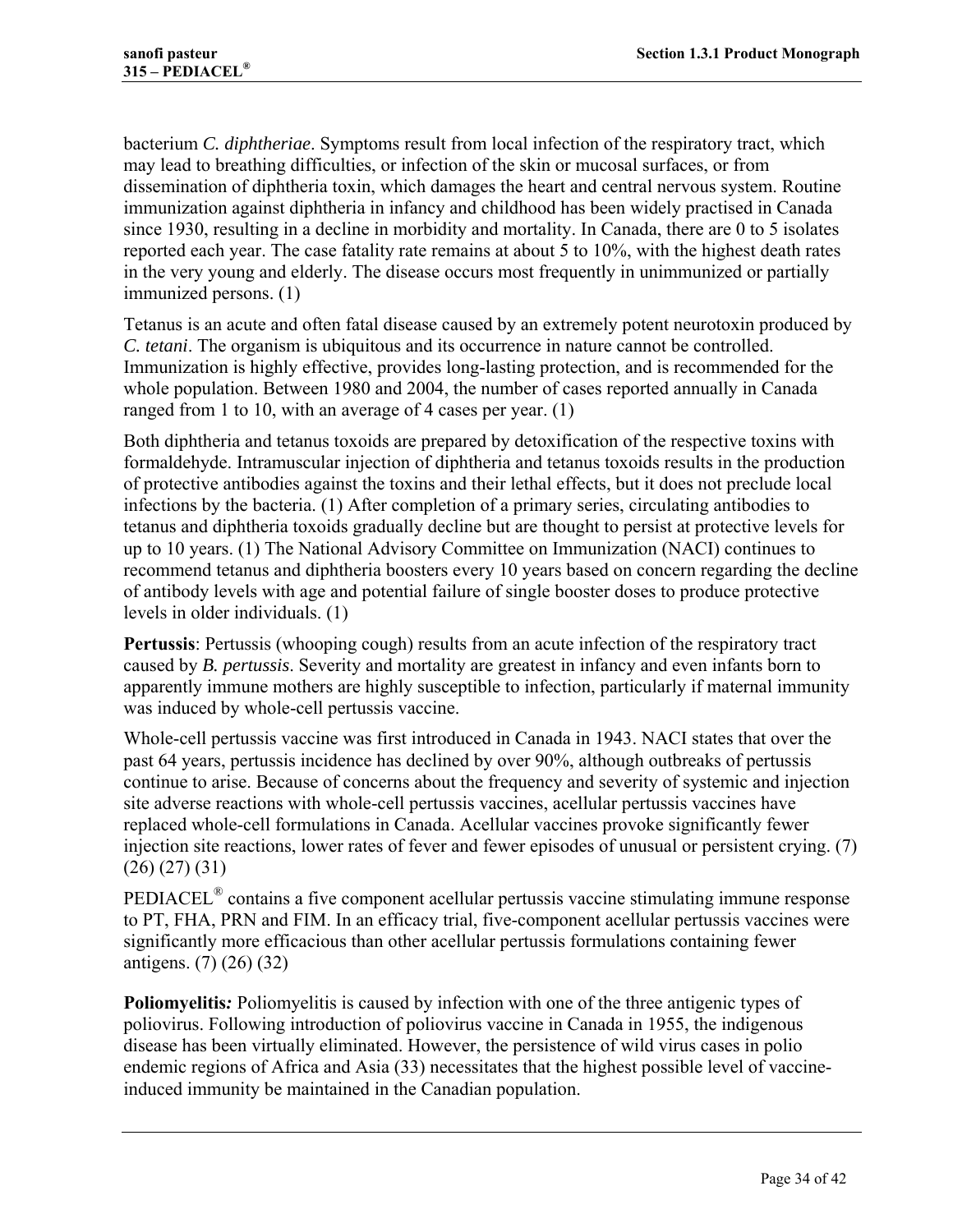Inactivated Poliomyelitis Vaccine (Vero Cell Origin) and its combinations have been studied in more than 5,000 infants as a primary immunizing agent and in more than 1,000 children and adults as a booster vaccine. Seroconversion rates ranged from 74 to 100% for all 3 types after two doses and usually over 90% after three doses. (34) Since 1982, more than 90 million doses of Inactivated Poliomyelitis Vaccine (Vero Cell Origin) have been used, either alone or in combination with other vaccines.

*Haemophilus influenzae* **type b:** Before the introduction of Haemophilus b conjugate vaccines in Canada, *H. influenzae* type b (Hib) was the most common cause of bacterial meningitis and a leading cause of other serious infections in young children. Four hundred and eighty-five cases were recorded in 1985 before the first vaccine was available. (35) After 1997 when routine infant immunization with  $PENTACEL^{\circledR}$  (same Hib conjugate as  $PEDIACEL^{\circledR}$ ) began, only 8 - 10 cases a year were reported. Only a single case of Hib infection in a child fully vaccinated with PENTACEL<sup>®</sup> was reported to Canada's nationwide vaccine surveillance system in 1999. (36) In 2000, case reports of Haemophilus b meningitis reached an historical low with only 4 cases reported, a reduction of 99% from pre-vaccine levels. (35)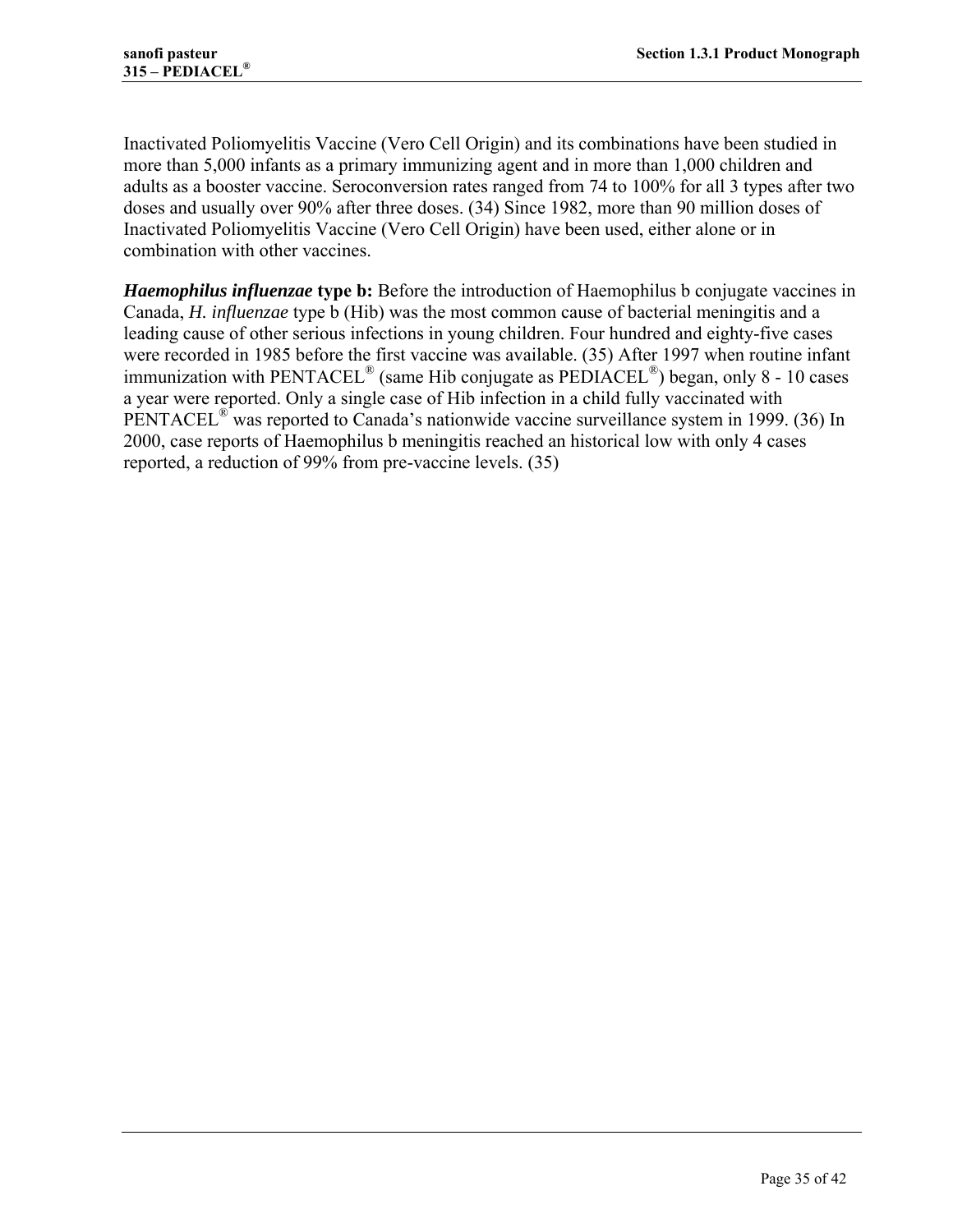## **REFERENCES**

- 1 National Advisory Committee on Immunization (NACI). General guidelines. Vaccine safety and adverse events following immunization. Recommended immunization. Diphtheria toxoid. Haemophilus vaccine. Pertussis vaccine. Tetanus toxoid. In: Canadian Immunization Guide. 7th ed. Her Majesty the Queen in Right of Canada, represented by the Minister of Public Works and Government Services Canada. 2006. p. 40,73,80-4,94,113,166-171,172- 8,257-266,309-16.
- 2 CDC. General recommendations on immunization: Recommendations of the Advisory Committee on Immunization Practices (ACIP). MMWR 2006;55(RR-15):1-48.
- 3 Plotkin SA, Orenstein WA. In: Vaccines. 4th ed. Philadelphia, PA: W.B. Saunders 2004. p. 214,229-68,485,518-19,745-81.
- 4 Stratton KR, et al. editors. Immunization safety review: vaccinations and sudden unexpected death in infancy. Washington, DC: National Academy Press;2003. p. 17-84.
- 5 CDC. Diphtheria, tetanus and pertussis: recommendations for vaccine use and other preventive measures. Recommendations of the Advisory Committee on Immunization Practices (ACIP). MMWR 1991;40(RR-10):1-28.
- 6 Stratton KR, et al. editors. Adverse events associated with childhood vaccines; evidence bearing on causality. Washington: National Academy Press; 1994. p. 67-117.
- 7 Data on file at Sanofi Pasteur Limited.
- 8 Rothstein EP, et al. Comparison of antigenuria after immunization with three Haemophilus influenzae type b conjugate vaccines. Pediatr Infect Dis J 1991;10:311-4.
- 9 Storsaeter J, et al. Levels of anti-pertussis antibodies related to protection after household exposure to Bordetella pertussis. Vaccine 1998;16(20):1907-16.
- 10 Cherry JD, et al. A search for serologic correlates of immunity to Bordetella pertussis cough illnesses. Vaccine 1998;16(20):1901-6.
- 11 Deen JL, et al. Household contact study of Bordetella pertussis infections. Clin Infect Dis 1995;21(5):1211-9.
- 12 Preston NW, Standbridge TN. Efficacy of pertussis vaccines: a brighter horizon. Br Med J 1972;3:448-51.
- 13 Efficacy of whooping-cough vaccines used in the United Kingdom before 1968. Br Med J 1973;1:259-62.
- 14 Ramkissoon A, et al. Subclinical pertussis in incompletely vaccinated and unvaccinated infants. S Afr Med J 1995;85(7):662-7.
- 15 Bettinger JA, et al. The effect of changing from whole-cell to acellular pertussis vaccine on the epidemiology of hospitalized children with pertussis in Canada. Pediatr Infect Dis J 2007;26:31-5.
- 16 Kandola K, et al. A comparison of pertussis rates in Northwest Territories: pre- and postacellular pertussis vaccine introduction in children and adolescents. Can J Infect Dis Med Microbiol 2005;16(5):271-4.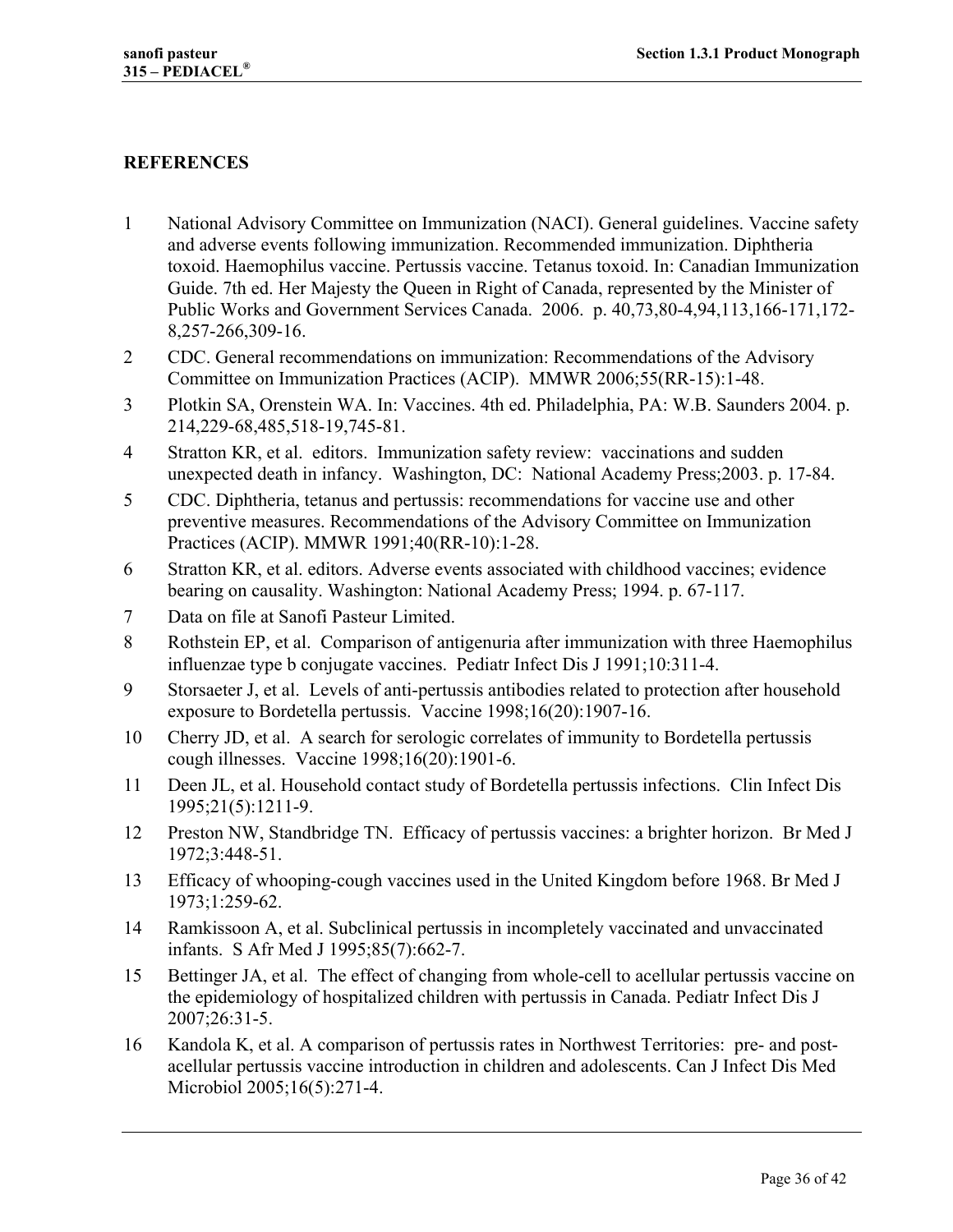- 17 Public Health Agency of Canada. Pertussis in Newfoundland and Labrador: 1991-2004. Can Comm Dis Rep. 2005;31:1-3.
- 18 Skowronski DM, et al. The changing age and seasonal profile of pertussis in Canada. J Infect Dis 2002;185:1448-53.
- 19 Plotkin SA. Immunologic correlates of protection induced by vaccination. Pediatr Infect Dis J 2001;20:63-75.
- 20 Peltola H, et al. Prevention of Haemophilus influenzae type b bacteremic infections with the capsular polysaccharide vaccine. N Engl J Med 1984;310:1561-6.
- 21 Stainer DW. Production of diphtheria toxin. In: Manclark CR, editor. Proceedings of an informal consultation on the World Health Organization requirements for diphtheria, tetanus, pertussis and combined vaccines. United States Public Health Service, Bethesda, MD. DHHS 91-1174. 1991. p. 7-11.
- 22 Mueller JH, et al. Variable factors influencing the production of tetanus toxin. J Bacteriol 1954;67(3):271-7.
- 23 Stainer DW, et al. A simple chemically defined medium for the production of phase I Bordetella pertussis. J Gen Microbiol 1971;63:211-20.
- 24 Chu CY, et al. Further studies on the immunogenicity of Haemophilus influenzae type b and pneumococcal type 6A polysaccharide-protein conjugates. Infect Immun 1983;40:245-56.
- 25 Mueller JH, et al. Production of diphtheria toxin of high potency (100 Lf) on a reproducible medium. J Immunol 1941;40:21-32.
- 26 Gustaffson L, et al. A controlled trial of a two-component acellular, a five-component acellular and a whole-cell pertussis vaccine. N Engl J Med 1996;334:349-55.
- 27 Olin P, et al. A controlled trial of two-component, three-component and five-component acellular pertussis vaccines compared with whole-cell pertussis vaccine. Lancet 1997;350(9091):1569-77.
- 28 Greco D, et al. A controlled trial of two acellular vaccines and one whole-cell vaccine against pertussis. N Engl J Med 1996;334:341-8.
- 29 Pollard AJ. New combination vaccines still need a boost. Arch Dis Child. 2007;92:1-2.
- 30 Kitchin NR, Southern J, Morris R, Hemme F, Thomas S, Watson MW, et al. Evaluation of a diphtheria-tetanus-acellular pertussis-inactivated poliovirus-Haemophilus influenzae type b vaccine given concurrently with meningococcal group C conjugate vaccine at 2, 3 and 4 months of age. Arch Dis Child. 2007;92:11-6.
- 31 Decker MD, et al. Comparison of 13 acellular pertussis vaccines: adverse reactions. Pediatrics 1995;96(3):557-66.
- 32 Cherry JD. Comparative efficacy of acellular pertussis vaccines; an analysis of recent trials. Pediatr Infect Dis J 1997;16:S90-96.
- 33 World Health Organization. Polio News. 2002;16:2.
- 34 Vidor E, et al. Fifteen years of experience with Vero-produced enhanced potency inactivated poliovirus vaccine. Pediatr Infect Dis J 1997;16:312-22.
- 35 Scheifele D, et al. Historic low Haemophilus influenzae type b case tally Canada 2000. CCDR 2001;27(18):149-150.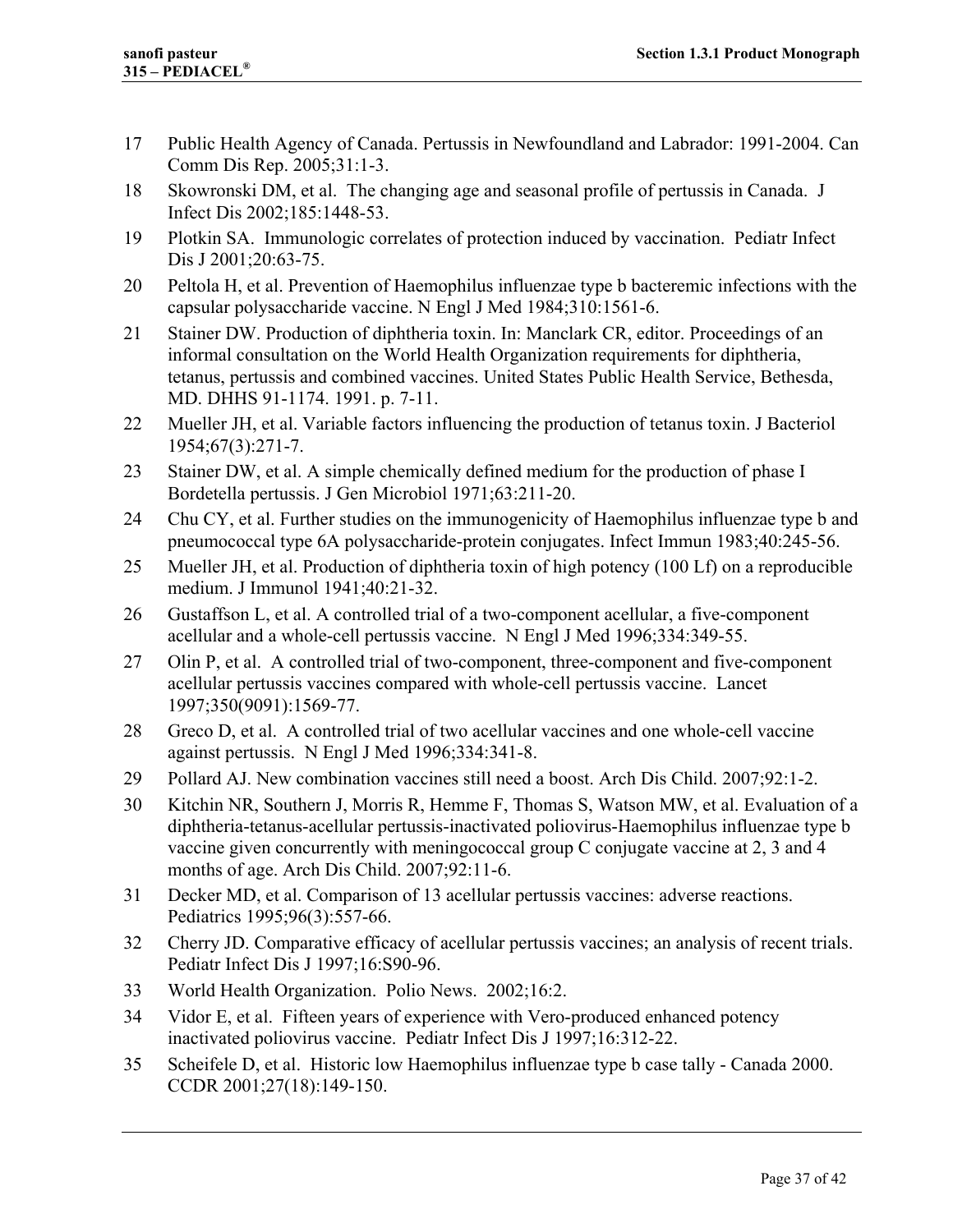36 Scheifele D, et al. Haemophilus influenzae type b disease control using PENTACEL®, Canada, 1998 - 1999. CCDR 2000;26(11):93-6.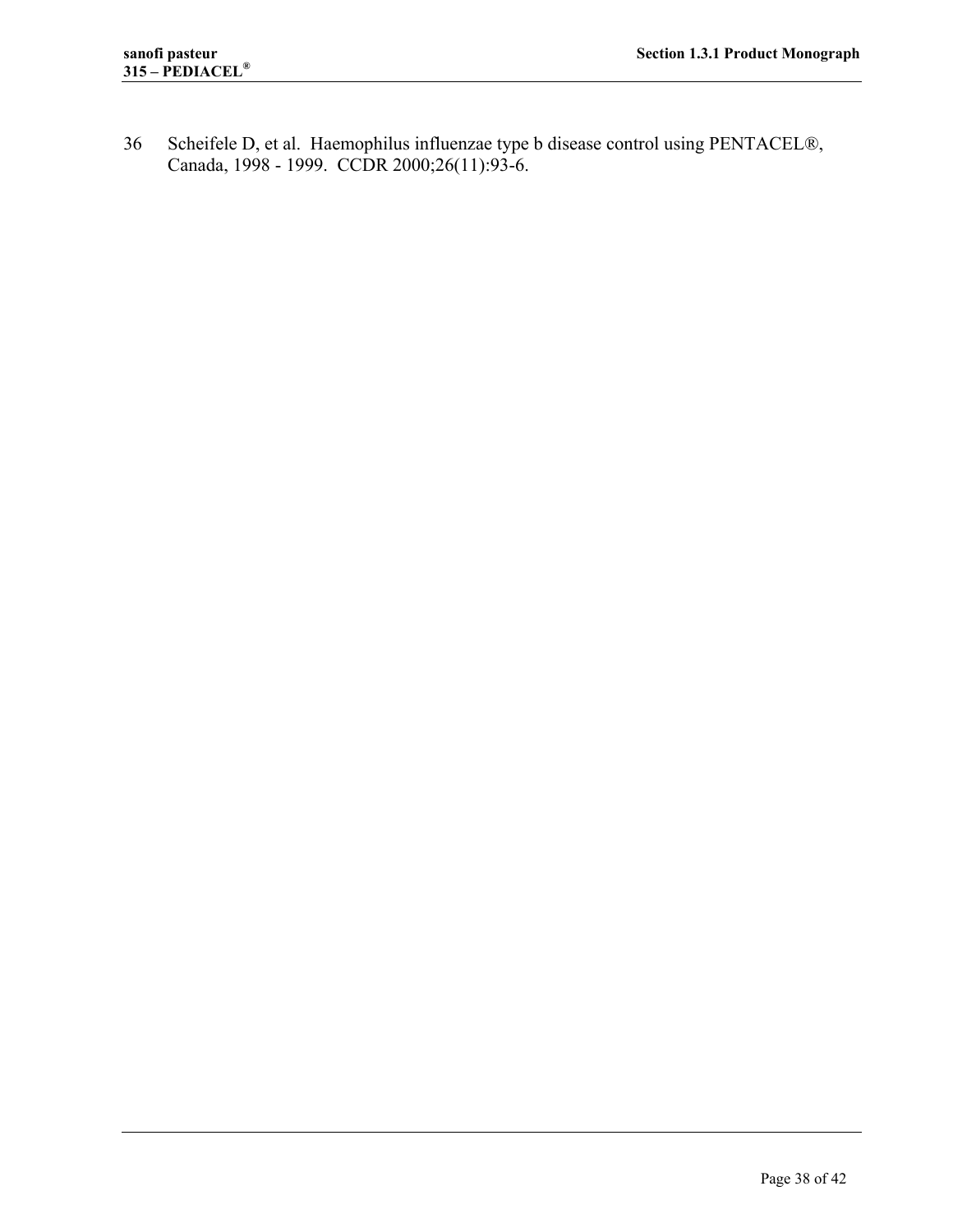Vaccine Information Service: 1-888-621-1146 or 416-667-2779. Business Hours: 8 a.m. to 5 p.m. Eastern Time Monday to Friday.

Product information as of February 2012.

Manufactured by: **Sanofi Pasteur Limited**  Toronto, Ontario, Canada

R11-0212 Canada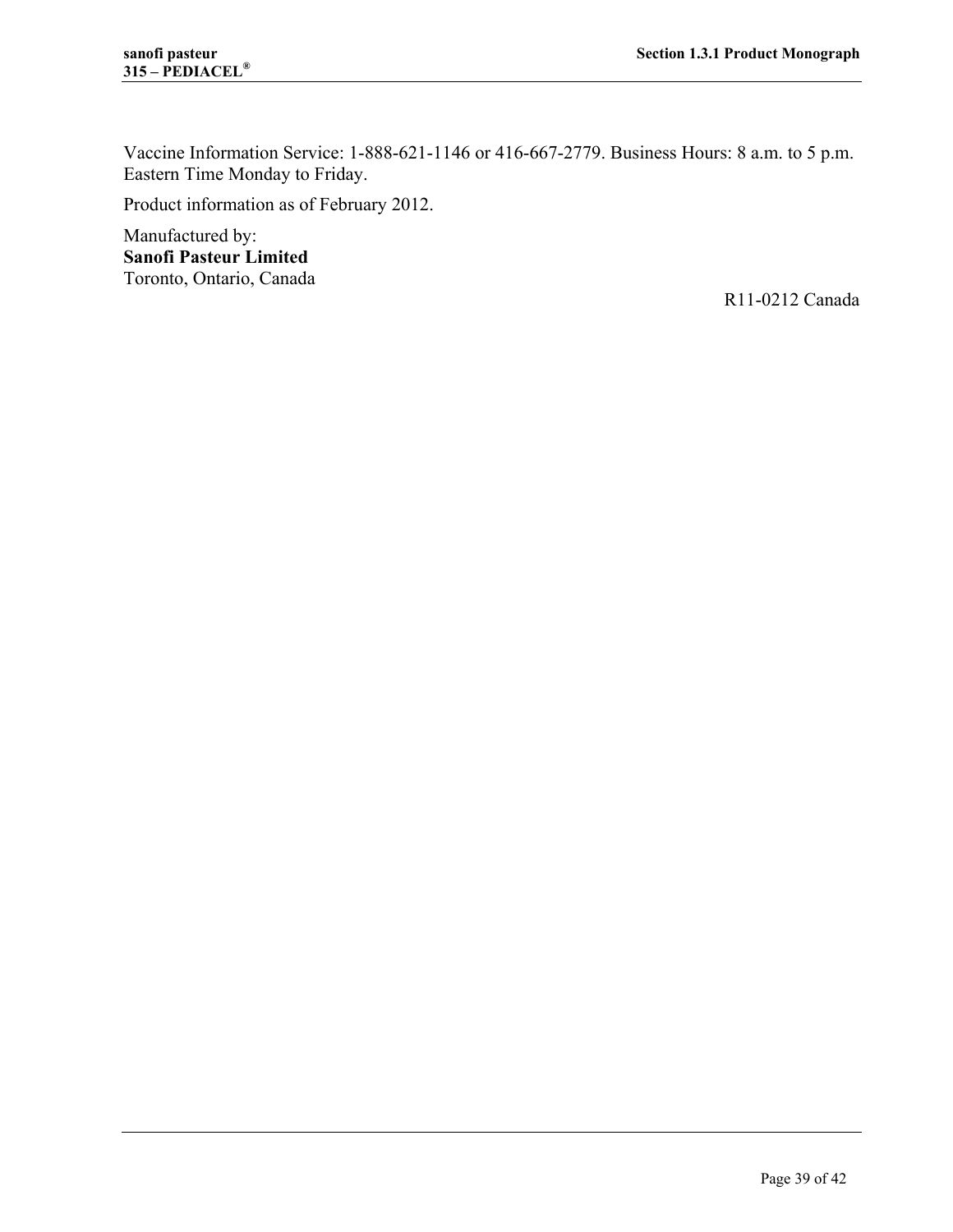# **PART III: CONSUMER INFORMATION**

## **PEDIACEL®**

#### **Diphtheria and Tetanus Toxoids and Acellular Pertussis Vaccine Adsorbed Combined with Inactivated Poliomyelitis Vaccine and Haemophilus b Conjugate Vaccine (Tetanus Protein – Conjugate)**

This leaflet is part III of a three-part "Product Monograph" published when PEDIACEL® was approved for sale in Canada and is designed specifically for Consumers. This leaflet is a summary and will not tell you everything about PEDIACEL®. Contact your doctor, nurse or pharmacist if you have any questions about the vaccine.

## **ABOUT THIS VACCINE**

#### **What the vaccine is used for:**

PEDIACEL<sup>®</sup> is a vaccine that is used to help prevent diphtheria, tetanus (lock jaw), pertussis (whooping cough), polio and invasive *H. influenzae* type b (Hib) infections. This vaccine may be given to children aged 2 months or older. It may also be given as a booster to children up to age 7.

The majority of children who are vaccinated with PEDIACEL® will produce enough antibodies to help protect them against these 5 diseases. However, as with all vaccines, 100% protection cannot be guaranteed.

#### **What it does:**

PEDIACEL® causes the body to produce its own natural protection against diphtheria, tetanus, pertussis (whooping cough), poliomyelitis and invasive Hib infections. After your child receives the vaccine, the body begins to make substances called antibodies. Antibodies help the body to fight disease. If a vaccinated person comes into contact with one of the germs that cause these diseases, the body is usually ready to destroy it.

#### **When it should not be used:**

 Do not give PEDIACEL® to a child who has an allergy to any ingredient in the vaccine or has had an allergic reaction after receiving a vaccine that contained similar ingredients.

 Do not give PEDIACEL® to a person who has had a serious nervous system disorder within 7 days after a previous pertussis vaccine. In case of progressive nervous system disorder or uncontrolled epilepsy, vaccination may be considered only after a treatment has been established and the condition is stabilized.

#### **What the medicinal ingredient is:**

Each 0.5 mL dose of PEDIACEL<sup>®</sup> contains: diphtheria toxoid, tetanus toxoid, acellular pertussis vaccine (pertussis toxoid, filamentous haemagglutinin, fimbriae types 2 and 3, pertactin), inactivated polio vaccine, Hib conjugate vaccine.

#### **What the non-medicinal ingredients are:**

Aluminum phosphate, 2-phenoxyethanol, polysorbate 80, bovine serum albumin, trace amounts of formaldehyde, glutaraldehyde, neomycin, streptomycin and polymyxin B.

#### **What dosage forms it comes in:**

PEDIACEL® is a liquid vaccine that is injected into a muscle. A single dose is 0.5 mL.

## **WARNINGS AND PRECAUTIONS**

If your child has any of the following conditions, talk to your doctor or pharmacist BEFORE the child receives PEDIACEL®:

- **A high fever or serious illness.** Wait until the child is better to give the vaccination.
- **An allergy to any component of the vaccine or the container.**
- **A serious nervous system adverse event following a previous pertussis vaccination.**
- **Diseases of the immune system or who are taking a medical treatment that affects the immune system.** The vaccine may provide your child with a lower level of protection than it does for people with healthy immune systems. If possible, try to postpone the vaccination until after your child has completed the treatment.
- **A bleeding disorder or take blood-thinning medications.** Tell the person giving the injection about your child's condition. The injection must be done carefully to prevent excessive bleeding.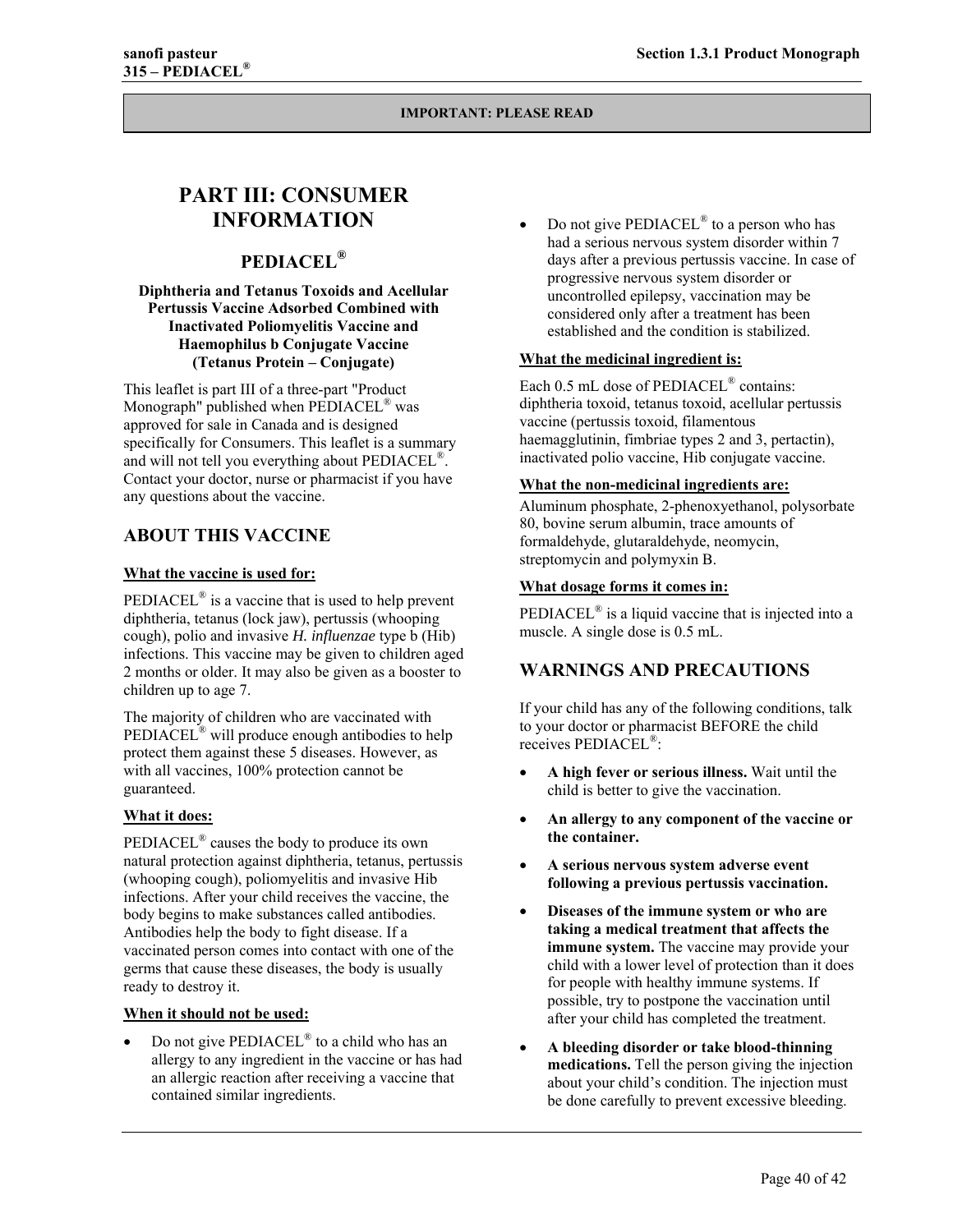**A higher risk of seizure than the general population.** A fever-reducing medication may be given to your child.

## **INTERACTIONS WITH THIS VACCINE**

DO NOT mix PEDIACEL® with other vaccines or medicinal products in the same syringe.

## **PROPER USE OF THIS VACCINE**

#### **Usual Dose**

A single dose of 0.5 mL is recommended for routine immunization of infants at 2, 4, 6 and 18 months of age and in children up to their  $7<sup>th</sup>$  birthday.

The vaccination should be given in the muscle, preferably in the thigh for children up to 1 year-old. In children >1 year of age, the shoulder is the preferred site since use of the thigh results in limping due to muscle pain.

#### **Overdose**

In case of drug overdose, contact a health-care practitioner, hospital emergency department or regional Poison Control Centre immediately, even if there are no symptoms.

#### **Missed Dose**

If immunization is delayed for any reason – the recommended schedule is:

- 3 single doses of 0.5 mL with 2 months between doses
- a  $4<sup>th</sup>$  dose given 6 to 12 months after the  $3<sup>rd</sup>$  dose.

## **SIDE EFFECTS AND WHAT TO DO ABOUT THEM**

A vaccine, like any medicine, may cause side effects. Up to one third of children who receive  $\text{PEDIACEL}^{\text{\textregistered}}$ may have mild side effects such as redness, swelling or tenderness around the injection site. Other common reactions include fever, increased crying, fussiness, being less active and decreased eating. These side effects are usually mild and last no more than 3 to 4 days. Severe reactions, such as high fever, swelling and redness of the entire arm or leg, or a serious allergic reaction are very rare.

Tell your doctor, nurse or pharmacist as soon as possible if your child is not feeling well after receiving PEDIACEL®.

Serious side effects are extremely rare.

This is not a complete list of side effects. For any unexpected effects while taking PEDIACEL®, contact your doctor, nurse or pharmacist.

## **HOW TO STORE IT**

Store the vaccine in a refrigerator at  $2^{\circ}$  to  $8^{\circ}$ C (35 $^{\circ}$  to 46°F). **Do not freeze**. Throw the product away if it has been exposed to freezing.

Do not use after the expiration date.

Keep out of reach of children.